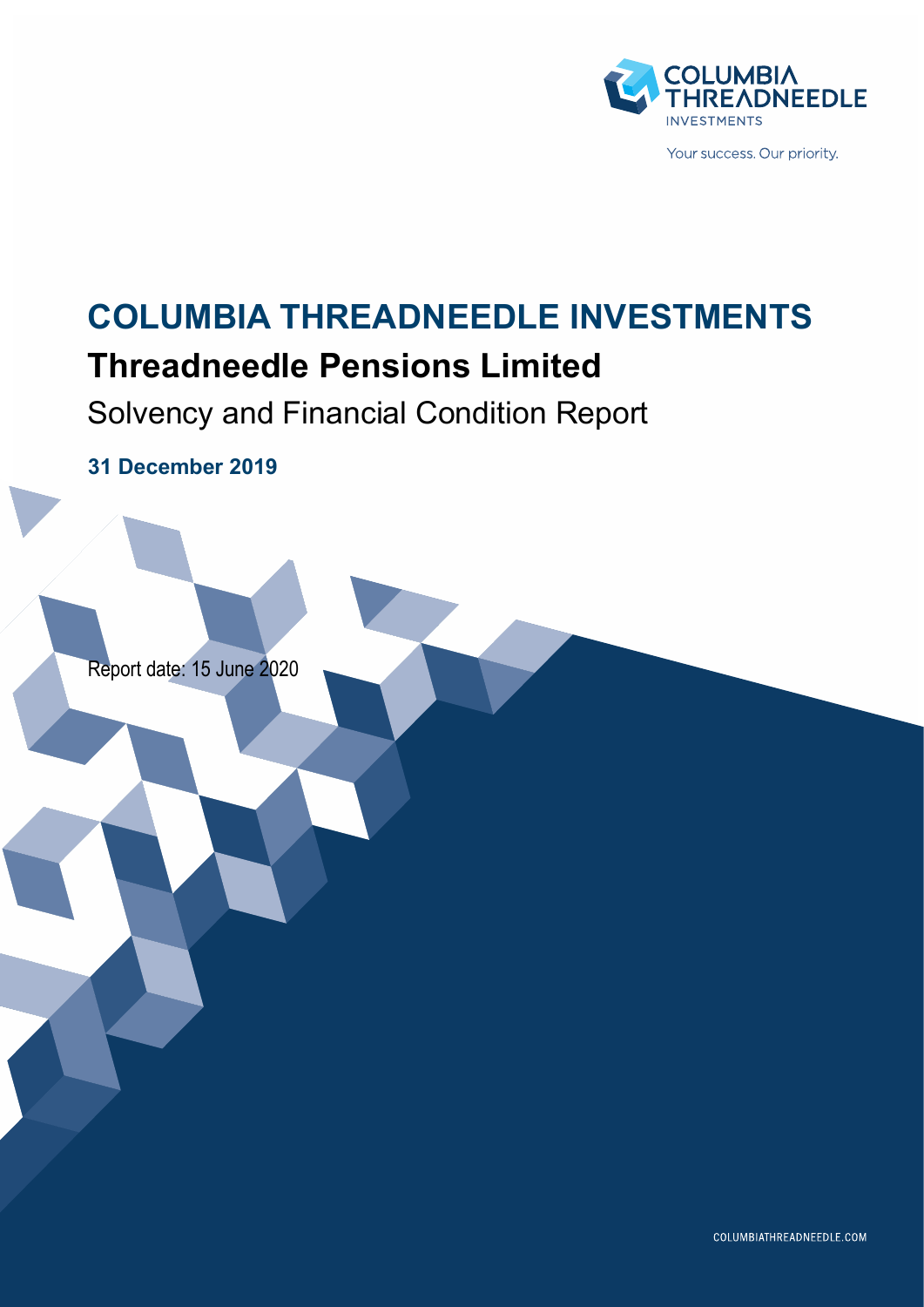

# **Contents**

| 1.         |                                                                                             |  |
|------------|---------------------------------------------------------------------------------------------|--|
| 1.1        |                                                                                             |  |
| 1.2        |                                                                                             |  |
| 1.3        |                                                                                             |  |
| 1.4        |                                                                                             |  |
| 1.5        |                                                                                             |  |
| 1.6        |                                                                                             |  |
| A          |                                                                                             |  |
| A.1        |                                                                                             |  |
| A.2        |                                                                                             |  |
| A.3        |                                                                                             |  |
| A.4<br>A.5 |                                                                                             |  |
|            |                                                                                             |  |
| В.         |                                                                                             |  |
| B.1        |                                                                                             |  |
| B.2        | Risk management system including the own risk and solvency assessment 17                    |  |
| B.3<br>B.4 |                                                                                             |  |
| B.5        |                                                                                             |  |
| B.6        |                                                                                             |  |
| <b>B.7</b> |                                                                                             |  |
| <b>B.8</b> |                                                                                             |  |
| C.         |                                                                                             |  |
| C.1        |                                                                                             |  |
| C.2        |                                                                                             |  |
| C.3        |                                                                                             |  |
| C.4        |                                                                                             |  |
| C.5        |                                                                                             |  |
| C.6        |                                                                                             |  |
| C.7        |                                                                                             |  |
| D.         |                                                                                             |  |
| D.1        |                                                                                             |  |
| D.2        |                                                                                             |  |
| D.3        |                                                                                             |  |
| D.4<br>D.5 |                                                                                             |  |
|            |                                                                                             |  |
| Е.         |                                                                                             |  |
| E.1        |                                                                                             |  |
| E.2        |                                                                                             |  |
| E.3        | Use of the duration-based equity risk sub-module in the calculation of the Solvency Capital |  |
| E.4        | Differences between the standard formula and any internal model used 41                     |  |
| E.5        | Non-compliance with the Minimum Capital Requirement and non-compliance with the             |  |
|            |                                                                                             |  |
| E.6        |                                                                                             |  |
| F.         |                                                                                             |  |
| F.1        |                                                                                             |  |
| F.2        |                                                                                             |  |
|            |                                                                                             |  |
|            |                                                                                             |  |
|            |                                                                                             |  |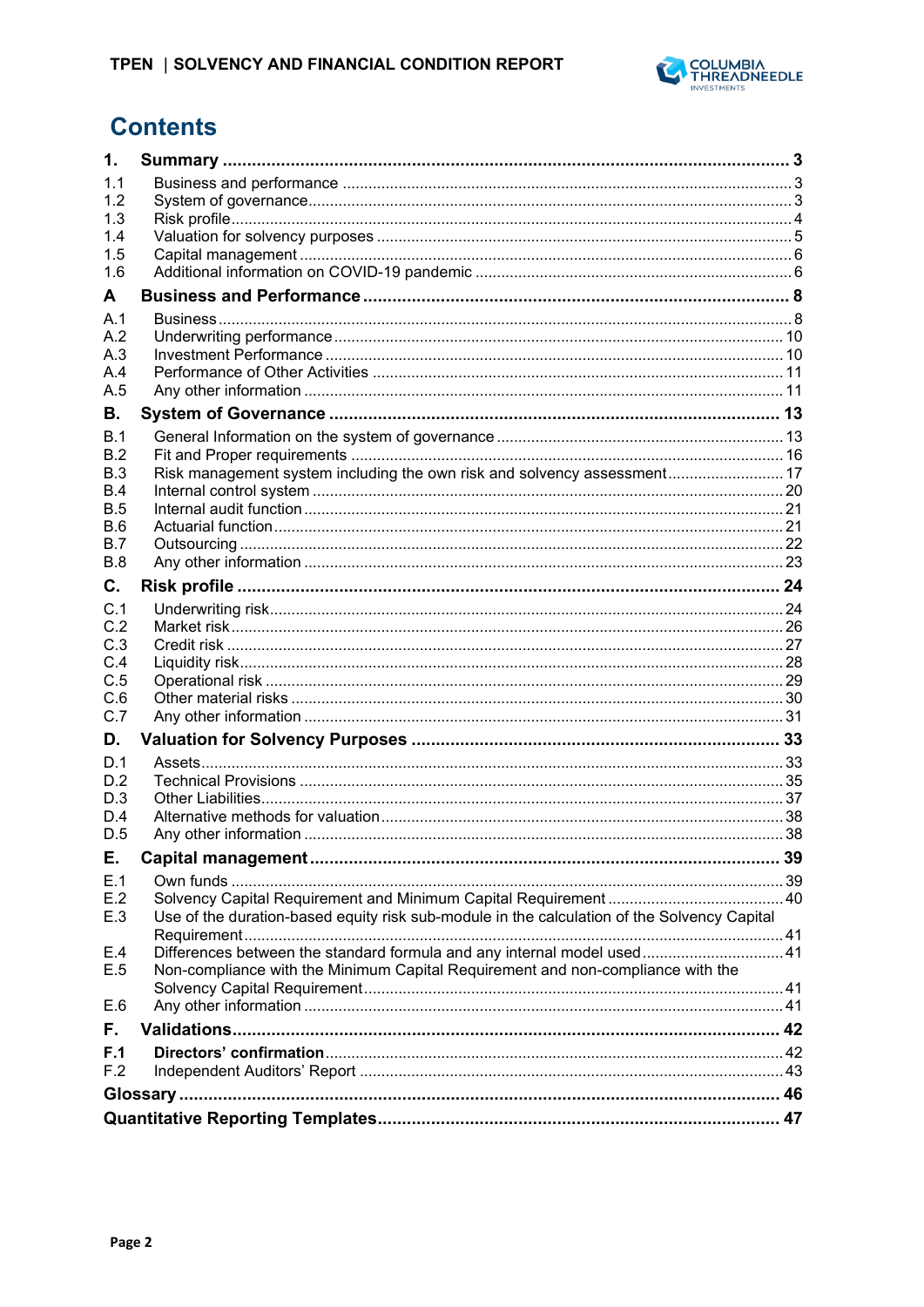

# <span id="page-2-0"></span>**1. Summary**

The Solvency and Financial Condition Report ("**SFCR**") is an annual Solvency II disclosure report for Threadneedle Pensions Limited ("**TPEN**") comprising five descriptive sections, and the relevant Solvency II Quantitative Reporting Templates ("**QRTs**").

# <span id="page-2-1"></span>**1.1 Business and performance**

TPEN is a subsidiary of Threadneedle Asset Management Holdings Sàrl, a Luxembourg registered company owned by Ameriprise Financial, Inc. ("**Ameriprise**"), the ultimate parent company. Threadneedle Asset Management Holdings Sàrl and its subsidiaries are referred to as the **"Group**". The Group forms part of Columbia Threadneedle Investments ("**CTI"**), a global brand name of the Columbia and Threadneedle group of companies which form the asset management segment of Ameriprise.

TPEN is a unit-linked life assurance company which manages assets for UK pension schemes, including defined benefit ("**DB**") and defined contribution ("**DC**") pension schemes in insured unit-linked pooled funds under unit-linked insurance contracts. It does not write life assurance protection but earns fees on assets under management (**"AUM"**) for investment management and related services.

AUM reduced from £6.6 billion (**"bn"**) at 31 December 2018 to £3.8bn at 31 December 2019, reflecting the novation of segregated clients' AUM of £3.6bn from TPEN to another Group company on 1 July 2019. AUM for pooled funds, which excludes the novation of segregated clients to another group company, increased from £3.6bn at 31 December 2018 to £3.8bn at 31 December 2019 due to investment returns (including foreign exchange impacts and net of investment income) of £0.3bn offset by net outflows of £0.1bn in the year.

Following novation of the segregated clients, AUM, revenue and comprehensive income has reduced but TPEN has remained profitable. TPEN reported total comprehensive income of £1.3 million (**"m"**) for the reporting period (2018: £1.7m). Total equity in the financial statements increased from £21.1m at 31 December 2018 to £22.4m at 31 December 2019 following inclusion of 2019 retained earnings.

# <span id="page-2-2"></span>**1.2 System of governance**

The Board of Directors of TPEN (the **"TPEN Board"**) bear ultimate responsibility and regulatory accountability for all matters pertaining to TPEN. The TPEN Board delegates to the following board committees:

- **TPEN General Management Committee ("GMC")** is responsible for management, governance and oversight over the day to day business process which supports the TPEN business
- **Fund Pricing and Dealing Committee ("FPDC")** is a Group committee responsible for monitoring and reviewing the pricing of, and dealing in, funds to ensure that the clients and funds are treated equitably; and
- **TPEN Audit Committee** provides advice to assist the Board in carrying out its responsibilities as they relate to the statutory audit, financial reports and effectiveness of the Company's internal quality controls, risk management systems and Internal Audit function.

The following Director resignations and appointments took place in the period and up to the date of publication of this report:

- John Willcock, Head of UK Real Estate, was appointed as an executive director of TPEN on 1 April 2020 (subject to regulatory approval); and
- Michelle Scrimgeour, Chief Executive Officer of Columbia Threadneedle Investments EMEA and TPEN resigned on 26 April 2019.

The following Senior Manager resignations and appointments took place in the period and up to the date of publication of this report:

 Andrew Nicoll, Global Head of Insurance resigned as Chief Executive Officer of TPEN on 1 April 2020 after fulfilling the role since 29 August 2019 (subject to regulatory approval);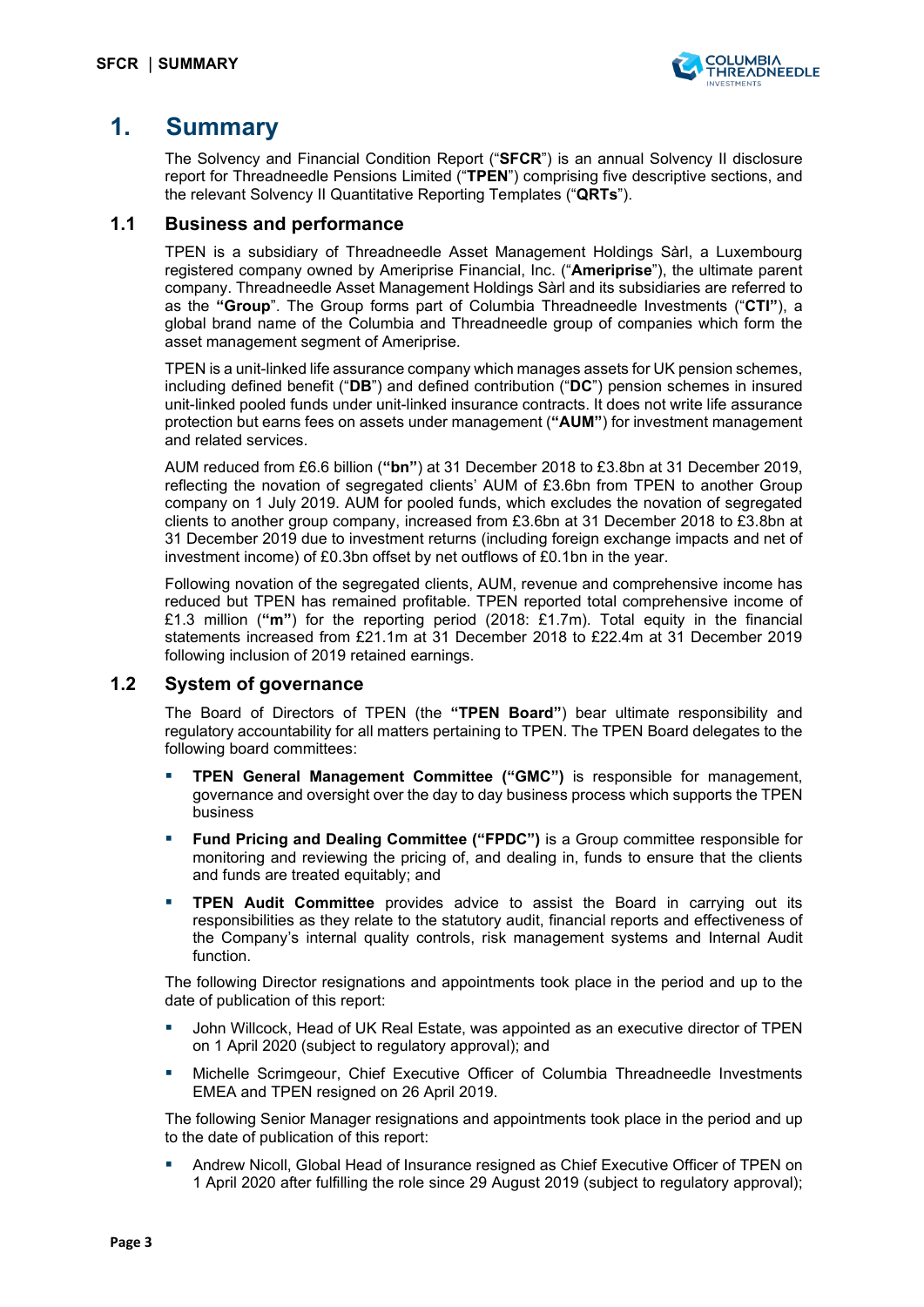

and

**Peter Stone, Head of Finance, was appointed as Chief Executive Officer of TPEN on 1** April 2020 (subject to regulatory approval).

No other material changes in the system of governance have taken place over the reporting period.

All of TPEN's activities are outsourced to entities based in the United Kingdom, either to Group companies (including investment management and distribution) or to third party service providers (including Chief Actuary and Transfer Agent). All arrangements are governed by legally binding agreements which outline the functions and activities provided, stipulating the duties and responsibilities of both parties. Individual SMFs have overall accountability for services provided to TPEN by outsourced service providers as set out in **Section B.7.2**, while the Chief Executive Function (SMF1) has overall accountability for outsourced services. The arrangements are overseen by the TPEN Board and the GMC in accordance with TPEN's governance arrangements and Outsourcing Policy.

TPEN has no employees as its services are performed under contract by other Group companies or service providers. The Group remuneration and recruitment policies cover TPEN's directors as well as the Group employees who provide services to TPEN and ensure that all persons who are involved in running TPEN or have other key functions are at all times fit and proper and remunerated appropriately.

TPEN is part of the Group's Enterprise Risk Management ("**ERM**") framework which is embedded in the business through a Three Lines of Defence model which comprises business unit functions, Risk and Compliance functions, and Internal Audit representing the First, Second and Third Lines of Defence respectively.

The primary component of the internal control system operated by TPEN is the Risk and Control Self-Assessment ("**RCSA**") process. RCSA is performed by the First Line of Defence and the Second Line of Defence provides independent challenge. RCSA is the process by which TPEN concludes on the status of its risks and control environment. The Group Finance function is responsible for the statutory and regulatory financial reporting for TPEN including oversight of the actuarial calculations and forms part of the First Line of Defence.

## <span id="page-3-0"></span>**1.3 Risk profile**

The Solvency Capital Requirement (**"SCR"**) is calculated using the Solvency II standard formula and for TPEN was £10.2m at 31 December 2019 (2018: £10.8m) after adjustments for risk diversification and the loss absorbing capacity of deferred taxes. TPEN uses a 12 month projection period when calculating its Technical Provisions (Refer to **Section 1.4**).

The most material risks to TPEN's business, by contribution to the SCR, are set out below:

- **operational risk** is the risk of loss caused by failure in processes, systems, people or external factors. Operational risk is TPEN's most material risk and represented 94% of the total SCR at 31 December 2019. The Pillar 1 operational risk capital requirement is assessed by determining trailing 12 months' expenses (excluding acquisition costs) and applying the factors specified for this risk in the standard formula SCR. Pillar 1 operational risk capital requirement was £9.7m at 31 December 2019 (2018: £9.9m);
- **credit (counterparty default) risk** is the risk of loss resulting from counterparty default on assets on TPEN's shareholder balance sheet (including policyholder debtors, intragroup debtors and cash and cash equivalents). The Pillar 1 credit (counterparty default) risk capital requirement was £0.3m at 31 December 2019 (2018: £0.8m) and represents a relatively minor proportion of the Basic SCR due to the high quality of the clients with which TPEN does business and that TPEN's own funds are primarily invested in high quality liquid assets within a collective investment scheme;
- **insurance (life underwriting) risk** is the risk of loss or of adverse change in the value of insurance liabilities due to inadequate pricing and provisioning assumptions. Capital requirements are estimated by applying various stresses to the projected cash flows and expense base of TPEN and reduced to £0.4m at 31 December 2019 (2018: £1.1m) largely due to a reduction in AUM and revenue following novation of segregated clients from 1 July 2019; and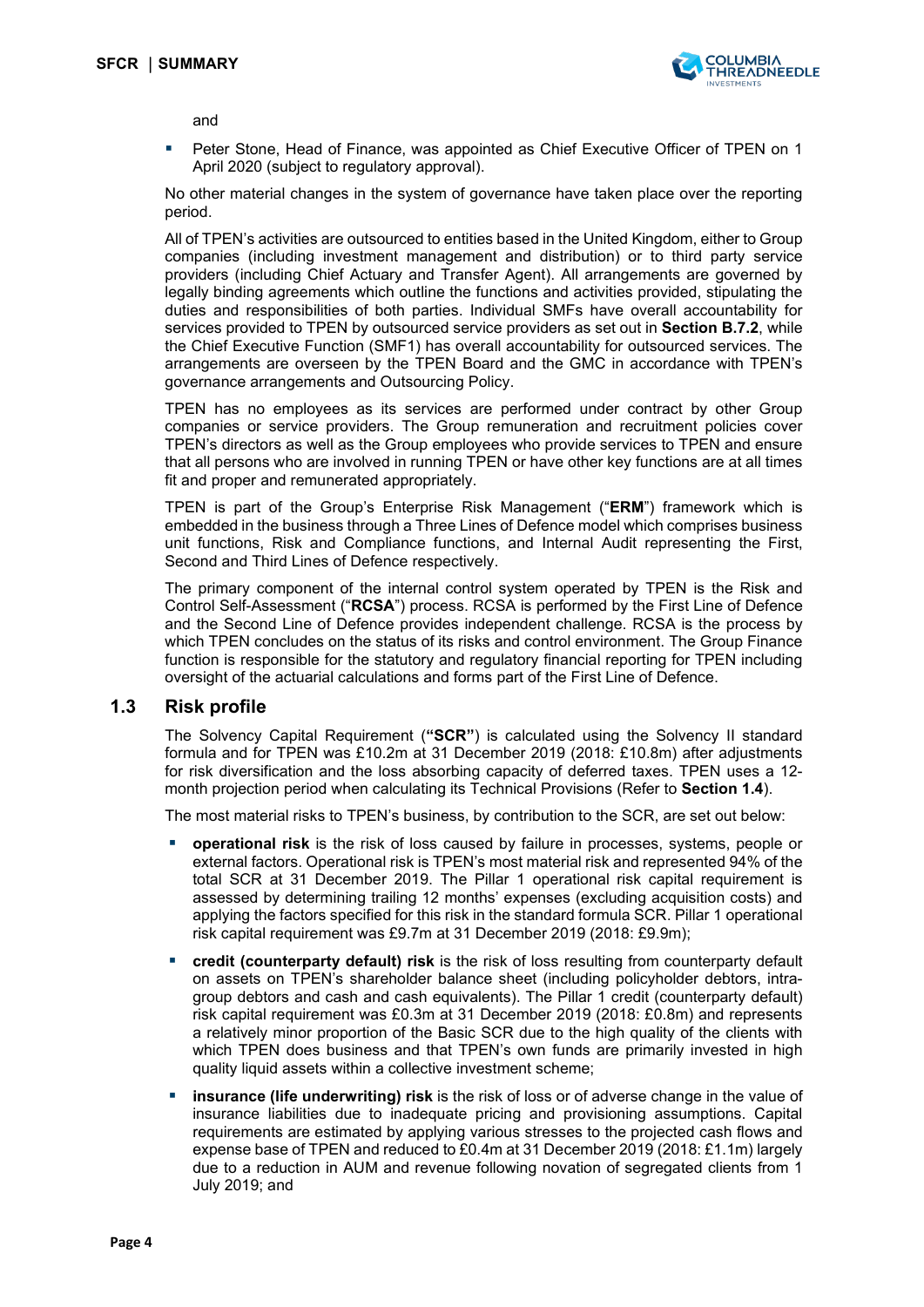

 **market risk** is the risk that arises from fluctuations in values of, or income from assets, or in interest or exchange rates. Capital requirements are mainly estimated by applying stress scenarios to the projected cash flows of TPEN and reduced to £0.6m at 31 December 2019 (2018: £1.0m) largely due to a reduction in AUM and revenue.

## <span id="page-4-0"></span>**1.4 Valuation for solvency purposes**

The valuation of assets and liabilities for Solvency II purposes is the same as under International Financial Reporting Standards ("**IFRS**") except for differences in the value of Technical Provisions for unit-linked contracts and a consequential difference in the deferred tax liability.

The table below sets out Technical Provisions per financial statements and under Solvency II:

#### **Table 1: Technical Provisions at 31 December**

| <b>Technical Provisions - £'m</b>                                     | 2019<br>E'm | 2018<br>E'm |
|-----------------------------------------------------------------------|-------------|-------------|
| Technical Provisions calculated as a whole (per financial statements) | 3.822.7     | 3,554.0     |
| <b>Best Estimate Liability</b>                                        | (1.0)       | (1.7)       |
| <b>Risk Margin</b>                                                    | 0.6         | 0.7         |
| <b>Technical Provisions per Solvency II</b>                           | 3.822.3     | 3,553.0     |

The key movements in Technical Provisions are set out below:

- **Technical Provisions calculated as a whole** increased largely due to positive market movements partially offset by client outflows;
- **Best Estimate Liability ("BEL")** has reduced from the prior year due to lower year end AUM and forecast revenues following novation of segregated clients (to another Group company); and
- **Risk Margin** reduced primarily due to the impact of a marginal reduction in the operational risk capital requirement in the SCR, also a consequence of the novation.

The total equity in the financial statements represents TPEN's paid up share capital and retained earnings. Own Funds under Solvency II are calculated by taking Total equity in the financial statements and making adjustments for the BEL, Risk Margin and Deferred Tax relating to Technical Provisions.

The table below shows the reconciliation from total equity in the financial statements to Own Funds calculated under Solvency II.

#### **Table 2: Own Funds at 31 December**

| Own Funds - £'m                                         | 2019<br>E'm       | 2018<br>E'm       |
|---------------------------------------------------------|-------------------|-------------------|
| Total equity in the financial statements                | 22.4              | 21.1              |
| Items not recognised in the financial statements:       |                   |                   |
| Best Estimate Liability (S.02.01.02)                    | 1.0               | 1.7               |
| Risk Margin (S.02.01.02)                                | (0.6)             | (0.7)             |
| Deferred Tax Liability relating to Technical Provisions | (0.1)             | (0.2)             |
| Own Funds under Solvency II                             | 22.8 <sup>1</sup> | 22.0 <sup>1</sup> |

 $1$  The difference of £0.1m in the sum total is due to rounding.

Total equity in the financial statements increased from £21.1m at 31 December 2018 to £22.4m at 31 December 2019 due to the inclusion of retained earnings of £1.3m for the year to 31 December 2019.

Deferred Tax Liability relating to Technical Provisions reduced due to a lower size of Technical Provisions. The movements in the BEL and Risk Margin are described above. Own Funds under Solvency II increased from £22.0m at 31 December 2018 to £22.8m at 31 December 2019.

A projection period of 12 months is used for calculating Technical Provisions (and when determining how these Technical Provisions would alter under relevant SCR stresses). It is set by the TPEN Board with reference to the notice period TPEN could give to unilaterally terminate policies and the length of time required to wind down the business.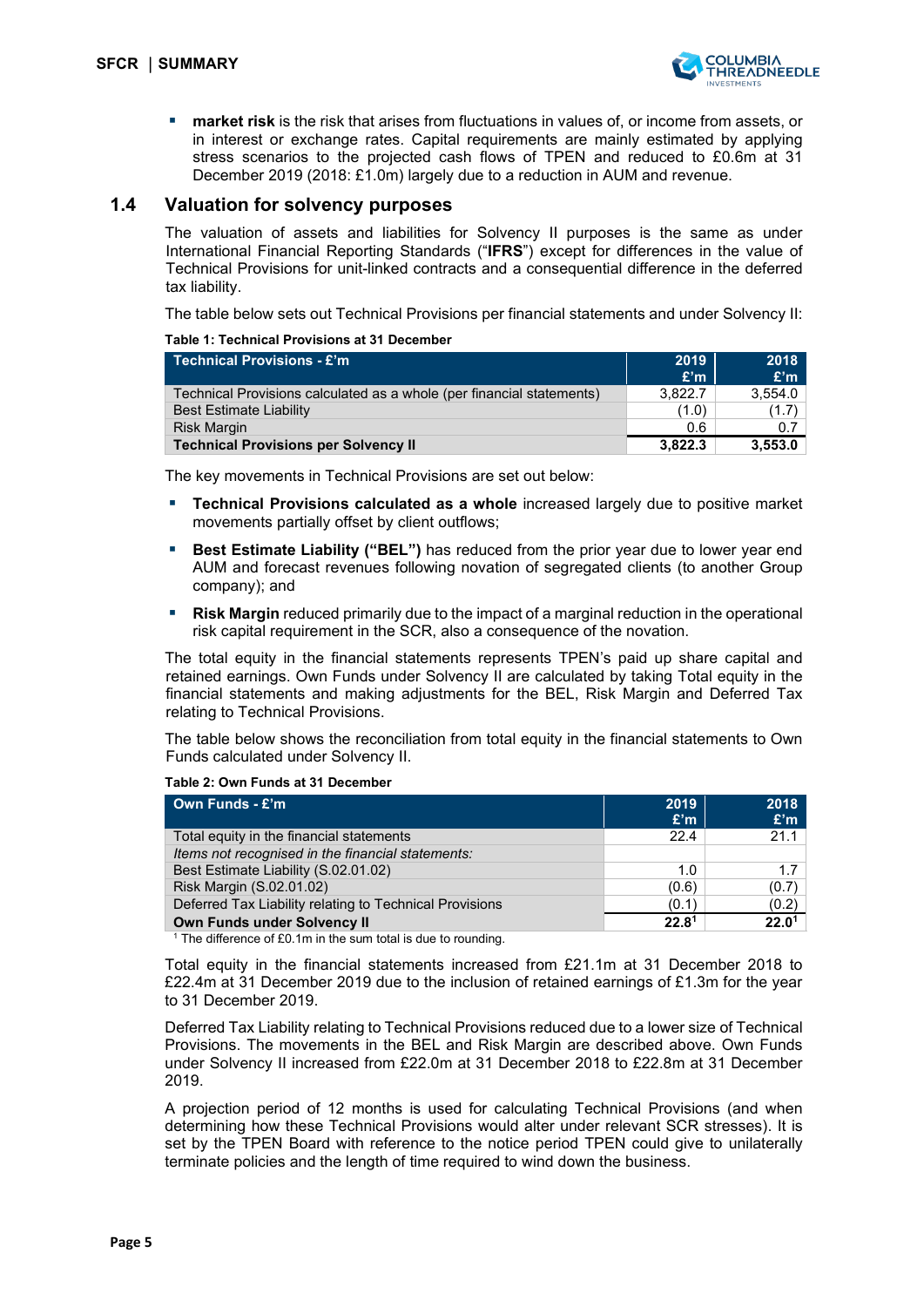

The PRA has indicated to TPEN its non-objection to the use by TPEN of such a simplification for the calculation of its Technical Provisions, subject to the TPEN Board carrying out a review and assessment, at least annually, of:

- whether the proportionality requirements of Article 56 of the Commission Delegated Regulation EU 2015/35 continue to be met; and
- whether the TPEN Board's capital management policy needs to be adjusted to ensure it reflects the TPEN Board's capital risk appetite, in terms of SCR coverage, on both a long and short projection basis.

The TPEN Board has reviewed the impact of both long and short projection period and determined that the use of a short-projection period remains appropriate as Technical Provisions are higher under a short-projection period than under a long-projection period. The TPEN Board considers the use of a short projection period to be a simplification that is proportionate and satisfies the requirements set out in Article 56. The Capital Risk Management Policy and Own Risk and Solvency Assessment ("**ORSA**") Policy have been adjusted appropriately.

## <span id="page-5-0"></span>**1.5 Capital management**

All of TPEN's own funds are deemed to have loss absorbing characteristics allowing them to be categorised as Tier 1 capital and hence contribute to Own Funds available to meet the SCR and MCR. At 31 December 2019, Own Funds were £22.8m (2018: £22.0m) compared to the SCR of £10.2m (2018: £10.8m) after adjustments for risk diversification and the Loss Absorbing Capacity of Deferred Taxes ("**LACDT**"). The Solvency Coverage Ratio (Own Funds / SCR) was 222% (2018: 204%) and the capital surplus (Own Funds *less* SCR) was £12.5m (2018: 11.2m).

SCR by risk modules is laid out in the below table:

**Table 3: Solvency Capital Requirement at 31 December**

| <b>Solvency Capital Requirement</b>       | 2019<br>E'm | 2018<br>E'm |
|-------------------------------------------|-------------|-------------|
| <b>Basic Solvency Capital Requirement</b> | 0.9         | 2.1         |
| Operational risk (S.25.01.21)             | 9.7         | 9.9         |
| Loss absorbing capacity of deferred taxes | (0.4)       | (1.2)       |
| <b>Solvency Capital Requirement (SCR)</b> | 10.2        | 10.8        |

LACDT recognises that a future loss in profits may also result in a reduction in associated tax liabilities, therefore reducing the potential impact to Own Funds. In 2019, the LACDT assumes that the occurrence of notional loss happens on the day after the valuation date (i.e. 1 January) rather than the valuation date itself (i.e. 31 December), and in addition does not include the element relating to the deferred tax liability set up in respect of Solvency II profits of £0.1m (2018 £0.1m) recognised on the balance sheet. Exclusion of the element relating to the deferred tax liability set up in respect of Solvency II profits was because at the time the figures were being prepared there were ongoing discussions with the PRA concerning the suitability of its inclusion. The PRA has now confirmed to TPEN that it does not have any objection to its inclusion.

The Minimum Capital Requirement ("**MCR**") was £4.6m (2018: £4.8m) resulting in a capital surplus (Basic Own Funds *less* MCR) of £18.2m (2018: £17.1m). TPEN's policy is that sufficient own funds will be maintained to meet regulatory requirements with adequate surplus in line with operating and strategic objectives. TPEN was compliant with the MCR and SCR over the reporting period. TPEN holds regular board meetings at least quarterly at which regulatory capital requirements are monitored by comparing capital requirements to Own Funds.

# <span id="page-5-1"></span>**1.6 Additional information on COVID-19 pandemic**

Figures presented in the SFCR and the associated QRTs have been prepared based on conditions and best estimate assumptions at 31 December 2019 and have not been adjusted for any impacts of COVID-19 including any impacts on technical provisions. On 23 March 2020 the PRA announced that COVID-19 should be treated as a "major development" per Article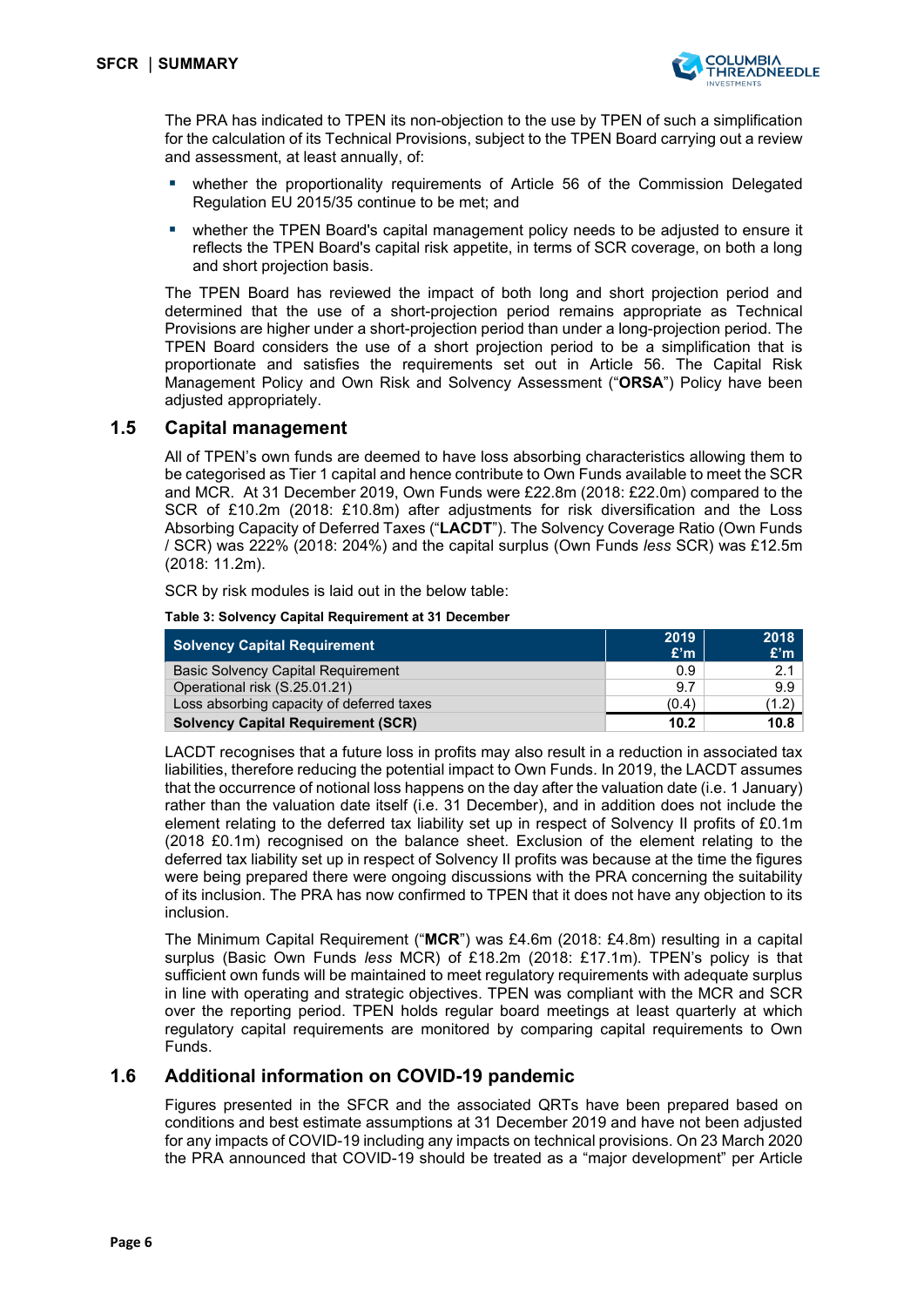

54(1) of the Solvency II Directive and we include the following comments on the impact of COVID-19 on the Company.

COVID-19 (also referred to as "coronavirus" disease) was identified in December 2019 as the cause of an outbreak of respiratory illness first detected in Wuhan, China, that has since spread globally, impacting economies, financial markets and businesses around the world. The World Health Organization declared the outbreak of COVID-19 as a global pandemic on 11 March 2020. Countries are taking exhaustive steps to minimize public interaction to contain the spread of the virus. With the ongoing spread of coronavirus, the Group is coordinating response regionally and globally to ensure it continues to deliver for clients, support employees and maintain business continuity. The overall impact the virus will have on the Group and the Company is currently uncertain as it is not practicable to fully quantify the impacts although the business continues to operate without any disruptions.

One of the immediate impacts of the change in the financial environment is that on 20 March 2020 dealing was temporarily suspended in the TPEN Property Fund in order to protect clients' interests. The Property Fund's independent property valuer, CBRE, deployed a 'market uncertainty clause' which means that they are unable to provide an accurate valuation of the Fund's assets in the current exceptional market environment resulting in clients being unable to trade. This is consistent with the approach taken across the industry. In response, the TPEN Property Fund was suspended until such time that an accurate valuation can be ascertained. During the suspension of the TPEN Property Fund management fees will continue to be accrued in the fund and therefore recorded in TPEN's financial records until the suspension is lifted and the cash can be received.

TPEN continues to monitor its balance sheet exposure and underlying risk profile. The control environment in which the business operates has not changed. The same policies and procedures are in place to monitor market and underwriting risk, credit control is monitored as before and credit counterparty and liquid asset exposures are held with highly rated financial institutions, and transfer pricing controls the operational risk levels. Technical provisions have been prepared based on conditions and best estimate assumptions at 31 December 2019 and have therefore not been adjusted for any impacts of COVID-19. Taking into account the financial effect of the recent market downturn on fees earned from AUM, the Company is still generating positive cashflows. The Company continues to participate in the Group's centralized treasury arrangements and so shares banking relationships with its parent and fellow subsidiaries, providing additional access to liquidity.

The Group's risk management and internal control system are functioning well despite the challenges of COVID-19 pandemic and TPEN continues to monitor current developments. Following stress testing of the position at 31 December 2019, with a reduction in assets under management in excess of that seen to date, the Company is forecast to remain in regulatory capital surplus with Solvency II capital resources in excess of the SCR requirement.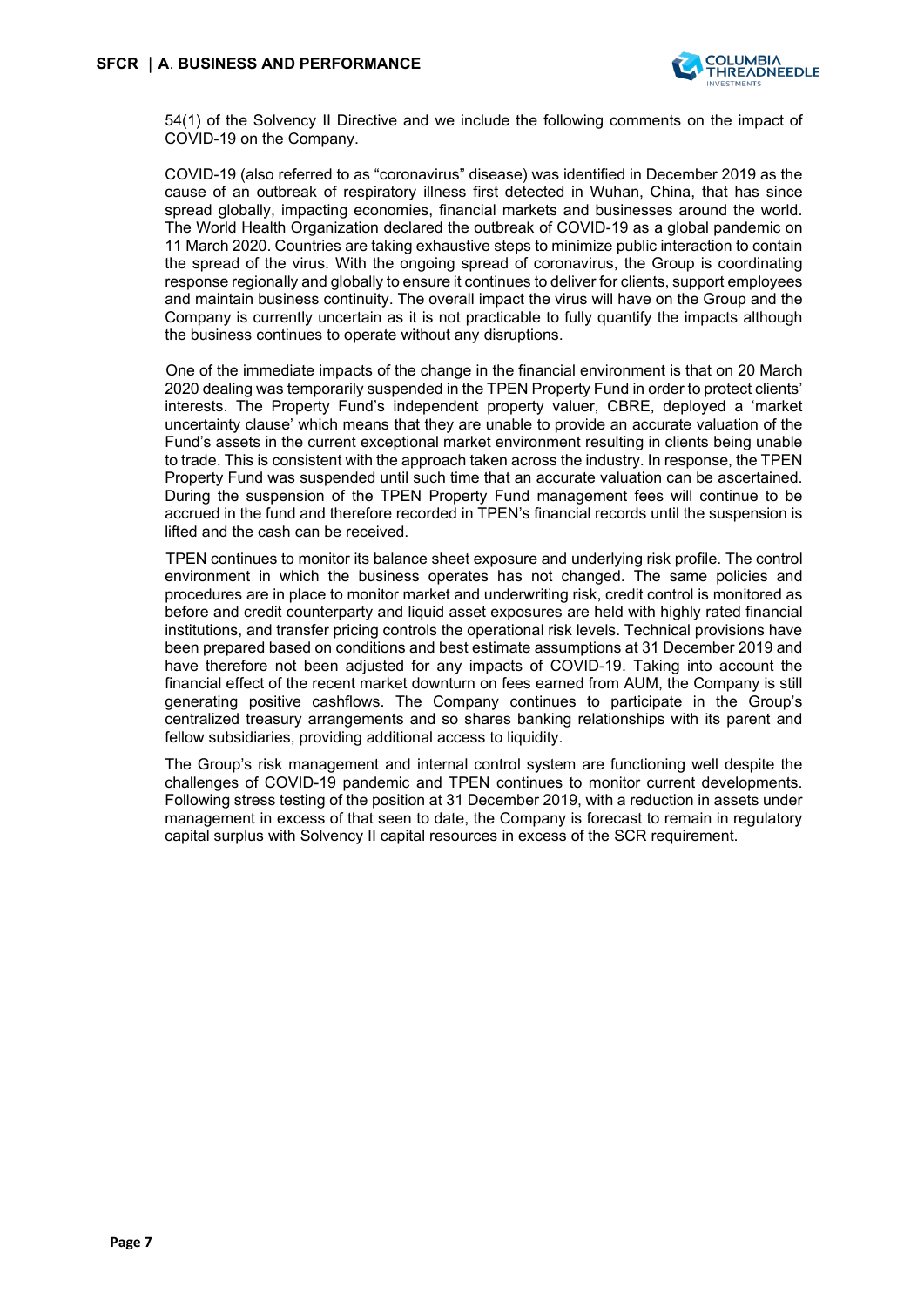

# <span id="page-7-0"></span>**A Business and Performance**

## <span id="page-7-1"></span>**A.1 Business**

#### **A.1.1 Name and legal form of the undertaking**

Threadneedle Pensions Limited is incorporated in England and Wales and is a private company limited by shares. The address of the registered office is:

Cannon Place 78 Cannon Street London EC4N 6AG

This Solvency and Financial Condition Report covers TPEN on a standalone basis.

#### **A.1.2 Name of the Supervisory Authority responsible for the financial supervision of the undertaking and group**

The supervisory authorities of TPEN are the Prudential Regulation Authority ("**PRA**") and the Financial Conduct Authority ("**FCA**"). They can be contacted at:

**Prudential Regulation Authority**  Bank of England 20 Moorgate London EC2R 6DA

**Financial Conduct Authority** 12 Endeavour Square London E20 1JN

## **A.1.3 External auditor of the undertaking**

The independent auditors of TPEN are:

#### **PricewaterhouseCoopers LLP**

Chartered Accountants and Statutory Auditors 7 More London Riverside London SE1 2RT

#### **A.1.4 Holders of qualifying holdings in the undertaking**

The direct and indirect holders of qualifying holdings in TPEN at any time during the reporting period and at the end of the financial year were:

- **Threadneedle Asset Management Holdings Limited** ("**TAMHL**") is a company incorporated in England and Wales which is the immediate parent company of TPEN. At the reporting date, TAMHL owned 100% of the voting shares of TPEN and was able to exercise 100% of the voting power at any general meeting;
- **Threadneedle Asset Management Holdings Sàrl** ("**TAMH Sàrl**") is a Luxembourg registered company which is the European holding company of the Group. At the reporting date, TAMH Sàrl owned 100% of the shares of Threadneedle Asset Management Holdings Limited, via a number of other holding companies, and was able to exercise 100% of the voting power at any general meeting; and
- **Ameriprise Financial, Inc.** is the ultimate parent company incorporated in the United States. At the reporting date, Ameriprise owned 100% of the voting shares of TAMH Sàrl, via another holding company Ameriprise International Holdings GmbH, and was able to exercise 100% of the voting power at any general meeting.

## **A.1.5 Legal structure of the Group**

Columbia Threadneedle Investments is the global asset management group of Ameriprise, a leading US-based financial services provider. The EMEA business of Columbia Threadneedle comprises TAMH Sàrl and its subsidiaries. TPEN is a wholly owned subsidiary of TAMHL which is, via a number of other holding companies, a wholly owned subsidiary of TAMH Sàrl, the Luxembourg registered holding company for the Group.

Outsourced services are provided to TPEN by TAMHL (one of the UK intermediate holding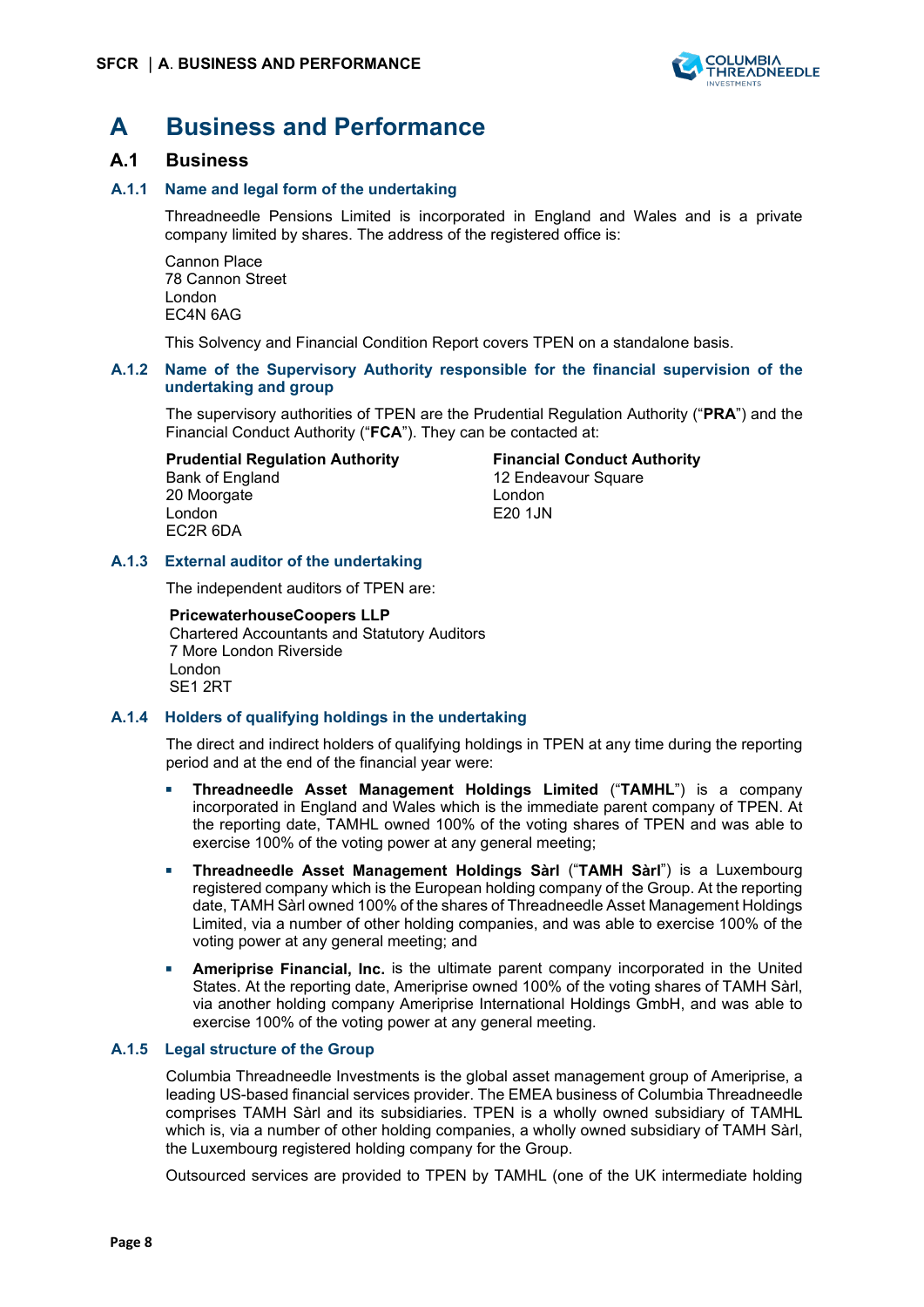

companies), TAML (one of the other UK companies) and service providers as set out in Section B.7. From time to time, TPEN may have an interest in property management firms which relate to the premises owned by its Property Fund. At 31 December 2019, there were eight (2018: nine) companies where TPEN held more than 10% of the nominal value of any class of share capital that met the requirements to be classified as a subsidiary. TPEN has no branches or other subsidiaries.

The schematic below sets out a simplified summary of the Group structure and excludes a number of intermediate holding companies and related parties. The percentages refer to voting control.

#### **Figure 1: Simplified Group Structure**



## **A.1.6 Material lines of business and geographical areas**

TPEN is a unit-linked life assurance company which manages assets for UK pension schemes (both DB and DC) through insured unit-linked pooled funds. The assets in the insured unitlinked pooled funds are managed under unit-linked life insurance contracts and are shown on the balance sheet under 'Assets held for unit-linked contracts'. TPEN does not, as part of its asset management activity, write life assurance protection.

Three of the unit-linked pooled funds invest via reinsurance contracts in unit-linked pooled funds managed on a passive basis by a third-party asset manager. 'Reinsurance recoverables' from unit-linked pooled funds represents the amount that has been contracted out to a thirdparty asset manager under a contract of reinsurance. These third-party invested assets are valued at fair value based on current market value of the underlying assets and are shown in QRT S.02.01.02 as 'Reinsurance recoverables from life index-linked and unit-linked'.

All TPEN's business is carried out in the United Kingdom.

#### **A.1.7 Significant business events during the reporting period**

AUM decreased from £6.6bn at 31 December 2018 to £3.8bn at 31 December 2019, reflecting novation of segregated client portfolios of £3.6bn from 1 July 2019 from TPEN to another Group company. Excluding the novation of segregated clients, AUM increased from £3.6bn to £3.8bn, due to investment returns (including foreign exchange impacts and net of investment income) of £0.3bn offset by net outflows of £0.1bn in the year.

Following novation, TPEN remains profitable, reporting total comprehensive income for the year of £1.3m (2018: £1.7m). Total equity in the financial statements increased from £21.1m at 31 December 2018 to £22.4m at 31 December 2019 following inclusion of retained earnings of £1.3m for the year ended 31 December 2019.

<span id="page-8-0"></span>There have been no other material changes during the reporting period with respect to TPEN's business and performance, system of governance or risk profile.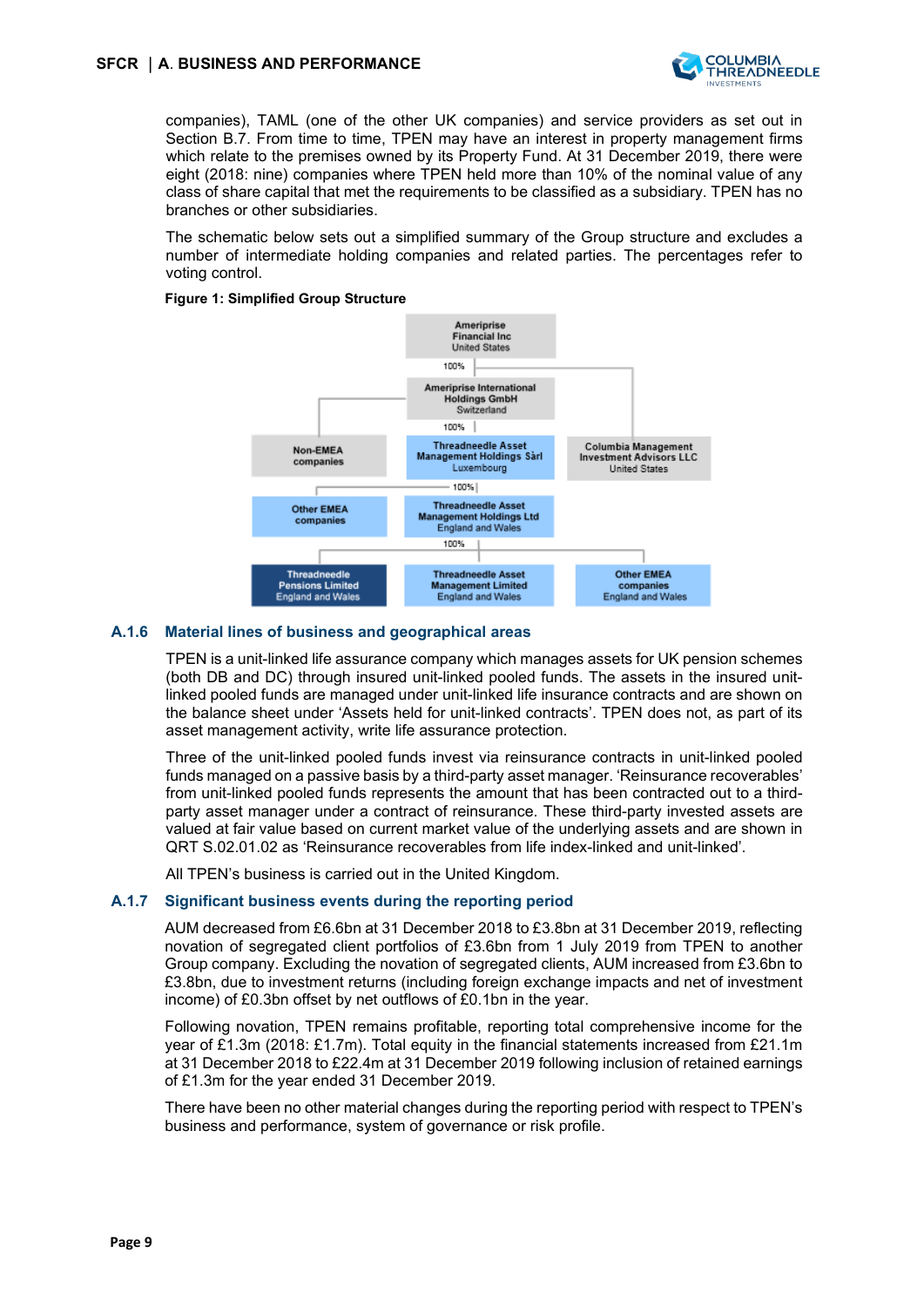

# **A.2 Underwriting performance**

Unit-linked life insurance contracts are classified as investment contracts under IFRS and are reported on TPEN's balance sheet under IFRS. The balance sheet value of the assets held for unit-linked contracts (which are carried at market value) is always equal to the balance sheet value of the liabilities under the unit-linked contracts. Further deductions are made to arrive at the Technical Provisions under Solvency II as set out in **Section D.2.1**.

Client inflows (funds received from unit-linked policyholders to be invested on their behalf) are described as "premiums" in this report because they relate to insurance contracts. Premiums are recorded as an increase in both the assets and liabilities shown on the balance sheet. Client outflows (previously invested funds repaid to policyholders) are described as "claims" and are recorded as a reduction in assets and liabilities.

The technical provision for unit-linked contracts per IFRS at 31 December 2019 was £3.8bn (2018: £3.6bn). Investment returns on the financial investments were offset by the net client outflows (client inflows minus client outflows) of £63m shown in the table below.

**Table 4: Unit-linked pooled fund flows in year to 31 December**

| Net flows - unit linked pooled funds             | 2019<br>E'm | 2018<br>E'm |
|--------------------------------------------------|-------------|-------------|
| Premiums earned (client inflows)                 | 305.1       | 400.8       |
| Claims incurred (client outflows)                | (368.1)     | (501.9)     |
| Net flows (premiums earned less claims incurred) | (63.0)      | (101.1)     |

## <span id="page-9-0"></span>**A.3 Investment Performance**

## **A.3.1 Income and expenses arising from investments by asset class**

Assets held for unit-linked contracts (including reinsurance recoverables) increased to £3,822.7m (2018: £3,554.0m) due to positive investment income which was partially offset by net outflows as shown in the table below:

#### **Table 5: Investment performance at 31 December**

| <b>Investment performance</b>            | 2019<br>E'm | 2018<br>E'm |
|------------------------------------------|-------------|-------------|
| Opening balance – AUM held (1 January)   | 3,554.0     | 3,561.6     |
| Investment income                        | 175.2       | 237.8       |
| Unrealised gains / (loss) on investments | 177.1       | (126.5)     |
| Premiums earned (client inflows)         | 305.1       | 400.8       |
| Claims incurred (client outflows)        | (368.1)     | (501.9)     |
| Fund expenses <sup>1</sup>               | (20.6)      | (17.8)      |
| Closing balance - AUM held (31 December) | 3,822.7     | 3.554.0     |

<sup>1</sup> Fund expenses at 31 December 2019 excludes £0.1m (2018: £0.5m) of withholding tax credits.

Fund expenses of £20.6m (2018: £17.8m) relate to the costs of buying and selling the financial assets in the unit-linked pooled funds as well as specific property fund expenses. The property fund expenses include letting costs, property management fees, cost of repairs and ground rent charges.

The table below shows the change in the value of assets held for unit-linked contracts between 31 December 2018 and 31 December 2019 by asset type:

#### **Table 6: Increase in asset value at 31 December**

<span id="page-9-1"></span>

| <b>Asset type</b>                   | 2019<br>E'm | 2018<br>E'm | <b>Variance</b> |
|-------------------------------------|-------------|-------------|-----------------|
| Reinsurance recoverable unit-linked | 44.8        | 39.6        | $+5.2$          |
| Equity                              | 1,206.5     | 968.3       | $+238.2$        |
| Property                            | 1,897.0     | 1,923.6     | (26.6)          |
| <b>Fixed interest</b>               | 444.8       | 393.5       | $+51.3$         |
| Cash and cash equivalents           | 265.0       | 278.6       | (13.6)          |
| Other assets                        | 43.4        | 17.3        | $+26.1$         |
| Property liabilities                | (44.5)      | (45.4)      | $+0.9$          |
| Ground/head lease liabilities       | (34.3)      | (21.5)      | (12.8)          |
| <b>Asset value</b>                  | 3,822.7     | 3,554.0     | +268.7          |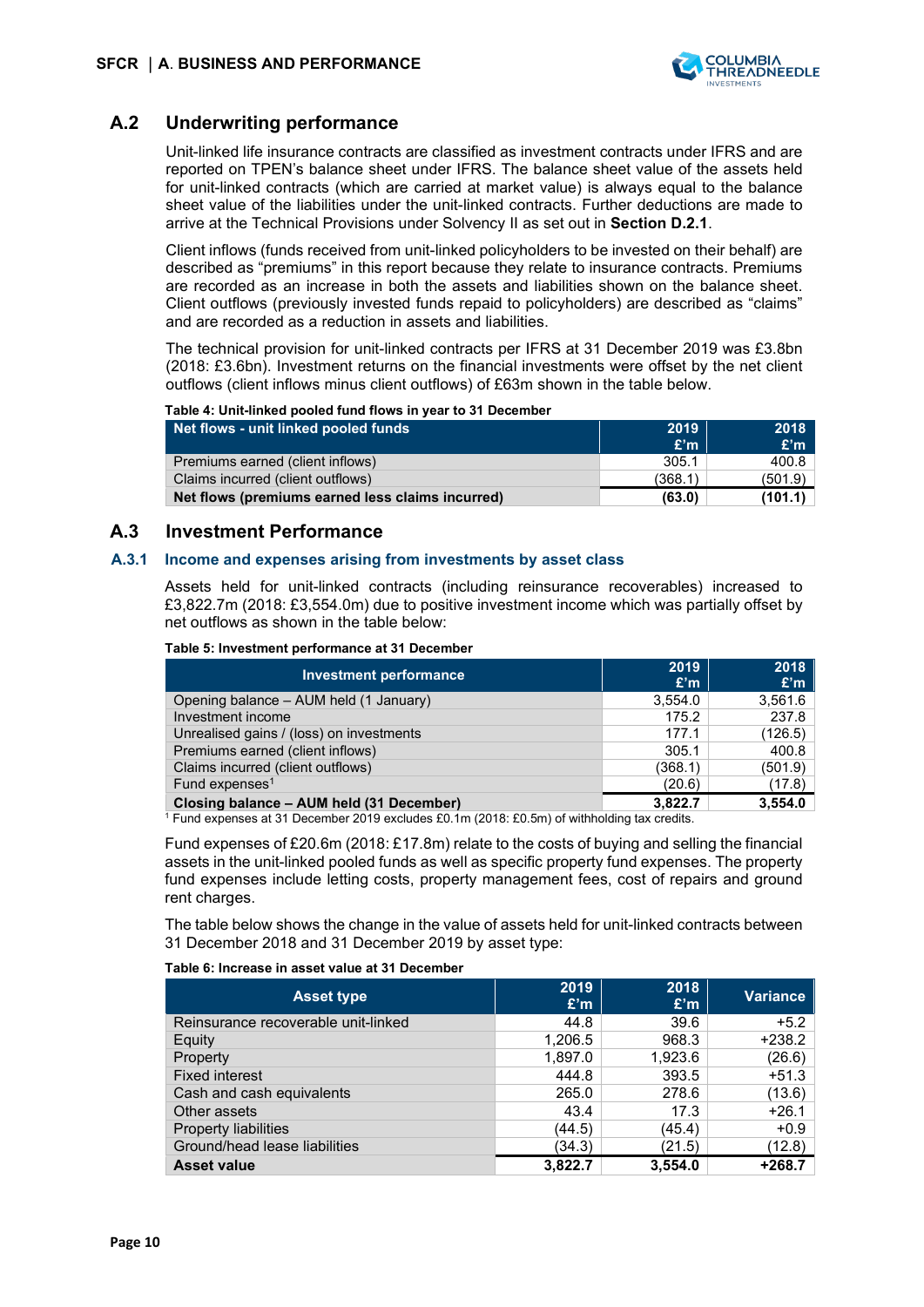

The increase in asset value of £268.7m is largely driven by investment returns across equity and fixed income assets, and partially offset by client outflows.

TPEN earns fees on its AUM for investment management and related services. A fixed percentage of net revenue (revenue *less* direct costs) is paid to Group companies under the Group transfer pricing framework for investment management and distribution of TPEN's unitlinked funds. These expenses are not identifiable separately by asset class.

#### **A.3.2 Information about any gains and losses recognised directly in equity over the reporting period**

There were no gains or losses recognised directly in equity during the 12 months to 31 December 2019 (2018: nil).

#### **A.3.3 Information about any investments in securitisation over the reporting period**

TPEN did not hold any investments in securitisations in its non-unit-linked pooled funds over the reporting period and at 31 December 2019 (2018: Nil). TPEN held one securitisation in its unit-linked pooled funds (<0.01% of assets by market value) over the reporting period and at 31 December 2019 (2018: one exposure, <0.01% of assets by market value).

## <span id="page-10-0"></span>**A.4 Performance of Other Activities**

#### **A.4.1 Summary of other material income and expenses**

TPEN manages pooled investments (unit-linked contracts and reinsurance recoverables) for pension schemes operating within the United Kingdom.

TPEN's Statement of Comprehensive Income includes the following:

- income for the provision of specialist investment and other technical services relating to the management of the unit-linked investment contracts;
- direct product costs relating to these services (for example transfer agency costs);
- costs for distribution and investment management services supplied by other Group companies in line with the Group transfer pricing framework under which TPEN retains a fixed proportion of gross profit (revenue *less* direct costs); and
- allocated costs for other Group services (e.g. finance, compliance and legal).

On 1 July 2019, approximately £3.6bn (2018: £3.1bn) of segregated clients' AUM was novated from TPEN to another Group company. TPEN received £3.1m (2018: £5.9m) of revenue from these clients which reflected that these clients were contracted to TPEN for the first six months of 2019.

In the year to 31 December 2019, investment management fees for unit-linked contracts and related services earned by TPEN were £19.7m (2018: £23.9m), compared to investment management costs of £8.4m (2018: £10.4m), distribution costs of £7.3m (2018: £7.9m) and other costs (including tax) of £2.6m (2017: £3.9m), resulting in comprehensive income of £1.3m (2018: £1.7m).

#### <span id="page-10-1"></span>**A.5 Any other information**

#### **A.5.1 Brexit**

In March 2017 the UK invoked article 50 of the Treaty of Lisbon and left the European Union ("**EU**") on 31 January 2020. The UK remains within the jurisdiction of the European Court of Justice and has entered a transitional period where it will largely follow existing EU laws and regulations until the end of 2020. The full impact of Brexit remains uncertain as there is a significant degree of uncertainty about how negotiations relating to the UK's new trade agreements will be conducted, as well as the potential consequences and precise timeframe for Brexit. TPEN's clients are all UK domiciled. TPEN will continue to value assets based on the latest, unadjusted market position. The TPEN Board will continue to monitor the potential impacts of Brexit on TPEN's business.

There is no other material information regarding business and performance.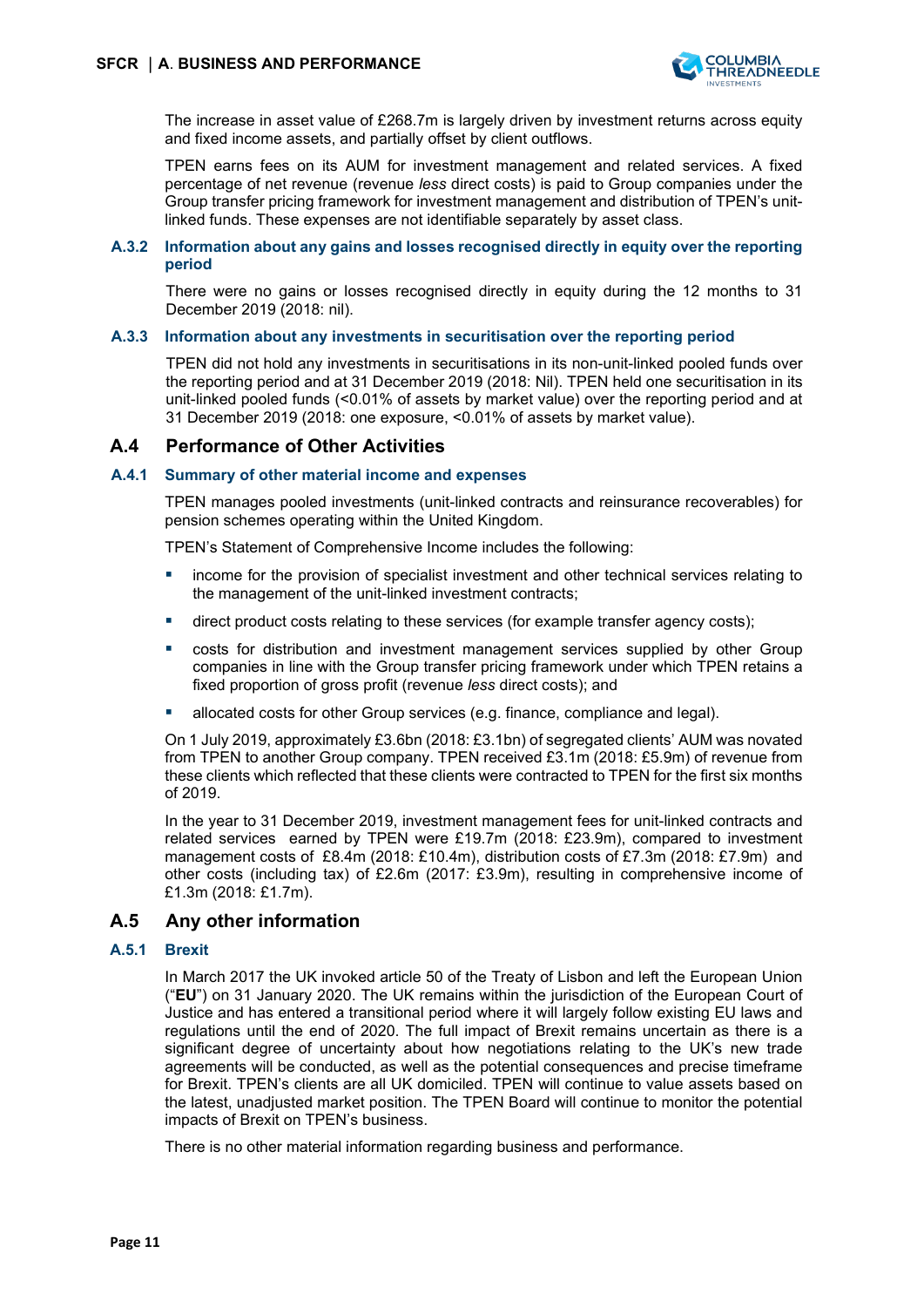

## **A.5.2 Shareholder Rights Directive ("SRD II")**

TPEN falls within scope of the 'Institutional Investor' definition under the Shareholder Rights Directive (2007/36/EC) as amended by Directive (EU) 2017/828 ("**SRD II**"), and as such is required to make certain disclosures in respect of its arrangements with its appointed asset manager.

Under a discretionary investment management agreement, TAML has been appointed by TPEN as the Investment Manager of the unit-linked pooled funds. Refer to **Section B.7** for further information on outsourced service providers.

TAML is contracted to and employs an investment strategy which seeks to achieve the investment objective of each unit-linked pooled fund offered to clients. It is incentivised to generate total investment returns for each unit-linked pooled fund, as opposed to aligning its investment strategy and decisions with the profile and duration of TPEN's liabilities, which are limited to and exactly match the unit-linked assets.

Furthermore, TPEN does not seek to align its evaluation of TAML's performance and its remuneration for asset management services with the profile and duration of its liabilities, instead these are based on TAML's ability to generate total investment returns for and achieve the investment objective of each unit-linked pooled fund it manages.

In undertaking its contractual obligation of seeking to achieve the investment objective of each unit-linked pooled fund, TAML integrates shareholder engagement in its investment strategy in accordance with the [Columbia Threadneedle Investments Stewardship Principles &](https://www.columbiathreadneedle.co.uk/media/1020104/en_frc_compliance_statement.pdf)  [Approach.](https://www.columbiathreadneedle.co.uk/media/1020104/en_frc_compliance_statement.pdf) This includes, amongst other things, the monitoring of financial and non-financial performance of investee companies.

TPEN monitors the investment performance, risk and liquidity of each unit-linked pooled fund, of which both the level of turnover and turnover costs are contributory factors.

The investment management agreement with TAML can be terminated at any time on three months' written notice or with immediate effect in the event of certain events (including regulatory requirement or insolvency).

TPEN has no further material information to disclose.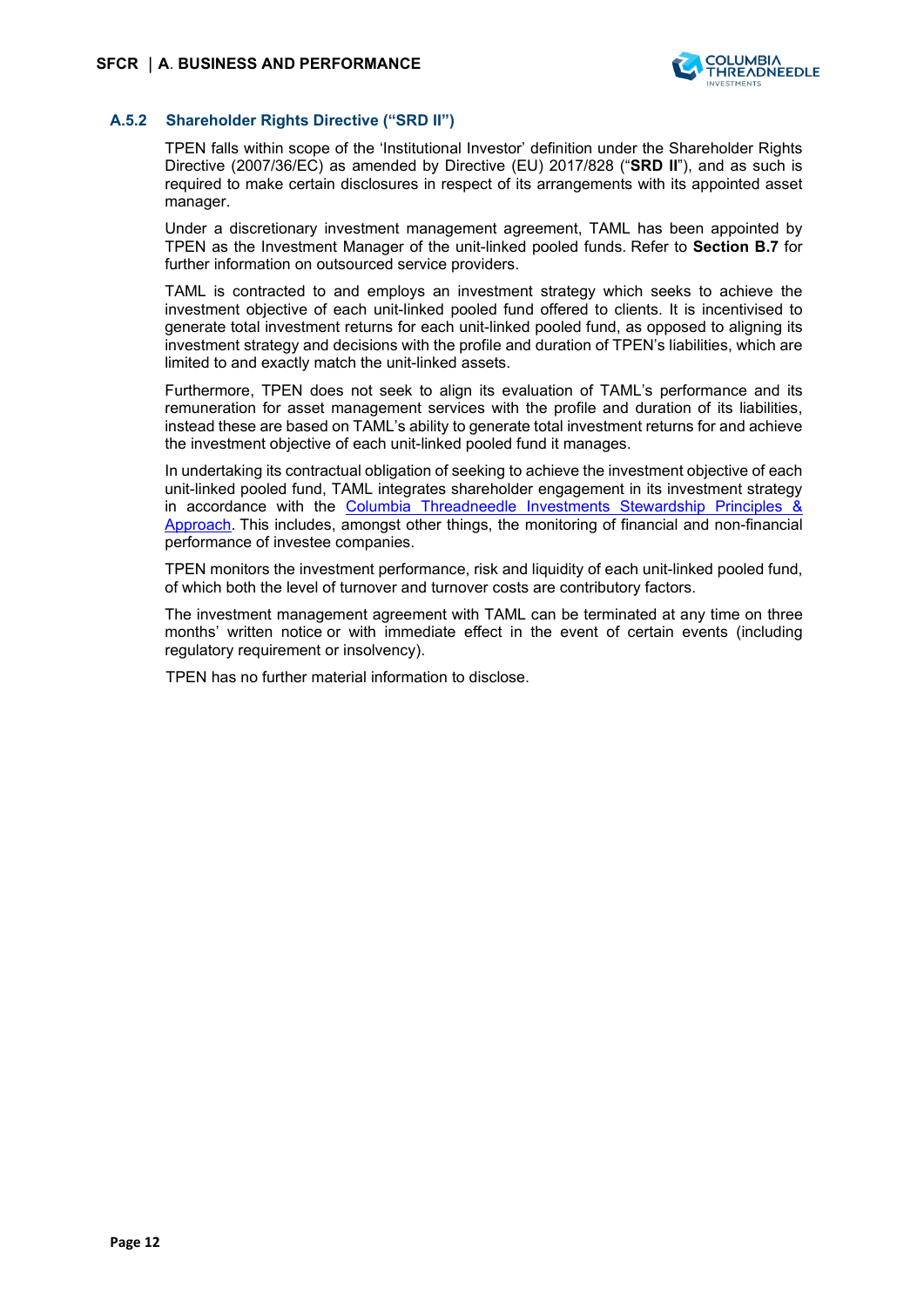

# <span id="page-12-0"></span>**B. System of Governance**

## <span id="page-12-1"></span>**B.1 General Information on the system of governance**

## **B.1.1 Role and responsibilities of the administrative, management or supervisory body**

#### **Board of Directors**

The TPEN Board and its Directors bear ultimate legal responsibility and Regulatory Accountability for all matters pertaining to TPEN. Specific matters reserved for the TPEN Board have been defined in TPEN's Management Responsibility Map. The TPEN Board receives a range of information to help discharge its duties, including:

- **Financial and Capital Position Reporting and Financial Statements;**
- **Health and Safety Compliance Reports:**
- **General Management Committee Reporting;**
- Risk management updates;
- Compliance reports;
- Operating Reports;
- **Investment Performance Report: and**
- **Internal Audit Report,**

The Board is responsible for the ORSA (see **Section B.4.2**), as well as for implementing and managing TPEN's Enterprise Risk Management Framework (see **Section B.3.1**). The above information is presented to the TPEN Board by the head of the relevant functions including the Chief Actuary, Chief Financial Officer, EMEA Chief Risk Officer / Global Head of Investment Risk, Head of Operational Risk EMEA, and Head of Compliance EMEA.

The Board is composed of the following Directors who are deemed to be 'fit and proper' in line with internal policies (refer to **Section B.2**):

- Kathleen Shailer (neé Cates), Independent Non-Executive Director and Chair of Audit Committee.
- Andrew Nicoll, Global Head of Insurance / Chief Executive Officer;
- **Ann Roughead, Independent Non-Executive Director:**
- **Peter Stone, Chief Financial Officer;**
- **William (Ted) Truscott (Chair), Non-Executive Director / Chair; and**
- John Willcock, Head of UK Real Estate (from 1 April 2020, subject to regulatory approval).

The Board meets at least quarterly and the quorum is two. All TPEN Board and board committee meetings are formally minuted. The TPEN Board delegates the following to three board committees:

- **TPEN General Management Committee ("GMC")** is responsible for management, governance and risk management oversight over the day to day business process to support the TPEN business. The GMC membership is drawn from the Group functions which provide the day-to-day management of the TPEN business ensuring there is sufficient coordination, knowledge and experience to be able to challenge the performance and results, including but not limited to any outsourced arrangements. The GMC is chaired by a Board member and reports to the TPEN Board;
- **Fund Pricing and Dealing Committee ("FPDC")** is a Group committee, responsible for monitoring and reviewing the pricing of, and dealing in, funds to ensure that clients and funds are treated equitably. To remove any potential conflicts of interest, where a matter is escalated that concerns the pricing or valuation of funds that fall within the scope of the FPDC (e.g. fair value adjustments to TPEN Funds), FPDC members that are authorised Fund Managers are not permitted to approve any instructions; and
- **TPEN Audit Committee** provides advice to assist the Board in carrying out its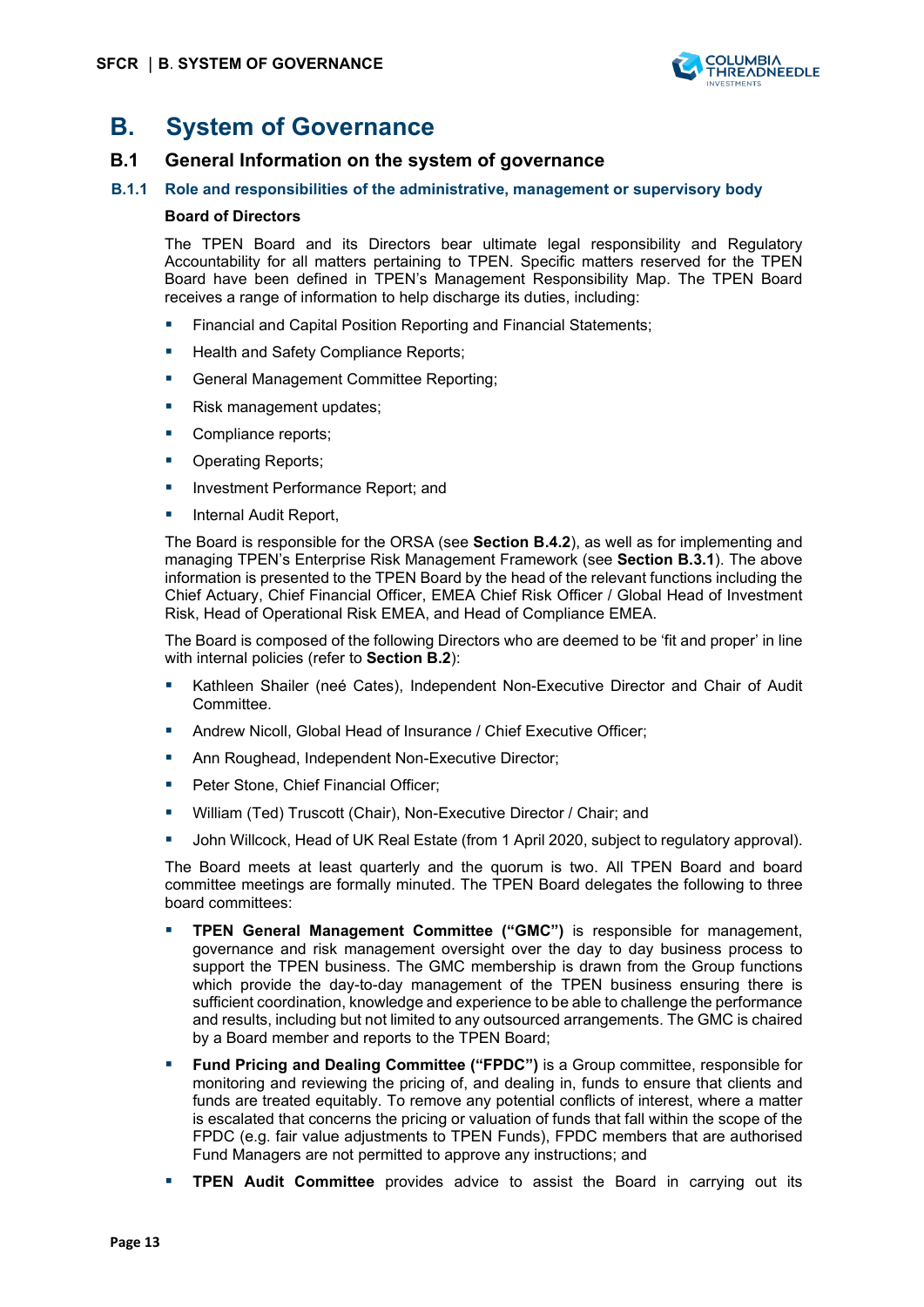

responsibilities as they relate to the statutory audit, financial reports and effectiveness of the Company's internal quality controls, risk management systems and internal audit function.

The roles and responsibilities of these committees in relation to TPEN are outlined in the respective terms of reference. The Board approves the board committees' terms of reference and any changes thereto.

Persons have been appointed Senior Management Functions ("**SMF**") responsible for managing one or more aspects of TPEN's affairs, so far as relating to the activity and those aspects involve, or might involve, a risk of serious consequences for TPEN or for business/other interests in the UK. Each SMF has a Statement of Responsibilities ("**SOR**"), setting out their areas of responsibility and accountability.

TPEN's governance and management framework allows for delegation of authority. However, the allocated Senior Manager retains ultimate and overall responsibility for the SMF, Prescribed Responsibility, or Overall Responsibility assigned to them. The GMC and FDPC contain TPEN SMFs who can therefore make decisions in relation to TPEN.

The TPEN Board has assessed the system of governance and has concluded that it effectively provides for the sound and prudent management of the business, which is proportionate to the nature, scale and complexity of the operations of TPEN. This includes the governance of outsourced activities described further in **Section B.7**. The internal audit function performs an independent evaluation of the adequacy and effectiveness of the internal control system and other elements of the internal control system.

As a subsidiary of TAMH Sàrl, TPEN is a part of the EMEA Governance Framework and matters relating to TPEN are discussed at the EMEA RCC, EMEA Business Management Committee ("**EMEA BMC**") and TAMH Sàrl Audit and Risk Committee. However, only committees containing TPEN SMFs (i.e. GMC and FDPC) are able to make decisions on behalf of TPEN.

Three of the four key internal control functions (i.e. risk management, internal audit, and compliance) are outsourced by TPEN to Group companies and the fourth (actuarial) is outsourced to a third party (refer to **Section B.7**). Oversight of these service providers is performed by the Board or the GMC (where the Board has delegated authority to it) which ensures that these functions perform to the level required (based on direct attendance by these internal control functions at either the Board or the GMC).

The majority of TPEN's activities are outsourced to other companies in the Group or to third parties outside the Group (Refer to **Section B.7** for further details on outsource service providers).

#### **B.1.2 Material changes in the system of governance that have taken place over the reporting period**

The TPEN Board established an Audit Committee as a sub-committee of the TPEN Board to meet the requirements of Article 39 of the revised Statutory Audit Directive 2014/56/EU, as transposed domestically by the Prudential Regulation Authority ("**PRA**"). The first TPEN Audit Committee meeting was held on 26 June 2019 following regulatory approval of the Chair.

The following Director resignations and appointments took place in the period and up to the date of publication of this report:

- John Willcock, Head of UK Real Estate, was appointed as an executive director of TPEN on 1 April 2020 (subject to regulatory approval); and
- Michelle Scrimgeour, Chief Executive Officer of Columbia Threadneedle Investments EMEA and TPEN resigned on 26 April 2019.

The following Senior Manager resignations and appointments took place in the period:

- **Andrew Nicoll, Global Head of Insurance resigned as Chief Executive Officer of TPEN on** 1 April 2020 after fulfilling the role since 29 August 2019 (subject to regulatory approval); and
- Peter Stone, Head of Finance, was appointed as Chief Executive Officer of TPEN on 1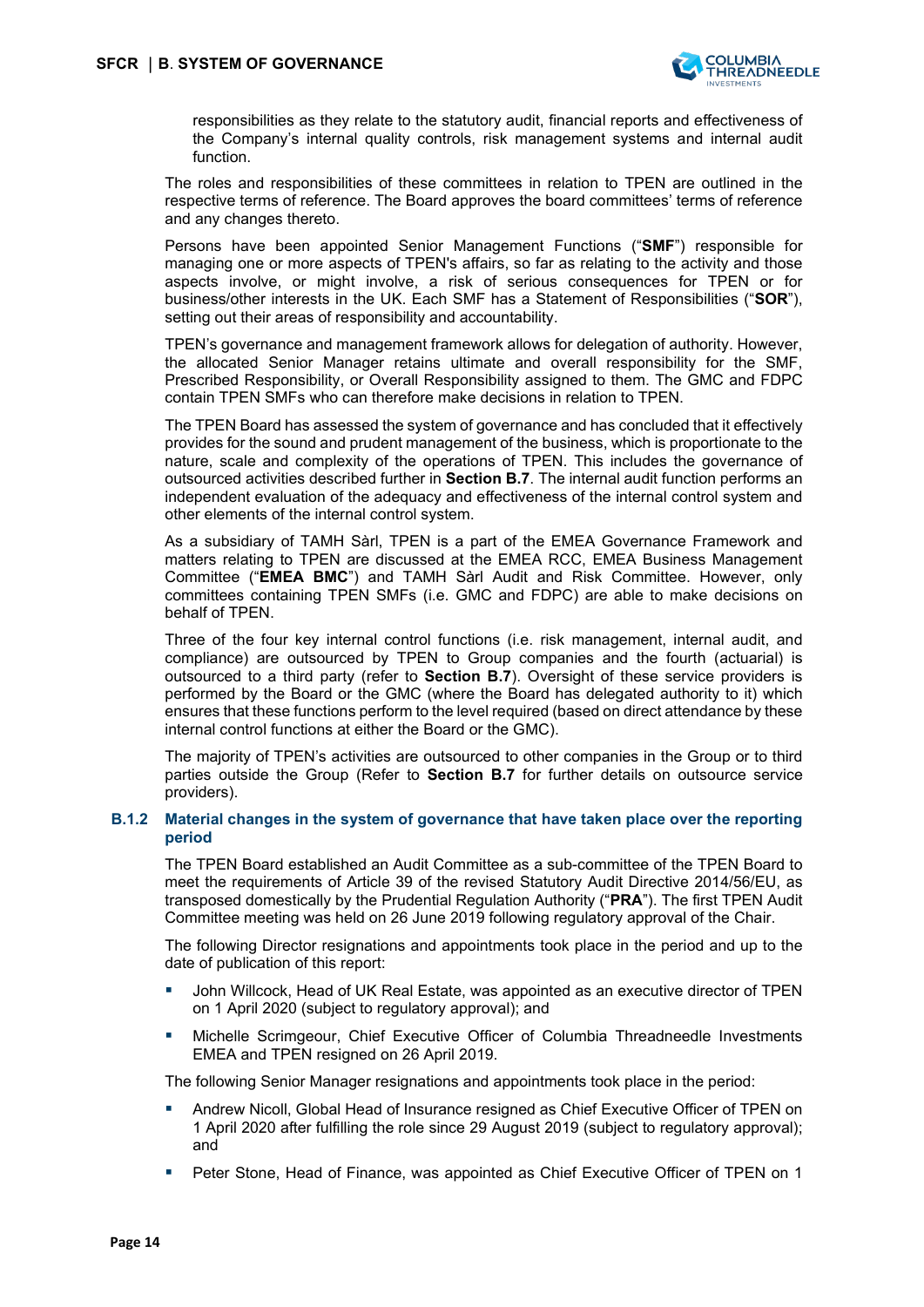

April 2020 (subject to regulatory approval).

No other material changes in the system of governance have taken place over the reporting period.

## **B.1.3 Remuneration policy for the administrative, management or supervisory body and employees**

TPEN has no employees as its services are performed under contract by other Group companies or service providers. The Group Remuneration Policy covers TPEN's directors as well as the Group employees who provide services to TPEN.

#### **B.1.3.1 Principles of the Group remuneration policy**

The Group's remuneration policies and practices are an integral part of arrangements that support the work, culture and commitment to serving the Group's clients.

The remuneration policies and practices are based on those of Ameriprise and are consistent with applicable regulatory requirements including Solvency II, Undertakings for the Collective Investment in Transferable Securities ("**UCITS**"), Alternative Investment Fund Managers Directive ("**AIFMD**"), and the Markets in Financial Instruments Directive II ("**MiFID**").

The Group remuneration policy is based on the following principles:

- **F** remuneration programmes must be aligned with the Group and Ameriprise strategy, objectives, values and long-term interests;
- remuneration opportunity and rewards must be competitive enough to attract and retain the key talent who can help the Group achieve consistently superior results for its clients and stakeholders;
- there should be a strong linkage between remuneration and both financial and nonfinancial performance, while also supporting the Group's culture and values;
- remuneration decisions must be made on a well-informed basis based on the employee's experience, responsibilities, and performance, while also considering external market and internal comparability;
- **•** remuneration programmes must be operated in full compliance with all applicable legal, tax, and regulatory requirements. No alternative remuneration arrangements will be established that might circumvent local legislation and regulatory requirements; and
- remuneration programmes must be consistent with and promote sound and effective risk management and not induce imprudent risk taking or impair the safety and soundness of the Group. This includes the need for remuneration programmes to avoid introducing or incentivising conflicts of interest or potential mis-selling.

With regards to fixed remuneration the Group is committed to ensuring that:

- **salaries remain competitive within the labour market, by conducting an annual pay review** and benchmarking salaries against other employers from an independent third party;
- salary adjustments consider individual performance, that individuals are not discriminated against because of gender, marital or civil partnership status, race, religion or belief, sexual orientation, age, disability, gender reassignment, pregnancy and maternity, or because they work part time or on a fixed-term contract;
- each employee is paid at the level of at least the national minimum wage, and that;
- each employee's annual fixed remuneration is adequate without having to rely on incentive payments.

#### **B.1.3.2 Share options, shares or variable components of remuneration**

With regard to variable compensation, all permanent employees are eligible to participate in the Group's incentive arrangements which are entirely discretionary in nature and may be amended or withdrawn by the Group in its absolute discretion at any time. The incentive schemes applicable to each role and business may be varied from time to time.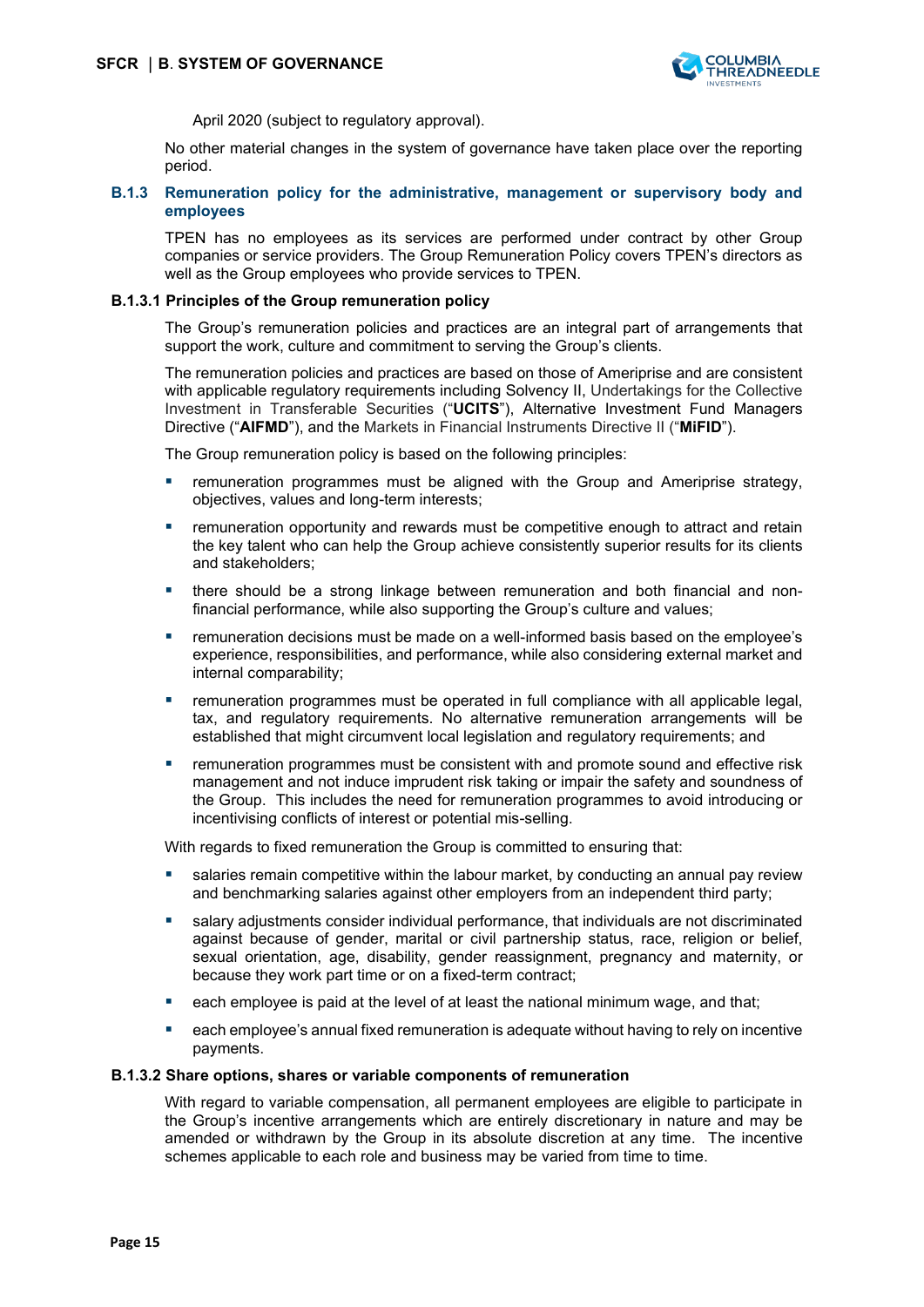

The amounts of any individual incentive awards made by the Group are discretionary and based on business and individual performance against financial and non-financial criteria.

Awards are made according to the individual employee's performance against their Goals and Leadership scores, market remuneration levels for comparable roles, internal comparators and the funding available to fund total Incentive awards, further influenced by the employee's adherence to and delivery of the Group's risk and regulatory compliance responsibilities.

Incentive awards due immediately and not deferred are normally paid in cash but may be delivered in other instruments. Incentive awards that are deferred may be delivered in cash or other instruments, including shares or options over shares in Ameriprise, as required from time to time by Group practice or by regulatory requirement, either Group-wide or applied to specific individuals.

Incentive deferral rates, deferral instruments, and deferral periods comply with the deferral requirements of the regulation applicable to their roles; incentive deferral is also applied to senior and higher paid employees outside this group as a matter of good practice.

#### **B.1.3.3 Supplementary pension or early retirement schemes for the members of the administrative, management or supervisory body and other key function holders**

The Group's remuneration policy does not include any supplementary pension or early retirement schemes for members of the Board or other key function holders. The Group offers all staff the choice of making contributions into a DC scheme which the Group will match up to a limit. The Group operates a DB scheme which closed to new joiners in 2005.

#### **B.1.4 Material transactions during the reporting period with shareholders, with persons who exercise a significant influence on the undertaking and with members of the administrative, management or supervisory body**

There were no material transactions in the reporting period.

## <span id="page-15-0"></span>**B.2 Fit and Proper requirements**

## **B.2.1 Requirements for skills, knowledge and expertise**

In December 2018, Senior Managers and Certification Regime ("**SMCR**") replaced the Senior Insurance Managers Regime ("**SIMR**"). Under SMCR, TPEN is required to assess the fitness and propriety of certain employees who could pose a risk of significant harm to the firm or any of its customers as part of the Certification Regime.

TPEN must ensure that individuals performing any of the following roles are assessed as fit and proper prior to their commencement:

- **Senior Managers;**
- **Independent Non-Executive Directors; and**
- Certified Persons.

TPEN ensures that all persons who run the undertaking or have other key functions (collectively known as "key functions") are at all times fit and proper persons. The FCA's Fit and Proper test for Approved Persons and Specified Significant Harm Functions (known as **"FIT"**) provides guidance to firms as to how they should interpret fitness and propriety in practice.

The Group's recruitment policy covers the TPEN directors as well as the Group employees who provide services to TPEN.

In deciding whether a person is fit and proper, the Group satisfies itself that the person:

- a. has the personal characteristics (including being of good repute and integrity);
- b. possesses the level of competence, knowledge and experience;
- c. has the qualifications; and
- d. has undergone or is undergoing all training, required to enable such person to perform their key function effectively and in accordance with any relevant regulatory requirements,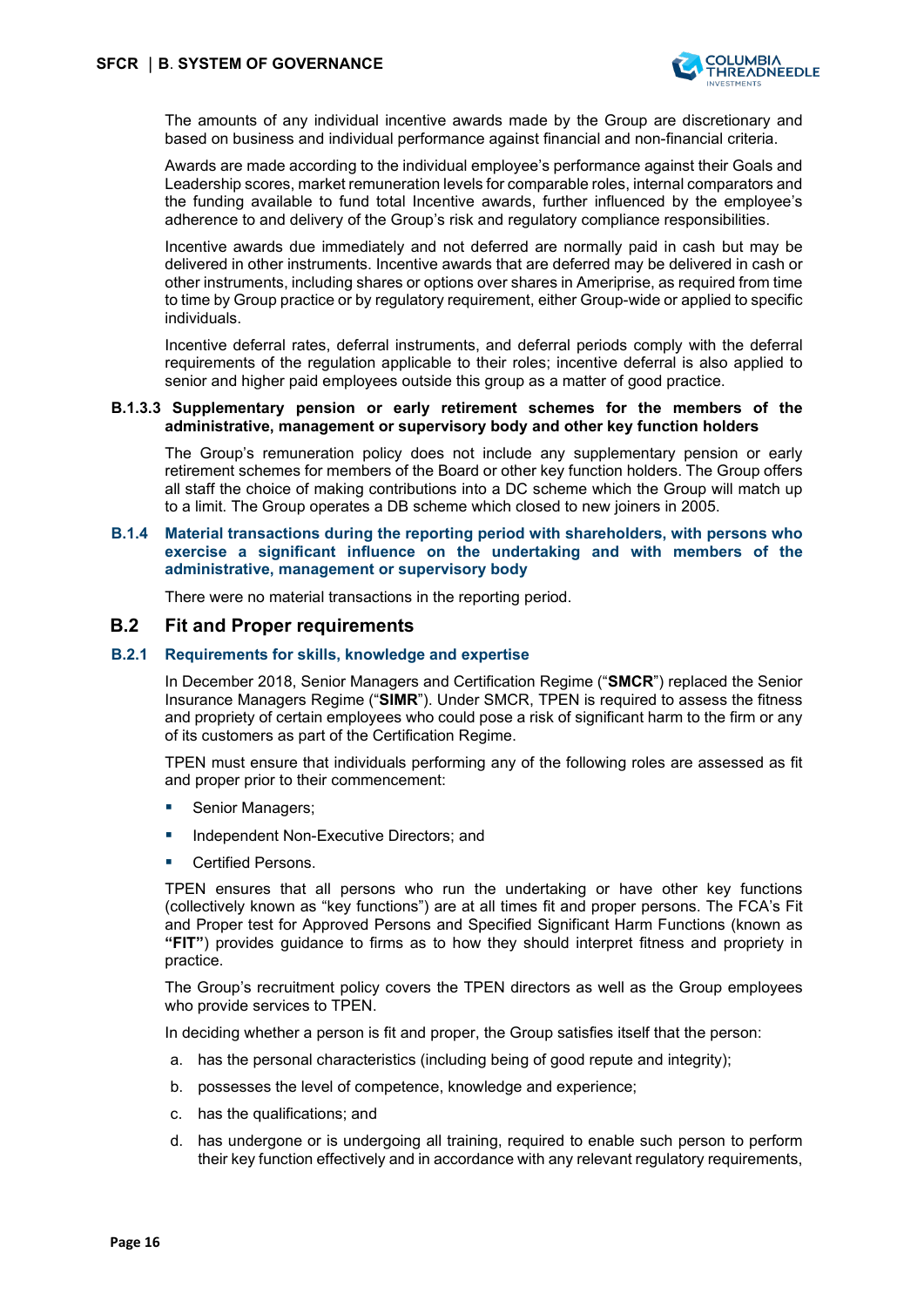

including those under the regulatory system, and to enable sound and prudent management of the Group's business including TPEN.

The Group conducts ongoing fitness and propriety assessment of such persons which includes, where relevant, repeat screening, annual training and competence assessment, and annual refresh of responsibility statements. In considering whether a person is 'fit and proper', the Group:

- **EXECONST CONSIDERS** conduct and whether the person performs their key functions in accordance with the relevant conduct standards. The Group obtains the fullest information in relation to the person that it is lawfully able to request under the Police Act 1997 and related subordinated legislation of the UK or any part of the UK or under equivalent overseas legislation;
- seeks to obtain appropriate references covering the past six years and will request that the organisation giving the reference discloses all matters of which they are aware that they reasonably consider to be relevant to the assessment of that person's fitness and propriety;
- ensures that such persons are fit and proper through the recruitment process and on an on-going basis. They are recruited giving due regard to interview requirements, referencing, relevant skills, personal and professional background and other checks as required and relevant to the role to be undertaken. They are assessed on an on-going basis which is recorded formally twice yearly through appraisals;
- ensures that such persons have the necessary skills, knowledge and expertise required by assessing their professional qualifications, knowledge and experience. Some of the general checks conducted at recruitment include an educational background check and a professional qualifications / membership check; and
- reviews the current skill set of such persons against the skills required to perform the role and may undertake the following activities as necessary; a skills gap analysis; skills mapping document; and a learning and development plan.

Examples of the checks to assess fitness proprietary of such persons include, but not limited to the following:

- **FCA register search;**
- credit checks:
- **ullerity checks;**
- **financial sanctions and AML check;**
- **UK Directorship search:**
- six years' employment history;
- **international adverse media check:**
- social media checks;
- **E** criminal history check; and
- standard disclosure checks.

TPEN Board Competency is reviewed on an annual basis to ensure that the Board has sufficient knowledge and information in order to provide effective review and challenge.

## <span id="page-16-0"></span>**B.3 Risk management system including the own risk and solvency assessment**

#### **B.3.1 Risk Management Framework, implementation and integration**

Ameriprise has implemented a comprehensive Enterprise Risk Management ("**ERM**") programme for all subsidiaries and operations, including TPEN. TPEN maintains its own Operational Risk Management policy that sets out its operational risk strategy, framework components and roles and responsibilities. This policy is closely aligned to that of Columbia Threadneedle. The objective of this policy is to establish an effective and sustainable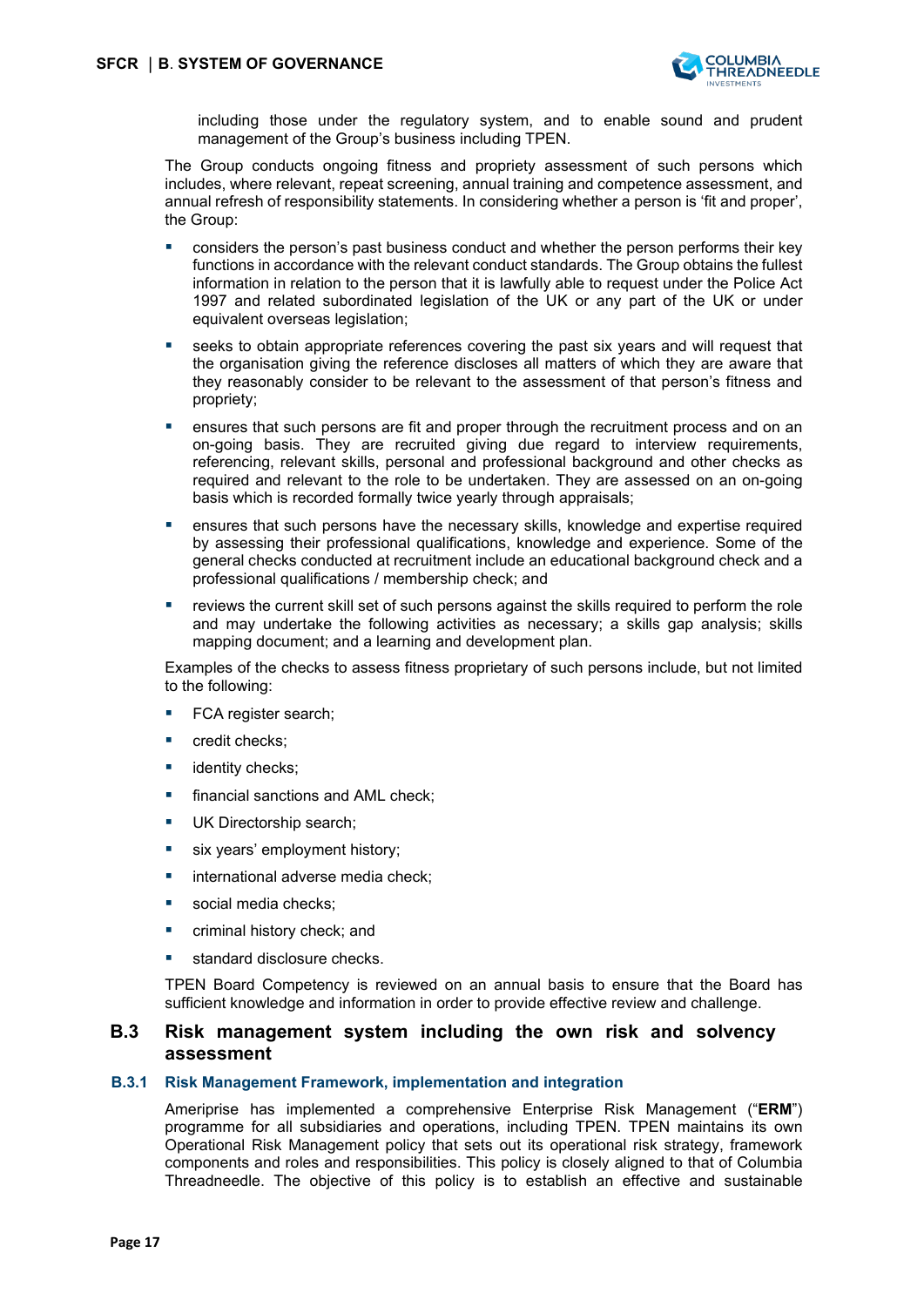

operational risk framework and governance practices across TPEN and Columbia Threadneedle, which can be understood and adhered to by all staff.

The framework is designed to manage operational risk exposures that have been agreed by the GMC and the TPEN Board, which has the ultimate responsibility and regulatory accountability for determining the nature and level of risks assumed by Columbia Threadneedle. The TPEN Board is also ultimately responsible for implementing and managing TPEN's risk management framework.

Key components of the Operational Risk Framework include, RCSAs, monitoring of Internal Risk Events ("**REV**") and the tracking and reporting of Key Risk Indicators ("**KRI**"). The Operational Risk team produces regular management information which provides a summary and analysis of the key risks, KRI trends and new events in the reporting period and this is reported to the GMC and TPEN Board on a quarterly basis.

TPEN is part of the Group's risk and control framework which comprises strategies, processes and reporting procedures necessary to identify, measure, monitor, manage and report on a continuous basis the risks to which TPEN is or could be exposed and their interdependencies.

The Group operates a Three Lines of Defence model to further embed the Group's four key values of client focus, excellence, integrity and respect, and to ensure clear ownership of its Risk Management Framework, which can be summarised as follows:

| <b>Line of Defence</b> | <b>Roles and Responsibilities</b>                                                      |
|------------------------|----------------------------------------------------------------------------------------|
| First Line -           | Undertake day-to-day risk management                                                   |
| <b>Business Units</b>  | Comply with risk management framework policies and procedures                          |
|                        | Apply internal management controls and improvement actions                             |
|                        | Oversee and challenge risk management in First Line of Defence                         |
| Second Line - Risk     | Provide guidance and direction to First Line of Defence                                |
| & Compliance           | Continuous development and proactive communication of the risk<br>management framework |
| Third Line -           | Independent perspective and challenge process                                          |
| <b>Internal Audit</b>  | Review and oversee the First and Second Lines of Defence                               |

**Table 7: Three Lines of Defence model**

Further information on the roles and responsibilities of each line of defence is set out below:

- **First Line of Defence** are the main departments of the business that manage money for clients, distribute our funds and provide our supporting operations. These departments have primary responsibility for identifying and managing risks in their area and for developing and implementing controls, policies and procedures necessary to manage those risks in order to protect the best interests of policyholders. First line risk management is supported throughout the organisation via the appointment of Risk Liaison Officers in every business unit.
- **Second Line of Defence** comprises functions that provide oversight and challenge of the effective operation of the Group's internal control framework. Second Line of Defence functions report significant findings to the appropriate Executive and Oversight Committee(s) and also provide reports to the TPEN Audit Committee and TAMH Sàrl Audit and Risk Committee ("**ARC**") as appropriate:
	- ‐ **risk functions (including Operational and Enterprise, Investment and Credit Risk)** are responsible for facilitating the development, implementation and embedding of processes whereby management identifies, assesses, monitors, controls and mitigates risks in the business to reduce the likelihood of client detriment. Risk functions provide oversight and challenge to each business area on their management of risk; and
	- ‐ **compliance (including Mandate Compliance and Trade Surveillance Group)** function advises on all areas of regulatory principles, rules and guidance, including leading on any changes, and undertakes monitoring activity on key areas of regulatory risk. Mandate Compliance function ensures that portfolios are being managed in accordance with the respective Investment Management Agreements, investment guidelines, prospectus and any relevant regulatory requirements. Trade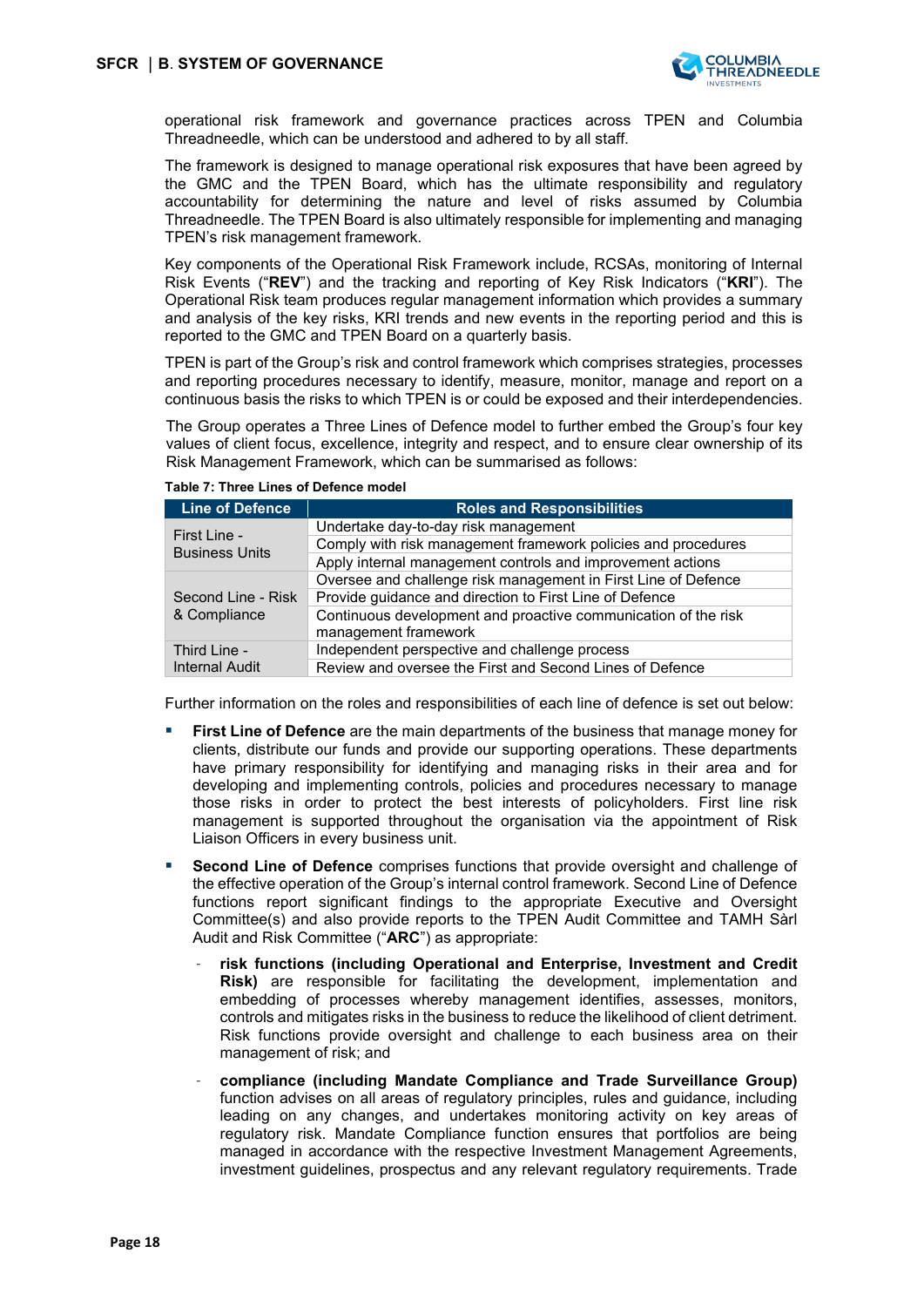

Surveillance Group monitors investment activities in relation to the Group's Market Abuse, Best Execution and Conflicts of Interest regulatory requirements.

 **Third Line of Defence** is the Internal Audit function, which reports to the TAMH Sàrl ARC and TPEN Audit Committee. The Head of Internal Audit has direct reporting lines to the Chairman of the TAMH Sàrl ARC and the General Auditor of Ameriprise. Internal Audit provides independent assurance of the suitability and effectiveness of the Group's processes, controls and Risk Management Framework, including management's execution of its responsibilities to seek to ensure an effective system of internal controls, risk management, and compliance is embedded throughout the Group. To this end, Internal Audit undertakes a programme of risk-based audits, as well as ad hoc reviews and investigations, covering all aspects of both the first and second lines of defence, the findings of which are reported to all Three Lines of Defence, including accountable line management, the functional business and the RCC, the Risk and Compliance functions, TAMH Sàrl ARC and TPEN Audit Committee.

#### **B.3.2 Own Risk and Solvency Assessment**

The TPEN Board is responsible for the Own Risk and Solvency Assessment ("**ORSA**") process while the Head of Finance EMEA and APAC (SMF2) is accountable for the delivery.

The ORSA process includes the following:

- **F** review and confirmation of key risks by the GMC and TPEN Board:
- **EXECTED identification of operational risks for discussion at operational risk workshops;**
- operational risk workshops held with SMEs from the First and Second Lines of Defence to identify and quantify severe but plausible loss events based on the identified key operational risks and considering internal and external loss data;
- calculation of Pillar 2 capital requirements (including credit risk, market and insurance risk, tax risk, and liquidity risk) by SMEs including the Chief Actuary, Regulatory Capital Management and Investment Risk;
- **define and implement stress testing scenarios;**
- **F** refine capital requirements if appropriate; and
- extensive review of results of process by internal SMEs.

The ORSA process involves SMEs and senior management across TPEN and the Group:

- **Regulatory Capital Management team co-ordinates the process;**
- Finance Controllership team provides balance sheet and other financial figures;
- Chief Actuary assists in estimation of the Pillar 2 market and insurance risk capital requirements;
- Counterparty Credit Risk team assists in the estimation of the Pillar 2 credit risk capital requirement;
- SMEs drive the determination of appropriate loss event scenarios and the Operational Risk team facilitate and challenge;
- Regulatory Capital Steering Group reviews and challenges the ORSA and underlying Pillar 2 methodologies and assessments; and
- Governance forums, including GMC, EMEA RCC, TAMH Sàrl Audit and Risk Committee and TPEN Board review and approve the results.

#### **B.3.2.1 Review and approval of the ORSA**

The ORSA process is conducted on an annual basis throughout the year, the results of the ORSA are reviewed and approved by the TPEN Board at least annually. However, in exceptional circumstances the TPEN Board will consider re-performing the ORSA on an adhoc basis as documented in the ORSA Policy. A new assessment may be required following a significant change in risk profile.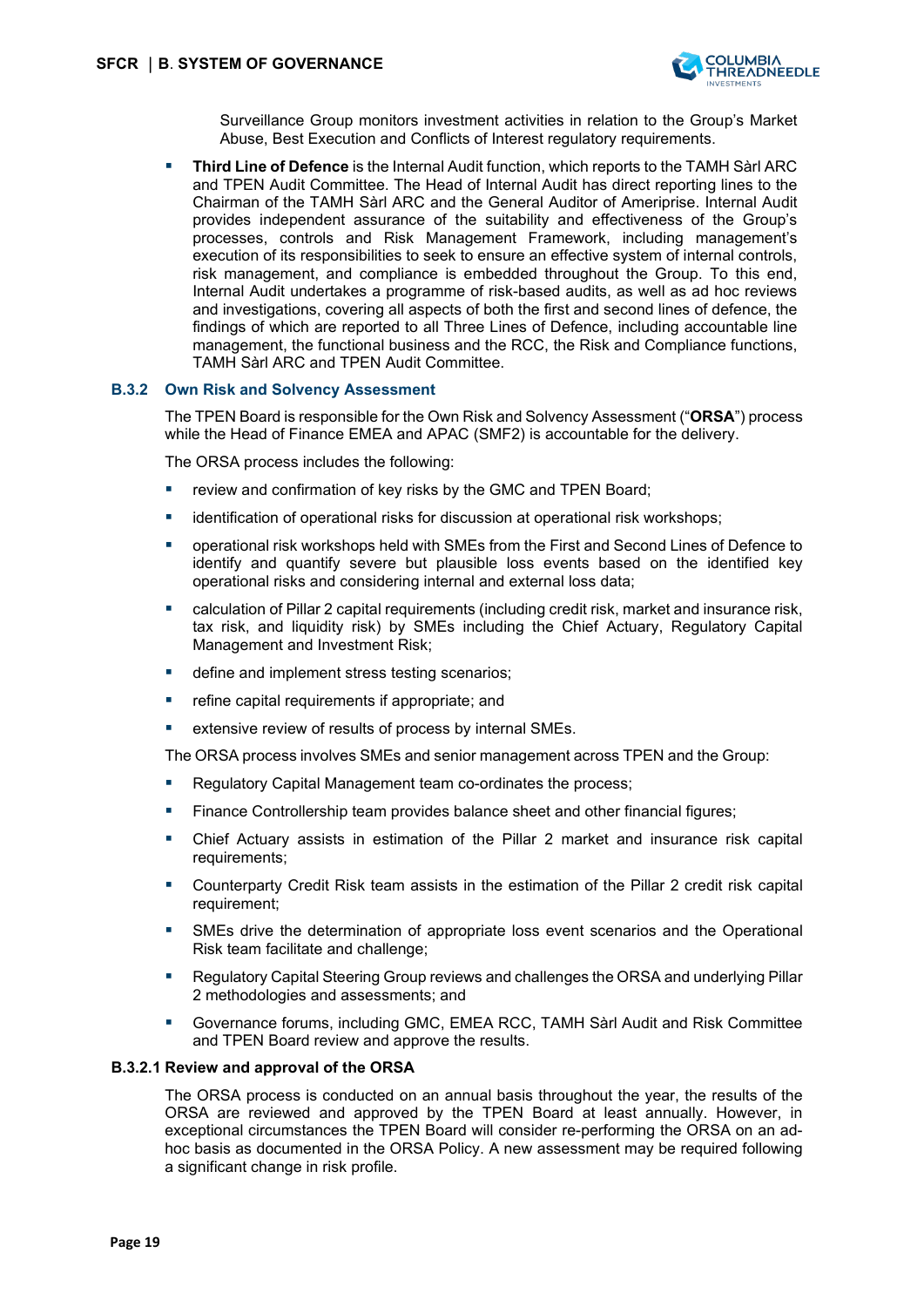

Events that may require a reassessment of the ORSA include:

- an acquisition or divesture of a business;
- significant change in market conditions; or
- significant change to type or level of new business.

To ensure that the risk and capital implications of business decisions are constantly monitored, a monthly report is prepared and submitted to the RCC which includes both executive directors of TPEN, and a quarterly update is provided to the TPEN Board. This will assess any material changes in TPEN's business, strategy, outsource providers and its financial position as well as recent material internal loss events that affect TPEN or its unit-linked funds.

#### **B.3.2.2 Solvency needs**

The Board determines the solvency needs of TPEN in the following way:

- **capital surplus** (i.e. Own Funds minus capital requirements) under SCR and Pillar 2 internal capital requirement assessed through the ORSA;
- **overall capital requirement** is based on whether the capital surplus is lower under Pillar 1 or Pillar 2. At 31 December 2019, the surplus when calculated under Pillar 1 was lower than when calculated under Pillar 2 and therefore the binding constraint was the Pillar 1 total capital requirement; and
- **capital management activities** are monitored to ensure that Own Funds remain in excess of 125% of the capital requirement, as calculated under a short projection period.

## <span id="page-19-0"></span>**B.4 Internal control system**

#### **B.4.1 Internal control system**

The primary component of the internal control system operated by TPEN is the RCSA process by which the TPEN Board concludes on the status of its risks and control environment and is assessed in terms of inherent and residual risk. The RCSA process is performed by the First Line of Defence and the Second Line of Defence provides independent challenge. Any relevant breaches of controls are reported to the TPEN Board and an assessment is made whether further action is required.

The Group provides financial services to TPEN. The Group's finance responsibilities include maintaining the books and records of TPEN and the production of the statutory and regulatory financial reporting. The Group Finance function is part of the First Line of Defence of the Group and so follows the RCSA process including identifying and documenting the risks and mitigating controls relating to its business processes including the production of financial information. Finance's RCSA is subject to review by and guidance from the Second Line of Defence.

The financial statements are subject to rigorous controls in the production and review leading to finalisation and the actuarial provisioning calculations are prepared by the Chief Actuary and reviewed by the finance function and the Board.

#### **B.4.2 Implementation of the compliance function**

TPEN's compliance arrangements are provided by the Group. The EMEA Head of Compliance (SMF16 and 17) is responsible for Compliance. The Group's compliance responsibilities include advising the Board and the GMC on compliance with the rules and other laws, regulations and administrative provisions adopted in accordance with the Solvency II directive and an assessment of the possible impact of any changes in the legal environment on the operations of TPEN and the identification and assessment of compliance risk.

The Group's Compliance function is established as an independent Second Line of Defence and meets its responsibilities by:

- providing policy advice, guidance and training to assist TPEN in managing its compliance responsibilities, including money laundering;
- oversight of compliance arrangements to assess whether TPEN has appropriate systems, procedures and controls in place;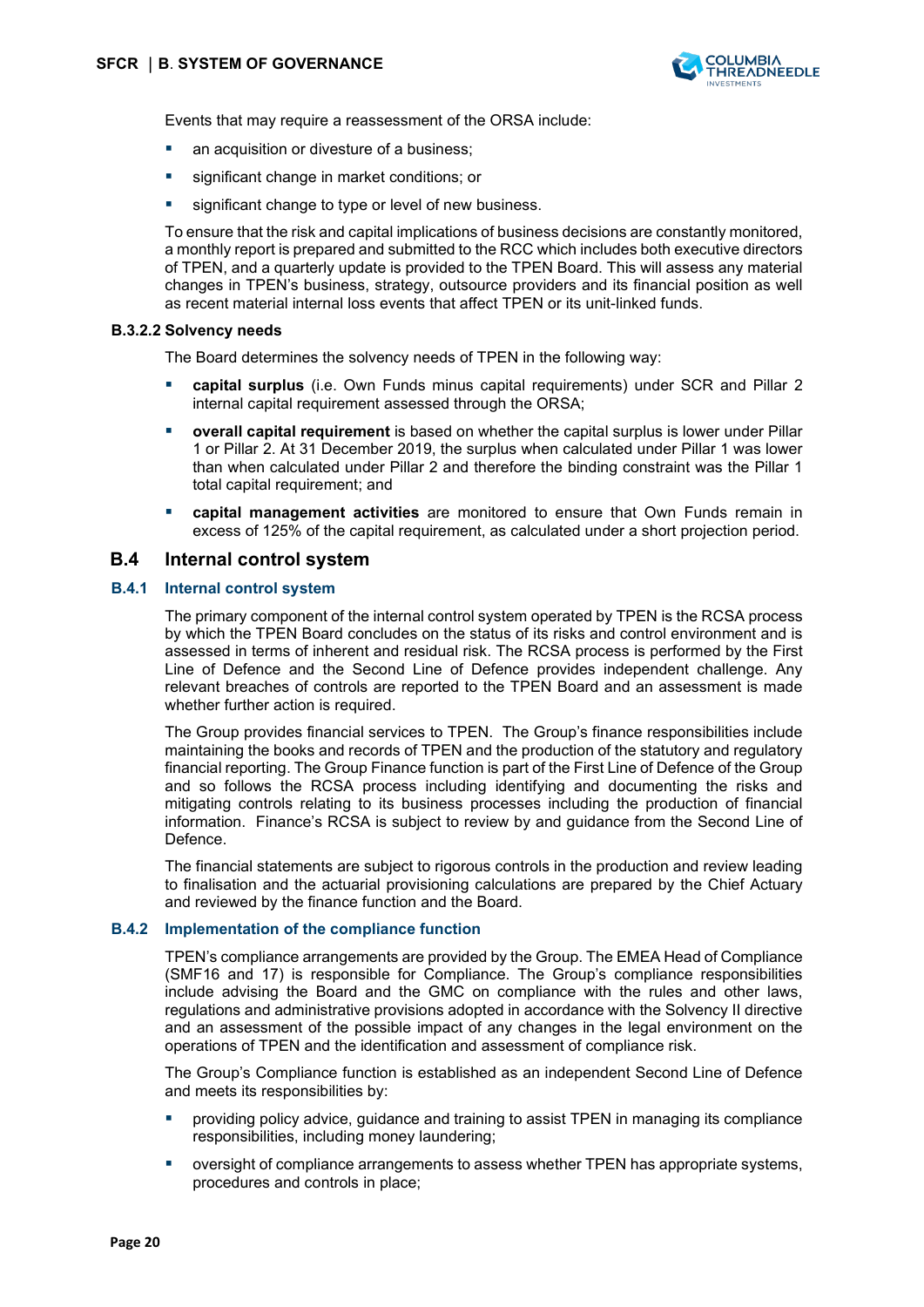

- working with Approved Persons (Senior Managers) and Key Persons to ensure that they are aware of and that they perform their responsibilities and to ensure there are effective governance arrangements within management processes;
- oversight of regulatory risks including successful liaison with regulators and the management of regulatory risk mitigation programmes;
- ensuring that appropriate remedial action is taken where issues have been identified;
- **EXECT** ensuring that portfolios are being managed in accordance with the respective investment management contracts, investment guidelines, prospectus and any relevant regulatory requirements; and
- monitoring investment activities in relation to the Group's Market Abuse, Best Execution and Conflicts of Interest regulatory requirements, including monitoring trading patterns and electronic communications in relation to investment and deadline activities to prevent and detect potentially suspicious or fraudulent activities or behaviours.

#### **B.4.3 Material changes in internal control system**

There were no material changes to the internal control system in the 12 months to 31 December 2019.

## <span id="page-20-0"></span>**B.5 Internal audit function**

## **B.5.1 Implementation of the internal audit function**

The Group provides TPEN with an effective internal audit function which includes an evaluation of the adequacy and effectiveness of the internal control system and other elements of the system of governance and is objective and independent from the operational functions. The Global Head of Asset Management Audit fulfils the SMF5 role under the SMCR regime and the accountabilities of the SMF5 are documented within the SoR.

The Group's Internal Audit function acts as the Third Line of Defence. It is responsible for the independent assessment of, and providing advice on, the control environment structure and risk implications of TPEN's business activities, which is achieved through:

- delivery of an annual risk-based audit plan, as approved by the TAMH Sàrl Audit and Risk Committee and the TPEN Board;
- **EXECOMPLERIAT COMPLETED FOR A COMPLETED** Completion of ad hoc reviews and investigations; and
- **■** building relationships with Senior Management and the wider business in order to act in an advisory capacity to promote good governance and risk management.

Any relevant findings and recommendations are reported to the TPEN Board.

#### **B.5.2 Independence of the internal audit function**

The Internal Audit function of the Group is managed by the Head of Internal Audit who is an employee of the Group, has no responsibility for any other function across the business and has direct reporting lines to the General Auditor of Ameriprise, Chair of the TPEN Audit Committee, and the Chairman of TAMH Sàrl Audit and Risk Committee. This reporting structure ensures the continual independence of the internal audit function.

## <span id="page-20-1"></span>**B.6 Actuarial function**

## **B.6.1 Actuarial function**

Actuarial services (from the Chief Actuary) are provided to TPEN by Nematrian Limited (which sub-contracts the relevant activities to Barnett Waddingham). The Chief Actuary is a Fellow of the Institute and Faculty of Actuaries and has complied continuously with the specific professional obligations this requires. He holds a Practising Certificate and fulfils the SMF20 function under the SMCR regime.

The Chief Actuary is accountable for:

 providing financial reporting numbers as appropriate, including Pillar 1 calculations and Pillar 2 insurance and market risk calculations;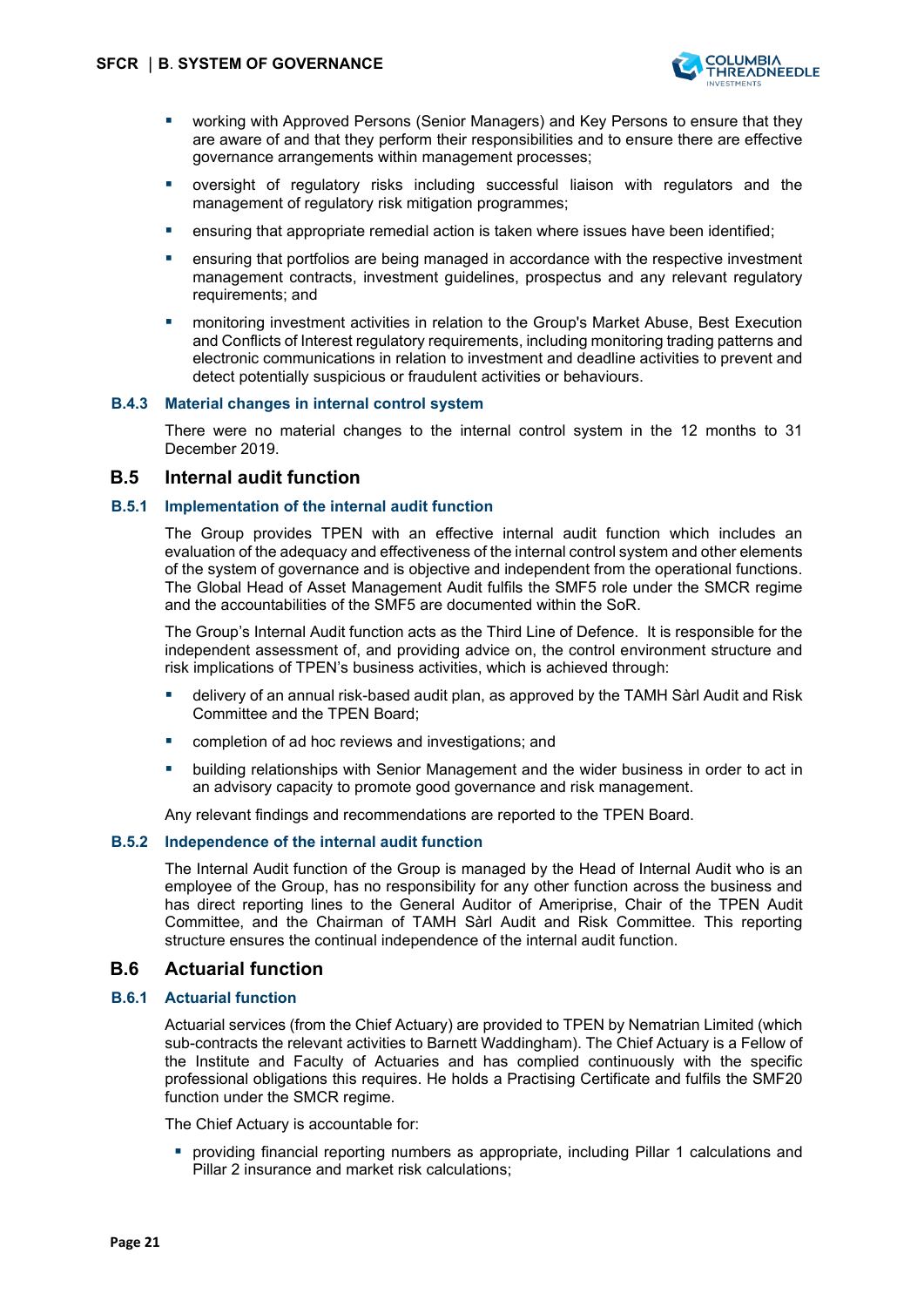

- providing input as to whether TPEN would comply continuously with the requirements regarding the calculation of Technical Provisions;
- **IDENT IS identifying potential risks arising from the uncertainties connected to the above calculation;** and
- **•** providing overall guidance and direction in relation to the production of the ORSA.

The Chief Actuary's specific responsibilities as part of the First Line of Defence include:

- determining a semi-annual Solvency II balance sheet for TPEN;
- advising on Solvency II reporting:
- **P** preparing semi-annual market and insurance risk assessments; and
- summarising the methods, assumptions and data used for the above.

The Chief Actuary's specific responsibilities as part of the Second Line of Defence include:

- **•** reviewing TPEN's underwriting policy (effectively for TPEN the types of business it is prepared to write and on what terms) and reinsurance arrangements;
- contributing to the effectiveness of the risk-management system referred to in Article 44 of the Solvency II Directive;
- concluding on the adequacy of the use of the Standard Formula:
- contributing to the review of whether TPEN meets the requirements for Technical Provisions referred to in ethe Solvency II Directive;
- **•** providing an opinion of the adequacy of reinsurance arrangements; and
- **•** providing guidance in relation to the production of the ORSA.

The full accountabilities of the Chief Actuary are documented within the SoR. To fulfil these responsibilities the Chief Actuary liaises extensively with the Group Finance function and produces an annual report (and a half-yearly update) which he submits and presents to the Board setting out the tasks that he has undertaken and their results, and any relevant recommendations.

# <span id="page-21-0"></span>**B.7 Outsourcing**

## **B.7.1 Outsourcing policy**

All of TPEN's activities are outsourced, either to:

- third-party providers who also provide outsource services to other Group companies;
- **third-party providers exclusive to TPEN; or**
- other companies within the Group ("intra-group" arrangements).

All service providers are domiciled in the UK.

#### **B.7.2 Outsourcing service providers**

The table below sets out TPEN's service providers and details of the services provided:

#### **Table 8: Outsource service providers**

| Service provider                                                | Service(s) provided                                                                                                                                                                                                                                                                                                 |
|-----------------------------------------------------------------|---------------------------------------------------------------------------------------------------------------------------------------------------------------------------------------------------------------------------------------------------------------------------------------------------------------------|
| <b>Threadneedle Asset</b><br>Management Limited <sup>1</sup>    | Investment management and distribution services for TPEN unit-<br>linked pooled funds.                                                                                                                                                                                                                              |
| <b>Threadneedle Asset</b><br><b>Management Holdings Limited</b> | Group support services including:<br>Financial services / financial statements / accounting:<br>- Internal Audit;<br>- Tax and Treasury services;<br>- IT security and support;<br>Investment risk management;<br>Operational & enterprise risk management;<br>- Human resources; and<br>Legal affairs / Compliance |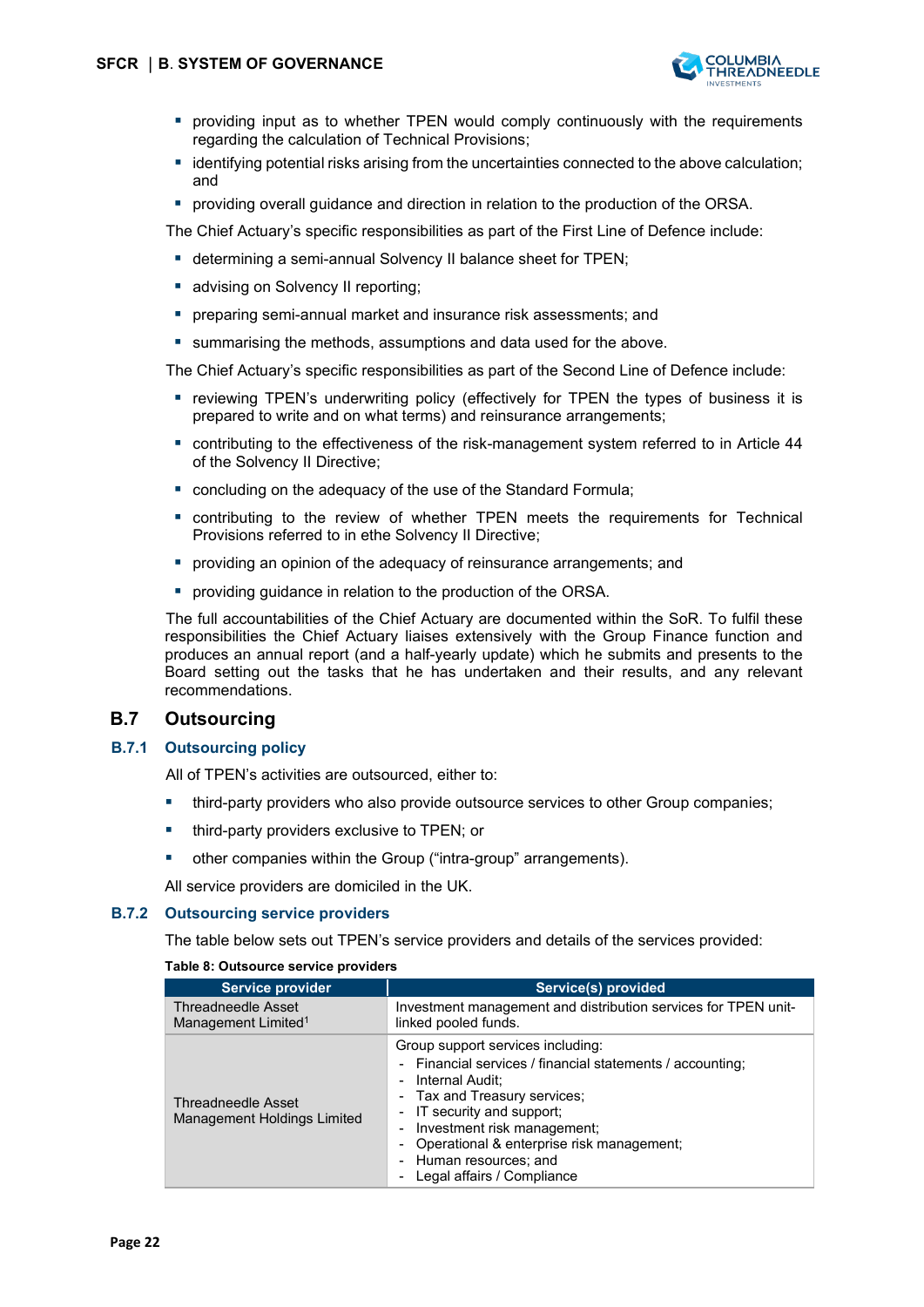

| Service provider                 | Service(s) provided                    |
|----------------------------------|----------------------------------------|
| Link Fund Administrators Limited | Policy Administrator / Transfer Agency |
| Citibank NA, London Branch       | Fund Accounting and Custody            |
| Nematrian Limited <sup>2</sup>   | Actuarial services                     |

<sup>1</sup> TAML has sub-delegated discretionary management for the TPEN Property Fund to Threadneedle Portfolio

Services Limited (a related party).

2 Nematrian has sub-delegated actuarial support to Barnett Waddingham.

Outsourcing impacts the risk profile of TPEN and TPEN has identified a need to hold Pillar 2 capital against the risks associated with some of its outsourced services. The impact of legal agreements between TPEN and the service provider is considered when determining the operational risk capital requirement. Refer to **Section C.5**.

The following key functions are outsourced:

- **Investment Management and Distribution services;**
- **Policy Administrator, Fund Accounting and Custody;**
- Risk Management;
- Compliance;
- **Internal Audit;**
- **Finance**; and
- **Chief Actuary.**

## **B.7.3 Outsourcing selection and management**

Both third-party and Group outsource service provider relationships are managed in accordance with Group policies. All arrangements are governed by legally binding agreements which outline the functions and activities to be provided.

The selection process considers whether the outsource service provider has the requisite skills and knowledge to perform the service, as well as the level of fees charged for the service. Outsourcing arrangements are overseen by the TPEN Board and GMC who receive reports on the performance of the service provided.

Individual SMFs have overall accountability for services provided to TPEN by outsourced service providers as set out in **Section B.1**, while the Chief Executive Function (SMF1) has overall accountability for outsourced services.

# <span id="page-22-0"></span>**B.8 Any other information**

TPEN has no further material information to disclose.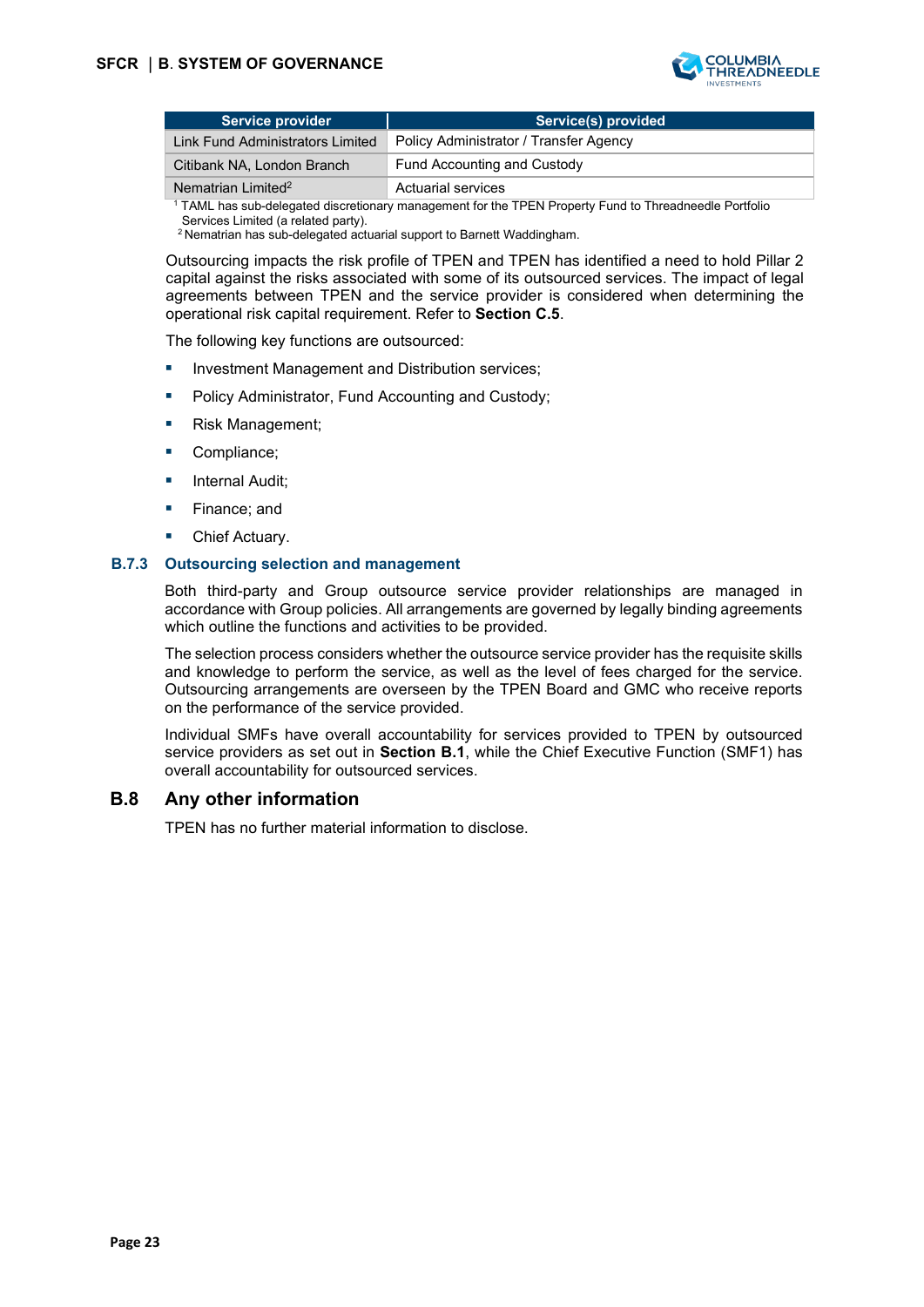

# <span id="page-23-0"></span>**C. Risk profile**

The largest risk to which TPEN is exposed is operational risk which represented 94% of the SCR at 31 December 2019 (2018: 92%) as shown in the chart below. Operational risk is the risk of loss caused by failure in processes, systems, people or external factors. It is described in this section together with other categories of risk.

The standard formula SCR for TPEN at 31 December 2019 is £10.2m (2018: £10.8m) after adjustments for risk diversification and the LACDT.

An overview of the SCR by risk type is set out below:

**Figure 2: Solvency Capital Requirement at 31 December 2019**



Note: The chart above excludes a deduction of £0.4m of diversification between risk types that make up the Basic SCR (Refer to **Section E.2**) and £0.4m for the loss absorbing capacity of deferred taxes which need to be included to reconcile to the total SCR of £10.2m. Refer to **Section E.2** for further information.

Further information on the SCR and commentary on movements over the reporting period are set out in **Section E.2**.

#### **Prudent person principle**

TPEN is required to consider whether assets are invested in accordance with the Prudent Person Principle ("**PPP**") as defined in Article 132 of the Solvency II Directive (2015/35/EC).The PPP sets out the expectation that TPEN must only invest in assets and instruments whose risks the undertaking concerned can properly identify, measure, monitor, manage, control and report and appropriately take into account in the assessment of its overall solvency needs.

As set out in **Section D.1**, the majority of assets on TPEN's balance sheet are held in respect of unit-linked pooled contracts which are invested on behalf of policyholders in line with the investment guideline of each fund. TPEN's Own Funds are prudently invested taking account of the quality, security, liquidity, profitability, and availability of the investment portfolio as a whole. TPEN invests the majority of its Own Funds in the Threadneedle Sterling Short-Term Money Market Fund (the "**Sterling Fund**") which was chosen taking into account the Prudent Person criteria. For example, constituents of the fund have high credit ratings and holdings with individual counterparties within the Sterling Fund are managed within counterparty exposure tolerance levels. The remaining assets on TPEN's balance sheet relate to corporate cash held with a third-party banking provider with a long-term credit rating of A+, debtors largely relating to fees receivable, and small 'box holdings' in some unit-linked funds.

# <span id="page-23-1"></span>**C.1 Underwriting risk**

## **C.1.1 Material underwriting risks**

Underwriting risk is the risk of loss or of adverse change in the value of insurance liabilities due to inadequate pricing and provisioning assumptions.

Two of the life underwriting sub-modules in the SCR are relevant to TPEN:

 **lapse risk** reflects the risk that profitable unit-linked investment contracts will be withdrawn at a faster rate than expected and that non-profitable contracts are not withdrawn; and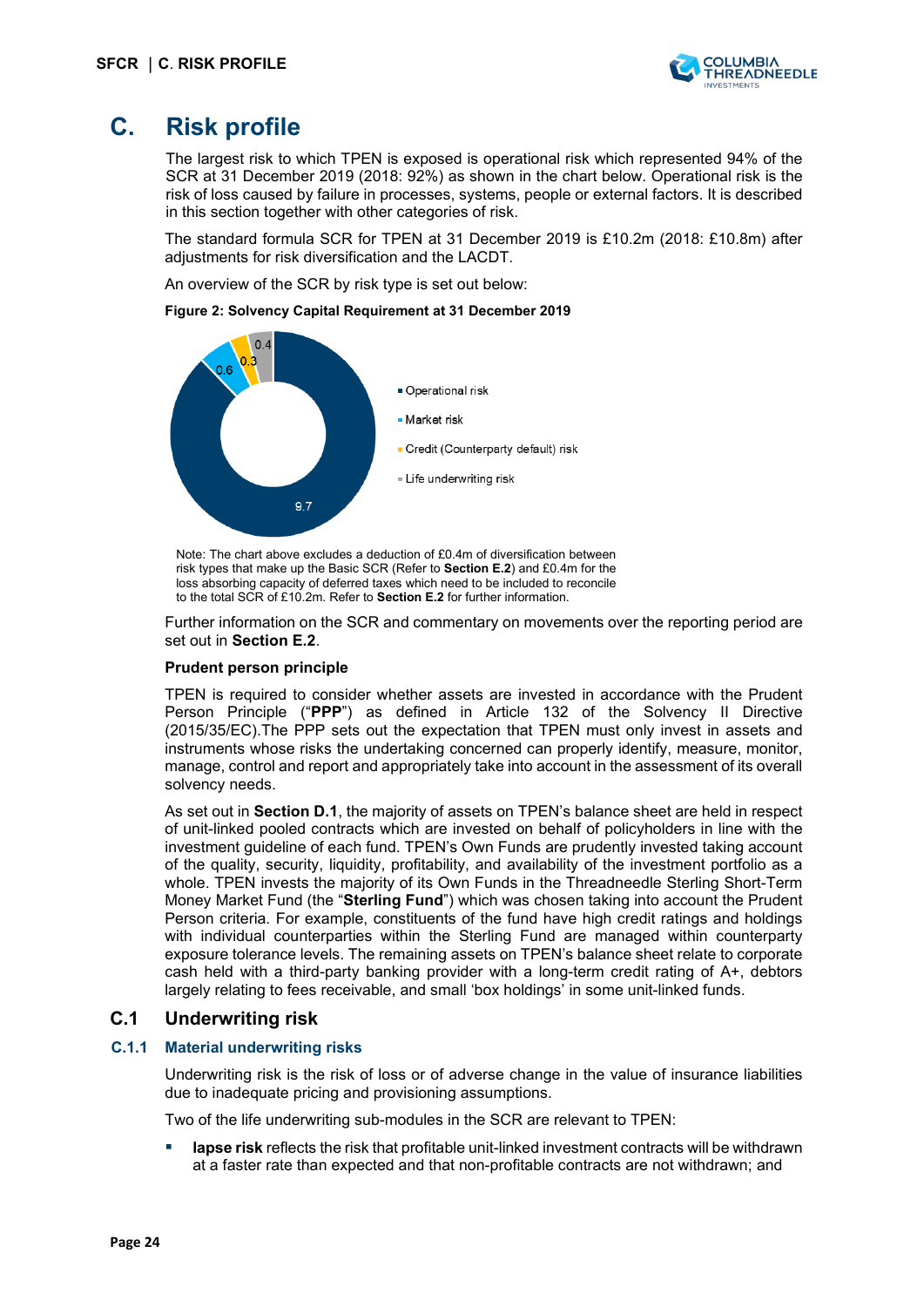

 **expense risk** reflects the risks that expenses will be higher than expected and the future rate of inflation on these expenses will be higher than expected.

Underwriting risk is estimated by applying stress scenarios defined in the standard formula to the projected cash flows of TPEN. For expense risk, the stress involves a one-off increase in certain types of expenses together with higher ongoing increases in these expenses. Refer to **Section C.1.4** where stresses and sensitivity analysis are noted.

The estimated risks are relatively small compared to operational risk because the projection period over which the cashflows are assessed is defined by the TPEN Board to be equal to 12 months. The use of a short projection period is a simplification that the TPEN Board considers is proportionate, since it satisfies the requirements set out in Article 56 of the Commission delegated regulation (EU) 2015/35.

This is based on the following:

- **notice period of policyholder contracts** that TPEN would need to give to unilaterally terminate contracts are three months; and
- **length of time to wind down the business** is set with reference to the Group's Internal Capital Adequacy Assessment Process which includes a detailed wind down analysis which assumes winding down the Group's operations over a period of 18 months. However, 12 months is deemed to be an appropriate period for TPEN as it only operates in the UK, has no staff and outsources all activities to other entities.

Further information on the use of a short projection period is described in **Section D.2.4**.

#### **C.1.2 Changes over reporting period**

TPEN's business portfolio has reduced in 2019 due to the novation of the segregated clients in July 2019. At the time of novation, the transfer pricing arrangements between TPEN and the Group were updated. There were no other material changes over the reporting period to the risks TPEN is exposed to and no material changes in measurement technique

#### **C.1.3 Assessment of and risk mitigation techniques used for underwriting risks**

The capital requirement for underwriting risk is calculated in accordance with the standard formula SCR:

- **lapse risk** is the most material underwriting risk for TPEN. Following the novation of TPEN's segregated clients on 1 July 2019, all TPEN's remaining business is subject to a 40% mass lapse stress which is based on an assessment by the Chief Actuary that TPEN's unit-linked pooled funds do not meet the requirements of Article 2(3)(b)(iii) and (iv) of Solvency II Directive 2015/35 EU; and
- **expense risk** stresses are applied to direct expenses and allocated costs for Group services (e.g. finance, compliance and legal), but are not applied to variable costs for distribution and investment management services provided by other Group companies, which are based on the level of unit-linked assets managed by TPEN (Refer to **Section A.4.1**).

Client flows and expenses are monitored by the Board at quarterly meetings. The following risk mitigation techniques are used to assess lapse risk and expense risk respectively:

- client service teams work closely with key clients to increase client retention; and
- the Group performs an extensive annual budgeting process across all its functions. Actual expenses are then compared against budget throughout the year and used to highlight areas for more detailed review. The fee-related nature of the majority of the expenses payable means that whilst changes in actual experience can reduce profitability, TPEN is protected from making a loss, in all but the most extreme scenarios.

Over the reporting period there was no material change to the potential impact of lapse risk, which continued to be the main underwriting risk.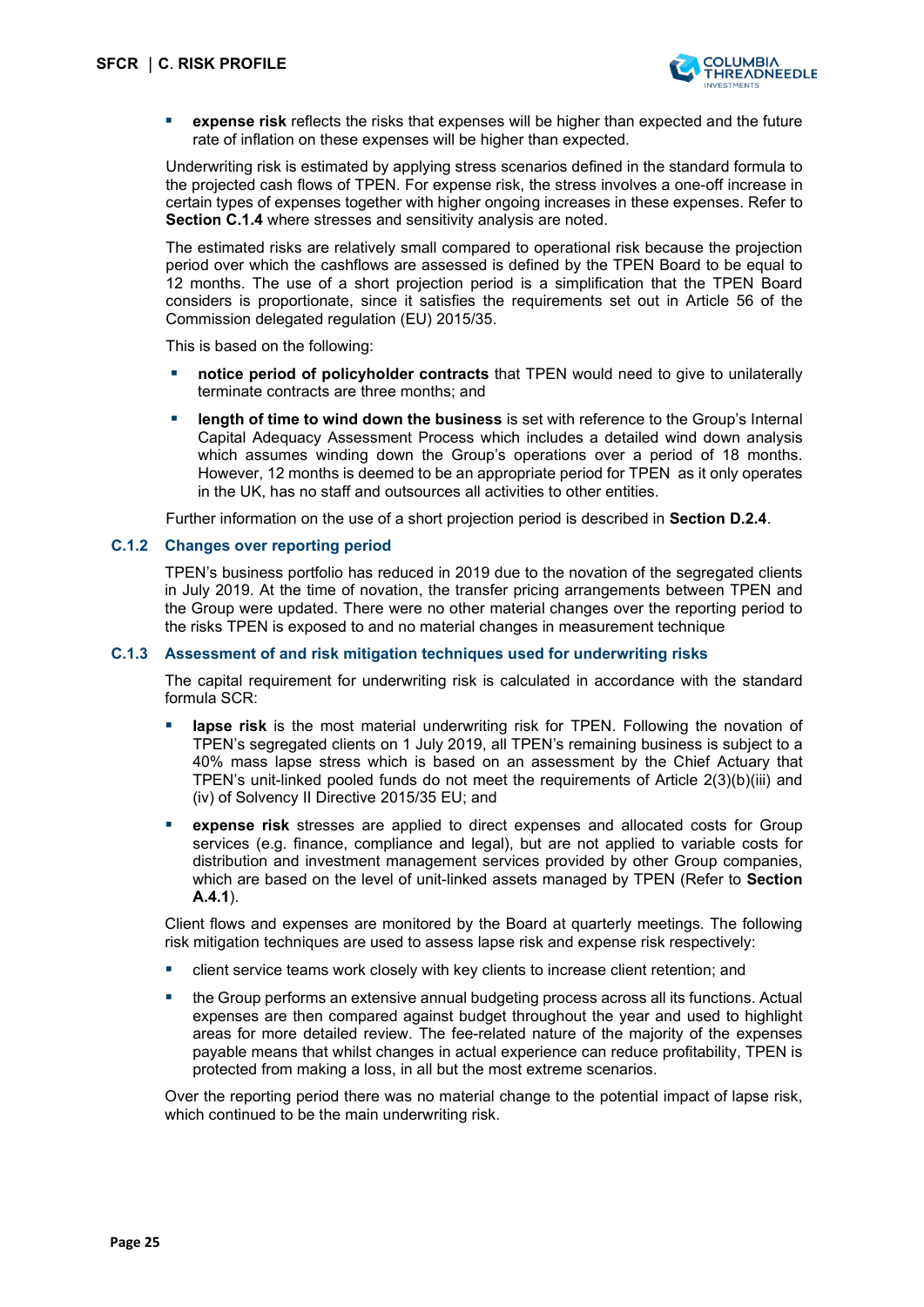

## **C.1.4 Risk sensitivity for underwriting risk**

The most material underwriting risk to TPEN is lapse risk. Three different lapse stresses are considered as part of the calculation of the SCR for underwriting risk:

- a 50% increase in lapse rates,
- a 50% decrease in lapse rates; and
- a mass lapse of profitable business.

The mass lapse stress amount is 40% for pooled fund business (2018: 40% for pooled fund business and 70% for segregated client business). The results of these lapse stresses give an indication of the sensitivity of the SCR to different lapse rates. The most onerous lapse rate stress, the mass lapse stress, is included in the SCR. The mass lapse stress contributes approximately £0.4m (2018: £1m) to the SCR (before diversification effects and allowance for loss absorbing capacity of deferred taxes).

The following risk sensitivities were assessed to measure the potential impact to TPEN's solvency capital position:

- **direct expenses** increase by 10%; and
- **lapse rates** increase by 100% (i.e. lapse rates double).

The table below sets out the impact of these scenarios on TPEN's SCR and coverage ratio (Own Funds divided by SCR) at 31 December 2019:

#### **Table 9: Underwriting risk - risk sensitivities**

| <b>Sensitivity analysis</b>     | Change<br>$\ln$ SCR $\overline{\phantom{a}}$<br>£'000 | Change in SCR<br>coverage ratio<br>$\frac{9}{6}$ |
|---------------------------------|-------------------------------------------------------|--------------------------------------------------|
| Direct expenses increase by 10% | (3)                                                   | $0.0\%$                                          |
| Lapse rates increase by 100%    | (21                                                   | 0.2%                                             |

## <span id="page-25-0"></span>**C.2 Market risk**

#### **C.2.1 Material market risks and changes over reporting period**

Market risk is the risk of loss or of adverse change in the financial condition of TPEN resulting, directly or indirectly, from fluctuations in the level and in the volatility of market prices of assets and liabilities and financial instruments.

TPEN is exposed to market risk through the following assets:

- **assets held in the unit-linked funds** including equity, property and fixed income securities are exposed to market risk. However, the value of the liabilities for the unit-linked contracts increases or decreases in line with the fair value of the financial assets thus eliminating the balance sheet market risk for TPEN; and
- **non-linked assets on TPEN's balance sheet** including assets held in the Sterling Fund deemed subject to market risk (e.g. commercial paper, certificates of deposits, time deposits and bonds), and a small amount of seed money in unit-linked pooled funds.

As result of the above, the primary exposure to market risk arises from the equity and property market impact on the revenues from policyholders linked to the value of unit-linked assets.

However, the impact of market risk on TPEN is relatively small as a result of the short projection period over which the risk is estimated (as described in **Section C.1.1** above). Following novation of segregated clients from TPEN to another Group company from 1 July 2019 there was a reduction in market risk capital requirement due to lower AUM and forecast revenue which was partially offset by changes to the transfer pricing framework, and a consequential reduction in the BEL.

There were no material changes over the reporting period and there were no other material changes in the measurement techniques.

The impact of market risk on the AUM and future revenue of TPEN has been assessed as part of the ORSA through stress testing as described **Section C.7.1**.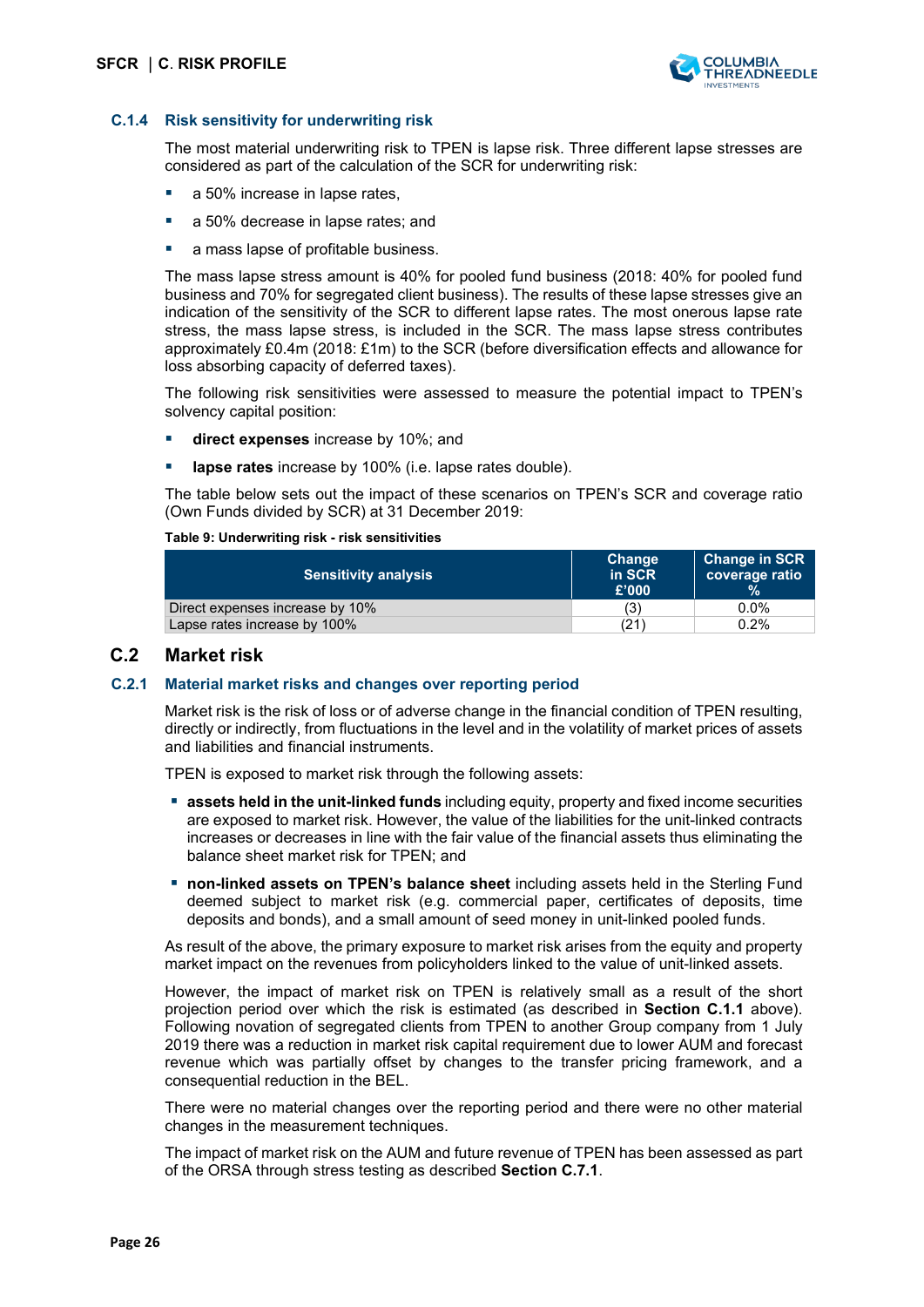

## **C.2.2 Assessment and risk mitigation techniques used for market risk**

The methodologies used to estimate market risk mainly involve stress scenarios defined in the standard formula SCR.

The contributions to market risk from equity market, property market, interest rates and currency risk are derived by assessing the impact of market stresses on the profitability of unitlinked contracts and on TPEN's holding in the Sterling Fund.

The contributions from spread risk involves identifying assets deemed subject to this risk and calculating the change in market value of these assets due to an increase in credit spreads. The stress applied to each asset is dependent on the asset's credit rating and duration.

The contribution from concentration risk is derived by determining which assets are deemed subject to this risk (unit-linked assets are excluded), identifying which are large enough in isolation to create excess exposures and then aggregating these excess exposures in the manner prescribed in the standard formula SCR.

The nature of TPEN's business model mitigates the balance sheet market risk of the assets held in the unit linked funds (see **Section C.2.1**). Given the small size of the residual market risk no further risk mitigation techniques are used.

#### **C.2.3 Risk sensitivity for market risk**

The following market risk sensitivities were assessed to measure the potential impact to the SCR and the solvency coverage ratio (Own Funds divided by SCR):

- market value of unit-linked assets increases by 10%;
- **n** market value of unit-linked assets reduces by 10%; and
- **interest rates increase/decrease by 1%. In both of these scenarios, no allowance has been** made for the change in the value of unit-linked assets in the event of a change in interest rates, only the subsequent impact on the SCR stresses has been considered. The change in the non-linked assets as a result of the interest rate changes is calculated and therefore affects the SCR coverage ratio.

The table below sets out the impact of these scenarios on TPEN's SCR and coverage ratio (Own Funds divided by SCR) at 31 December 2019:

#### **Table 10: Market risk - risk sensitivity**

| <b>Sensitivity analysis</b>                        | Change<br>in SCR<br>£'000 | <b>Change in SCR</b><br>coverage ratio<br>$\frac{9}{6}$ |
|----------------------------------------------------|---------------------------|---------------------------------------------------------|
| Market value of unit-linked assets increase by 10% | 79                        | $-0.4%$                                                 |
| Market value of unit-linked assets reduce by 10%   | (78)                      | $0.4\%$                                                 |
| Interest rates increase by 1%                      |                           | $0.0\%$                                                 |
| Interest rates reduce by 1%                        |                           | $0.0\%$                                                 |

Additional analysis is performed as part of the ORSA process to understand the impact of stress scenarios on the profitability and solvency capital adequacy of TPEN. This stress testing includes a scenario in which a severe market downturn is combined with a severe operational risk loss event. The result of the stress test demonstrated that TPEN remains profitable and adequately capitalised under such a scenario.

## <span id="page-26-0"></span>**C.3 Credit risk**

#### **C.3.1 Material credit risks and changes over reporting period**

Credit risk is defined as the risk of loss resulting from counterparty default. TPEN is exposed to credit risk in the following areas:

- **policyholder debtors;**
- **intra-group debtors; and**
- cash at bank and holdings in the Sterling Fund.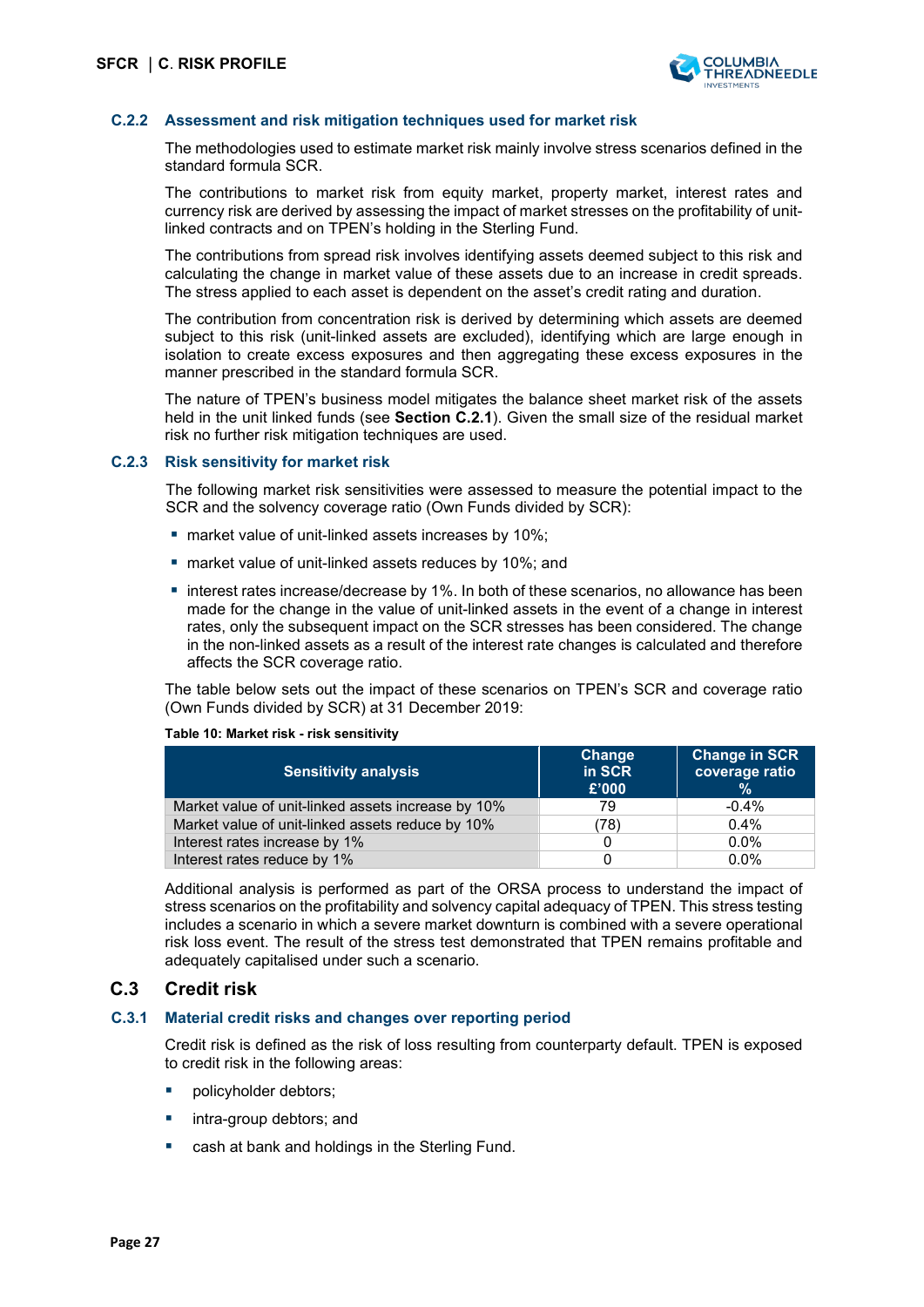

There were no material changes over the reporting period and no material changes in measurement techniques.

#### **C.3.2 Assessment of risk mitigation techniques used for credit risk**

Exposures within the scope of the credit (counterparty default) risk module have been subdivided between 'Type 1' and 'Type 2' exposures according to DR Article 189. For example, cash at bank (in a call account) is classified as a Type 1 exposure while policyholder debtors are classified as type 2 exposures.

The majority of the risk calculated under the SCR arises from policyholder debtors which attract a 15% capital charge as they are all less than three months due.

Credit risk in TPEN's unit-linked pooled funds (including equity and fixed income securities and properties) is borne by policyholders. Refer to **Section C.6.2** for details on how risks relating to Fund Liquidity (including the Property Fund) are managed.

Policyholder debtors where TPEN has the right to recover any such debts from the unit-linked pooled funds are excluded from the Type 2 counterparty default calculation, on the basis that such exposures do not create counterparty exposure to policyholders for TPEN shareholders. At 31 December 2019, approximately 33.5% (2018: 19.4%) of policyholder debtors fell into this category.

Intra-group debtors are assessed as being a low credit risk given the financial strength of the Group.

The Group Counterparty Credit Risk Policy sets out the requirements for reviewing the credit worthiness of counterparties including the frequency of assessment, monitoring and escalation. The Group Counterparty Credit Risk team performs credit risk assessments on the counterparties in the Sterling Fund and cash at bank. Credit exposures are monitored on a daily basis to ensure they remain within pre-defined limits.

No specific risk mitigation techniques are used.

There were no other material changes over the reporting period and no other changes in measurement technique.

#### **C.3.3 Risk sensitivity for credit risk**

The following credit risk sensitivities were assessed to measure the potential impact to TPEN:

- **EXECUTER 19 all banks where TPEN holds cash are downgraded by one credit quality step; and**
- **•** policyholder debtors increase by 20% and are assumed to be less than three months due.

The table below sets out the impact of these scenarios on TPEN's SCR and coverage ratio (Own Funds divided by SCR) at 31 December 2019:

#### **Table 11: Credit risk - risk sensitivity**

| <b>Sensitivity analysis</b>                              | Change<br>in SCR<br>£'000 | <b>Change in SCR</b><br>coverage ratio<br>$\frac{9}{6}$ |
|----------------------------------------------------------|---------------------------|---------------------------------------------------------|
| Exposures to banks downgraded by one credit quality step | 66                        | $-1.4\%$                                                |
| 20% increase in policyholder debtors (<3 months due)     | 28                        | $-0.6\%$                                                |

# <span id="page-27-0"></span>**C.4 Liquidity risk**

#### **C.4.1 Material liquidity risks and changes over reporting period**

Liquidity risk is defined as the risk that TPEN will not have sufficient liquid assets to meet its liabilities as they become due or that it can secure the required liquidity only at additional cost. As a result of the size and liquid nature of the corporate assets held on TPEN's balance sheet throughout the year TPEN has limited liquidity risk.

TPEN is included in the Group's Liquidity Risk Management Policy which allows access to limited additional liquidity via its ultimate parent company if required.

Liquidity risk in relation to TPEN's pooled fund range (i.e. Fund Liquidity Risk) is described in Section **C.6.2**.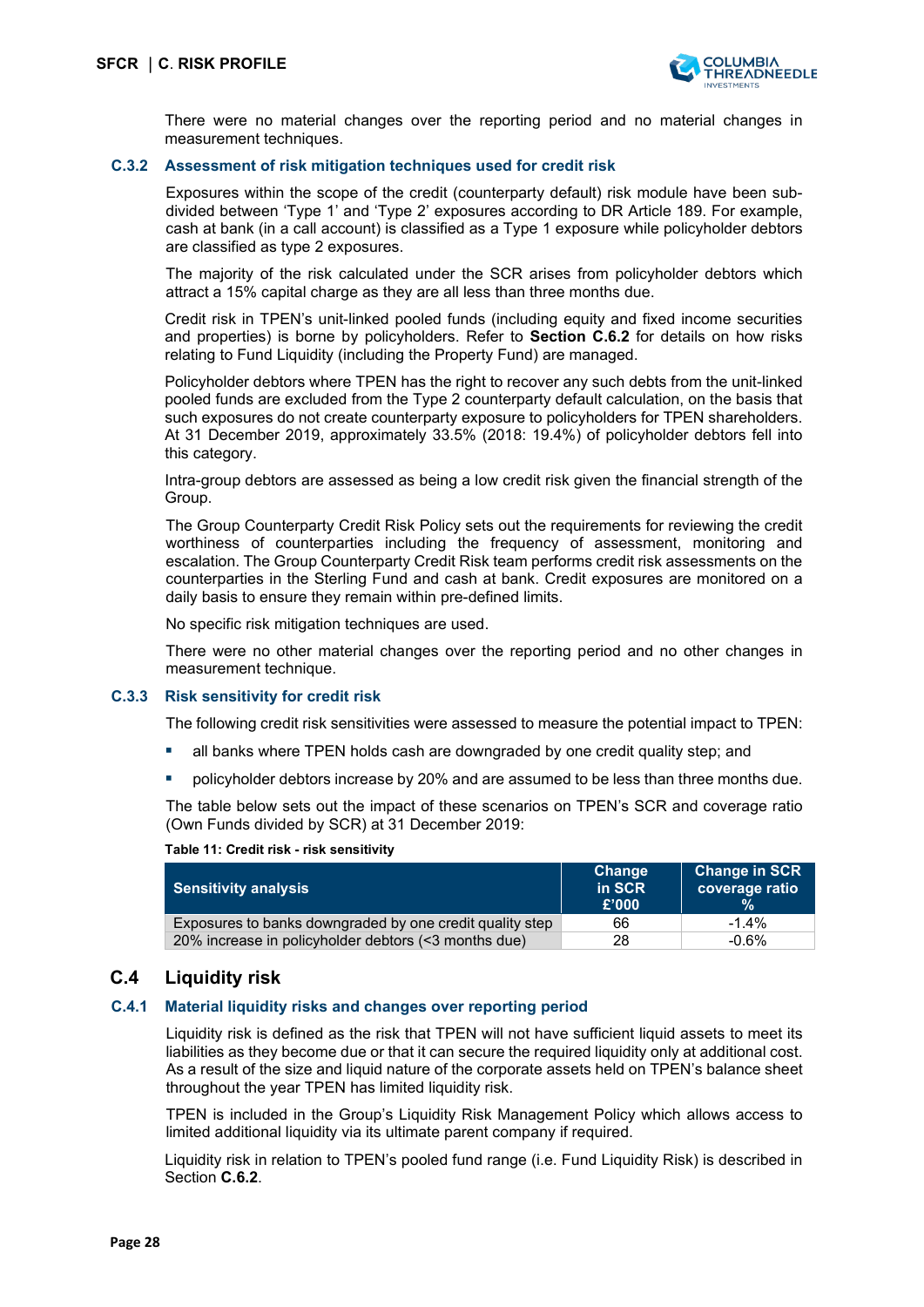

#### **C.4.2 Assessment of and risk mitigation techniques used for liquidity risks**

Short term liquidity requirements are assessed daily, and sufficient liquidity is made available to meet expense liabilities either from fees received or from existing own fund investments. A significant amount of Own Funds is held in the Sterling Fund described above.

In accordance with TPEN's risk appetite, TPEN holds a minimum level of cash to meet liquidity demands. TPEN uses liquidity stress testing to assess the impact of severe but plausible liquidity scenarios. The results of this stress testing is used to inform its liquidity tolerance level.

Quarterly updates on TPEN's cash position are prepared by Corporate Treasury and presented for review to the TPEN Board and GMC.

#### **C.4.3 Expected profit included in future premiums**

The total amount of the expected profit included in future premiums is zero.

#### **C.4.4 Risk sensitivity for liquidity risks**

Liquidity stress testing is conducted as part of the ORSA to assess the liquidity required under a range of stressed conditions. The scenarios include idiosyncratic, market-wide and combined scenarios over a range of time horizons. This testing demonstrated that TPEN maintains sufficient liquid resources to withstand severe liquidity shocks.

## <span id="page-28-0"></span>**C.5 Operational risk**

#### **C.5.1 Material operational risks and changes over reporting period**

TPEN defines operational risk as the risk of loss resulting from inadequate or failed internal processes, systems and people or external events. The categories of operational risk to which TPEN is or could be exposed are set out below:

|  |  |  | Table 12: TPEN's operational risks |  |
|--|--|--|------------------------------------|--|
|--|--|--|------------------------------------|--|

|                | <b>Basel category</b>                                      |    | <b>Risk name</b>                                |
|----------------|------------------------------------------------------------|----|-------------------------------------------------|
|                |                                                            | 8  | <b>Trade Errors</b>                             |
|                | Execution, Delivery, and<br>Process Management             | 9  | Mandate Breach                                  |
|                |                                                            | 10 | Processing errors                               |
|                |                                                            | 11 | Marketing / Communications                      |
|                | Clients, Products, and                                     | 14 | IT / Information Security / Cyber               |
|                | <b>Business Practices</b>                                  | 16 | Failure to comply with regulations <sup>1</sup> |
|                |                                                            | 17 | Legal risk <sup>1</sup>                         |
| 3              | <b>Business Disruption and</b><br><b>Systems Failures</b>  | 13 | <b>Outsourced Service Providers</b>             |
| $\overline{4}$ | <b>Employment Practices and</b><br><b>Workplace Safety</b> | 12 | Premises / Health and Safety                    |
| 5              | <b>Internal Fraud</b>                                      | 15 | <b>Financial Crime<sup>1</sup></b>              |
| 6              | <b>External Fraud</b>                                      |    |                                                 |
|                |                                                            |    |                                                 |

7 Damage to Physical Assets Not applicable as TPEN does not hold significant physical assets <sup>1</sup> Three risks are classified in TPEN's Risk Library as 'legal and compliance' risks.

TPEN does not hold significant assets on its shareholder balance sheet therefore there is no risk for the Basel Category "Damage to Physical Assets".

TPEN's Risk Library was updated in mid-2019 following changes to the Group's Risk Library but there were no material changes over the reporting period in the operational risks to which TPEN is exposed.

#### **C.5.2 Assessment of risk mitigation techniques used for operational risks**

TPEN's Operational Risk Policy aims to establish an effective and sustainable operational risk framework and governance practices which can be understood and adhered to by all staff. The framework is designed to manage operational risk exposures that have been agreed by the TPEN Board and the GMC.

The following elements of the Operational Risk Framework are used to assess and manage operational risks: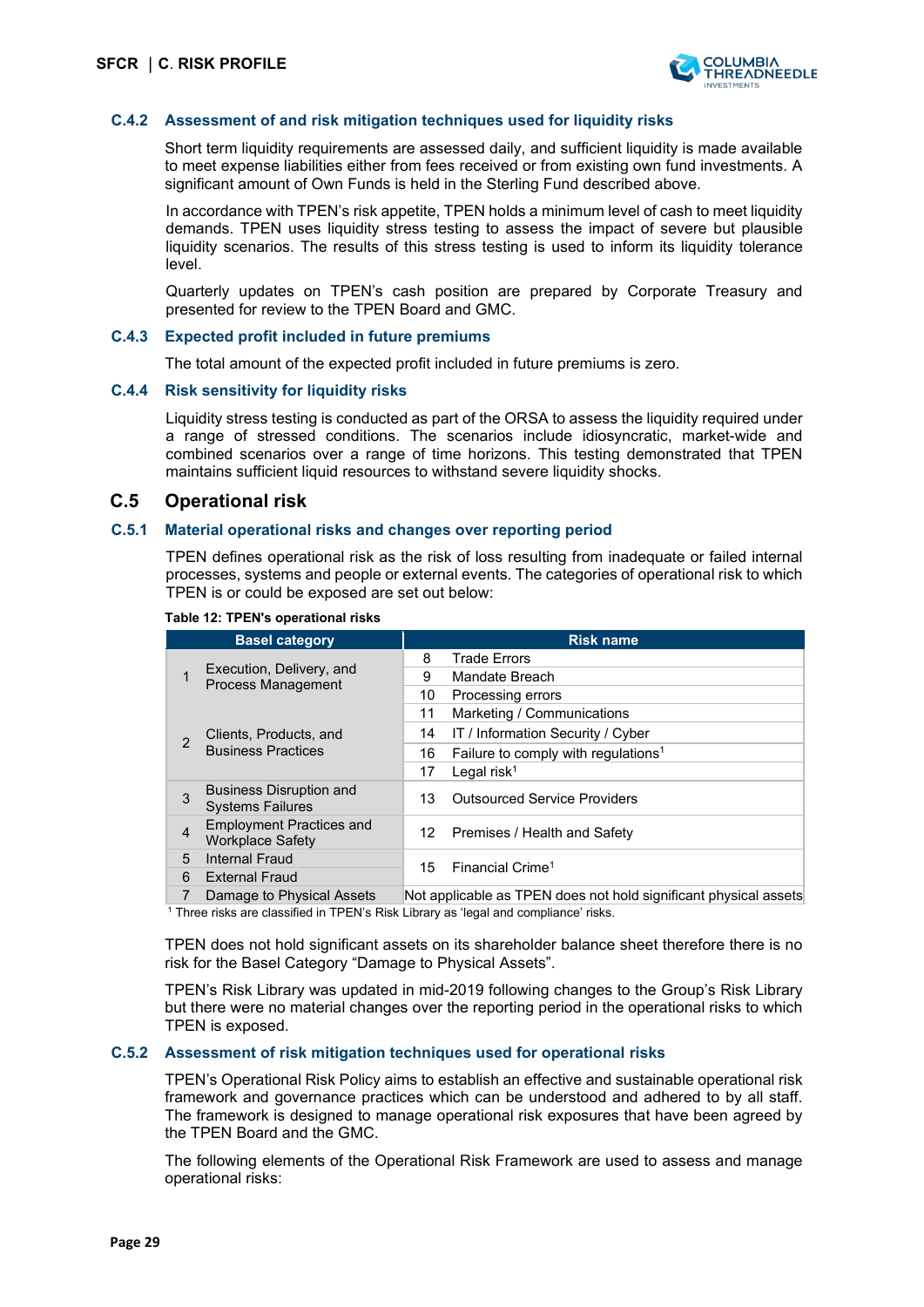

- a top down assessment of operational risks facing the business;
- **RCSAs are reviewed annually by the First Line of Defence business units to ensure they** capture key risks, and the associated control environment is updated and challenged by the Second Line of Defence. RCSAs are also reviewed following any 'trigger events' to processes, products or operating models. All risks identified as part of the RCSA process are rated according to the inherent risk, controls and residual risk;
- material REVs are escalated to senior management and governance forums;
- external loss data is reviewed annually to have a forward-looking view of potential emerging risks that are assessed during the ORSA process;
- controls are reviewed when loss events occur, both in relation to the event itself to ensure they can be strengthened but also adopting a wider view of other associated processes or products;
- **•** operational risk workshops are held regularly with SMEs from the First and Second Lines of Defence to identify severe but plausible loss events and to discuss the frequency and severity with which these risks apply to TPEN;
- the KRIs in relation to TPEN (linked to its RCSAs) are reviewed quarterly as part of quarterly GMC and TPEN Board reporting to identify whether there are any early indicators of movement outside set risk appetite thresholds; and
- **EXECTE:** assessment of legal cover from intragroup service agreements.

All risks are reported to the GMC and the Board in the TPEN Dashboard with KRIs monitored to provide an early indication as to the status and direction of movement of the underlying risk.

Since the majority of TPEN's activities are outsourced either to Group companies or to external providers, this is coupled with the review by the GMC and TPEN Board of the performance of the outsourced service providers. The ORSA also considers that the contracts underlying the outsourcing arrangements provide some legal protection to TPEN in the event of a loss caused by an outsource provider.

The contribution from operational risk in the SCR is calculated as 25% of non-acquisition expenses incurred over the last 12 months. Policyholder borne expenses, largely relating to the Property Fund, are included in the calculation of the operational risk module. Dilapidation costs relating to individual properties within the Property Fund are excluded from the expense base to the extent that such expenses are not incurred by TPEN but are borne by tenants when tenants are contractually obliged to meet dilapidation costs. These costs form only a modest fraction of total expenses.

#### **C.5.3 Risk sensitivity for operational risks**

The following operational risk sensitivities were assessed to measure the potential impact to the SCR and the solvency coverage ratio:

- **Propolicyholder-borne expenses are 20% higher; and**
- policyholder-borne expenses are 20% lower.

**Table 13: Operational risk - risk sensitivity**

| Sensitivity analysis (£'000s)               | Change<br>in SCR | Change in SCR<br>coverage ratio |
|---------------------------------------------|------------------|---------------------------------|
| Policyholder-borne expenses increase by 20% | 1.016            | $-20.5\%$                       |
| Policyholder-borne expenses reduce by 20%   | (1.016)          | 25.0%                           |

## <span id="page-29-0"></span>**C.6 Other material risks**

#### **C.6.1 Concentration risk**

TPEN is exposed to concentration risk arising from its key clients, outsource service providers and corporate banking provider:

 **key client** concentration is assessed by monitoring the proportion of AUM and revenue attributable to these clients. Dedicated client service teams work closely with the clients to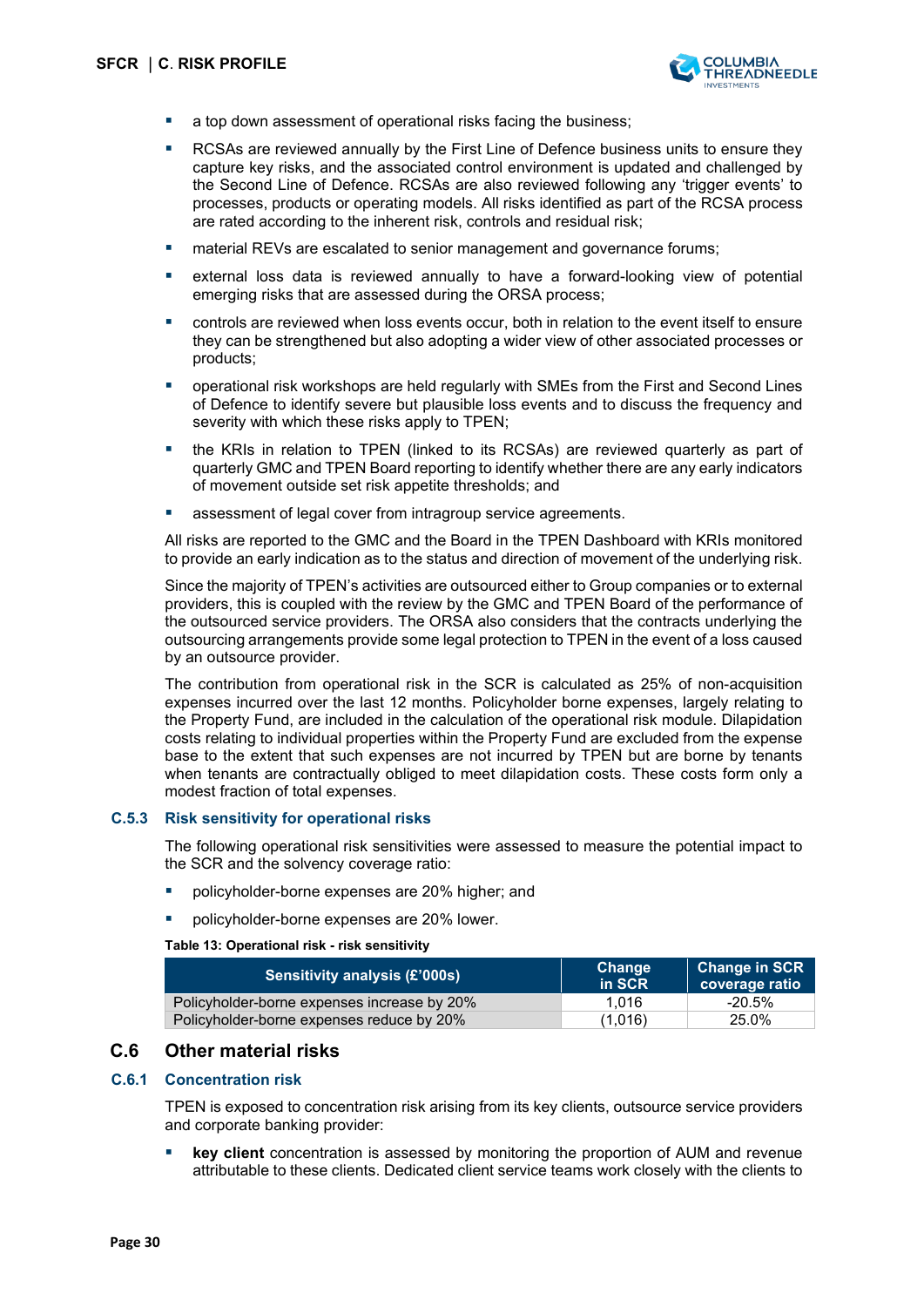

ensure that TPEN continues to meet their needs. Stress testing scenarios are used to model the impact of the loss of key clients on the profitability, solvency coverage, and liquidity position. Whilst the loss of a key client would have an impact on the profitability of TPEN there would be no impact on other clients;

- **outsource service providers** (Refer to **Section B.7**) concentration to Group and thirdparty service providers. The performance of outsource service providers is assessed by the GMC and TPEN Board on a regular basis. As part of the ORSA process specific stress scenarios are used to model the impact of operational failures of intergroup and third-party outsourced service providers and TPEN ensures it has sufficient capital to withstand such severe events. There were no material changes to TPEN's outsource service providers over the reporting period; and
- **corporate banking provider** is a highly rated institution. The concentration risk is mitigated as TPEN invests the majority of its excess cash in the Sterling Fund which is diversified over a range of highly rated counterparties. TPEN remains within its internal limit for exposure to a single counterparty.

## **C.6.2 Fund liquidity risk**

Fund / client liquidity risk is defined as the risk of being unable to manage fund liquidity in accordance with agreed terms or objectives. This would include the inability to meet redemption requests, potential settlement risk arising from timing mismatches between policyholder claims and expenses versus investment income and redemption proceeds of underlying investments, but also the inability to invest fund liquidity in a timely manner. TPEN has no obligation to redeem policies at a stated price. In liquidity constrained environments where redemptions may exceed the ability to raise liquidity, TPEN has the option to suspend dealing in a fund or funds to protect the interests of clients. The potential liquidity risk is therefore mitigated by this option in the terms and conditions of the funds.

## **C.6.3 Other material risks**

TPEN offers asset management services to its clients in the form of unit-linked insurance contracts. The nature of this service introduces the following risks to TPEN:

- **investment performance/sustained underperformance** making funds less attractive;
- **market events** resulting in a decline in AUM and a reduction in fees earned:
- **Profit margin compression** due to changing market conditions; and
- **financial risks from climate change** for the TPEN corporate entity which could result in an absolute reduction in AUM over the longer term, which will in turn reduce revenue and could eventually jeopardise its business model. The impacts to policyholders from potential impact to unit-linked assets are managed by the Group's Responsible Investments team. The Head of Finance EMEA & APAC (i.e. SMF2) is accountable for climate change risk.

The potential impact of these risks is assessed through stress scenarios (see **Section C.7.1**) as part of the ORSA process and KRIs relating to these risks are reported to the GMC and TPEN Board.

There were no material changes to the risk profile of TPEN over the reporting period and there is no other material information.

# <span id="page-30-0"></span>**C.7 Any other information**

#### **C.7.1 Stress and scenario testing and sensitivity analysis**

Stress tests are performed to model the impact of severe but plausible stresses on TPEN's profitability and capital position as part of the ORSA process, including:

 **stress testing** is performed to assess the impact of a range of single and multifactor stress tests on TPEN's five-year financial forecast to assess impact to TPEN's profitability and capital position. TPEN was forecast to remain in a capital surplus position under the base case and all stress scenarios. The scenarios are developed based on an assessment of TPEN's risk profile, and are informed by key business changes, emerging risks, and recent REVs and external losses;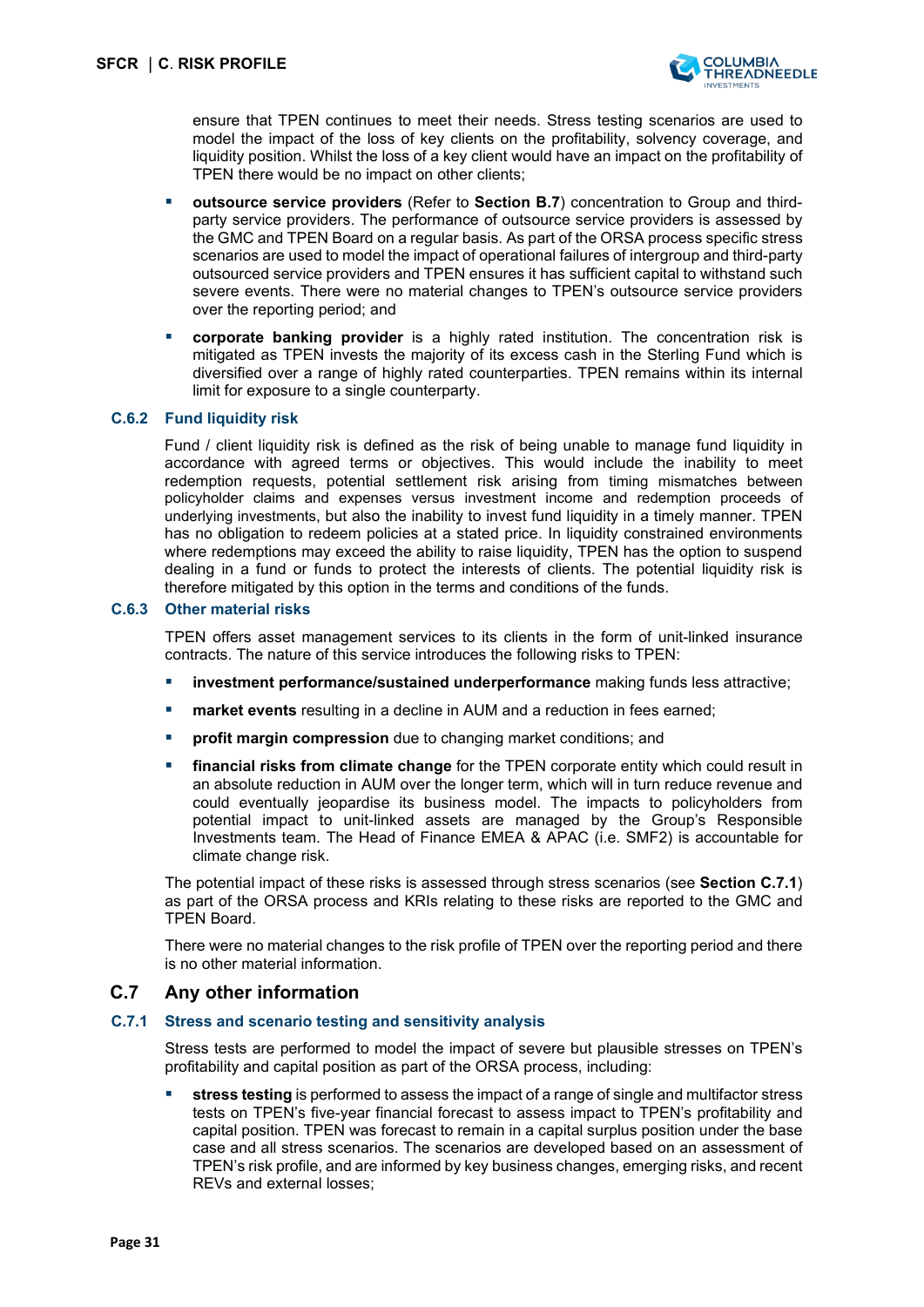

- **If is a liquidity stress testing** is conducted as part of the ORSA to assess the liquidity required under normal and stressed conditions; and
- **reverse stress testing** in which TPEN performs an assessment on its business plan to identify a range of adverse circumstances which could cause its business plan to become unviable.

The stress testing performed as part of the ORSA has shown that while these severe scenarios would have a material impact on profitability, TPEN would continue to maintain a capital surplus above its internal threshold and would continue to be able to service its clients.

## **C.7.3 Sustainability**

TPEN has a fiduciary duty to its clients as managers of their financial assets. Its aim is to provide clients with value for money in terms of excellent risk-adjusted investment performance (after fees) and a level of service that meets or exceeds expectations. In August 2019, CTI refreshed the stated Fund Objectives across its UK-domiciled range of OEICs, in which some of TPEN's unit-linked funds invest into, to provide greater clarity for customers, introducing clear benchmarks and investment time horizons.

TPEN has no further material information to disclose.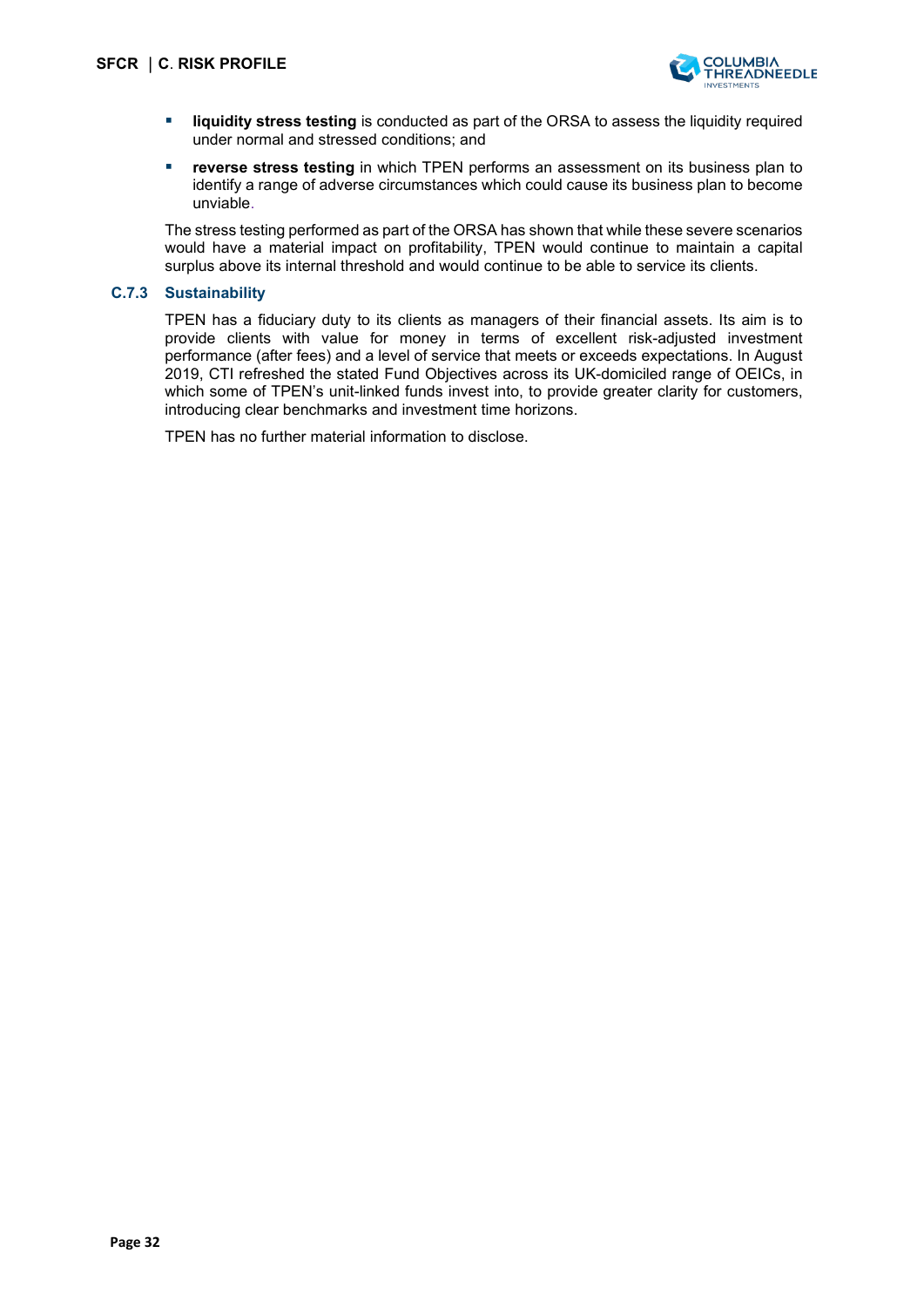

# <span id="page-32-0"></span>**D. Valuation for Solvency Purposes**

A summarised balance sheet as at 31 December 2018 and 2019 is set out below:

**Table 14: Assets and Liabilities - Solvency II valuation - as at 31 December**

| Solvency II valuation <sup>1</sup>       |                 | 2019<br>E'm | 2018<br>E'm |
|------------------------------------------|-----------------|-------------|-------------|
| Assets                                   | D.1.1           | 3.847.2     | 3.579.5     |
| $1$ iabilities <sup>2</sup>              | D.2.1 and D.3.1 | 3.824.4     | 3,557.5     |
| <b>Excess of assets over liabilities</b> |                 | 22.8        | 22.0        |

1 As reported in QRT S.02.01.02

<sup>2</sup> At 31 December 2019, liabilities include £3.8bn of liabilities relating to TPEN's unit-linked funds (refer to D.2.1) and the remaining £2.2m relate to other liabilities (refer to D.3.1)

## <span id="page-32-1"></span>**D.1 Assets**

## **D.1.1 Solvency II valuation for each material class of asset**

The following table analyses TPEN's assets at fair value per the financial statements.

**Table 15: Assets - solvency II valuation - as at 31 December**

| <b>Asset class</b>                                         | 2019    | 2018    |
|------------------------------------------------------------|---------|---------|
|                                                            | E'm     | E'm     |
| Collective investment undertakings and other investments   | 20.1    | 18.1    |
| Assets held for unit-linked contracts <sup>1</sup>         | 3,856.7 | 3,581.3 |
| Reinsurance recoverable unit-linked <sup>1</sup>           | 44.8    | 39.6    |
| Liabilities associated with unit-linked <sup>1</sup>       | (78.8)  | (66.8)  |
| Receivables (trade not insurance)                          | 2.7     | 5.4     |
| Cash and cash equivalents                                  | 1.8     | 2.1     |
| Deferred tax liability in relation to technical provisions | (0.1)   | (0.2)   |
| <b>Total assets per Solvency II</b>                        | 3.847.2 | 3.579.5 |

<sup>1</sup> These three items sum to £3,822.7m (2018: £3,554.0m) and match against Technical Provisions calculated as a whole of £3,822.7m (2018: £3,554.0m).

The key movements in the 12 months to 31 December 2019 were:

- **collective investment undertakings and other investments** increased by £2.0m over the reporting period due to the investment of retained profit into the Sterling Fund; and
- **assets held for unit-linked contracts** (including reinsurance recoverables and liabilities associated with unit-linked) increased by £268.6m due to investment returns on the underlying financial instruments of £331.6m which were partially offset by net client outflows of £63.0m.

A description of each asset type is set out below:

#### **Collective investment undertakings and other investments**

At the reporting date TPEN held £20.1m (2018: £18.1m) in collective investment schemes, which were invested as follows:

- holdings in the Sterling Fund of £20.0m (2018: £18.0m) which is a Variable Net Asset Value Short Term Money Market Fund under the EU Money Market Fund Regulation ("**MMFR**") and the fund is actively managed by TAML to seek to achieve its objective to provide income and preserve the original value of the investment. Shares in assets in collective investment schemes are valued at fair value for Solvency II based on market prices of the underlying assets at the reporting date; and
- seed investments in TPEN's pooled funds of £0.1m (2018: £0.1m) are held within a variety of collective investment schemes and valued at fair value based upon the published price of the collective investment scheme.

## **Assets held for unit-linked contracts**

Assets held for unit-linked contracts represent policyholder investments into TPEN's pooled fund range, and are fair valued as follows:

**Level 1** – fair value is derived from quoted prices (unadjusted) in active market prices for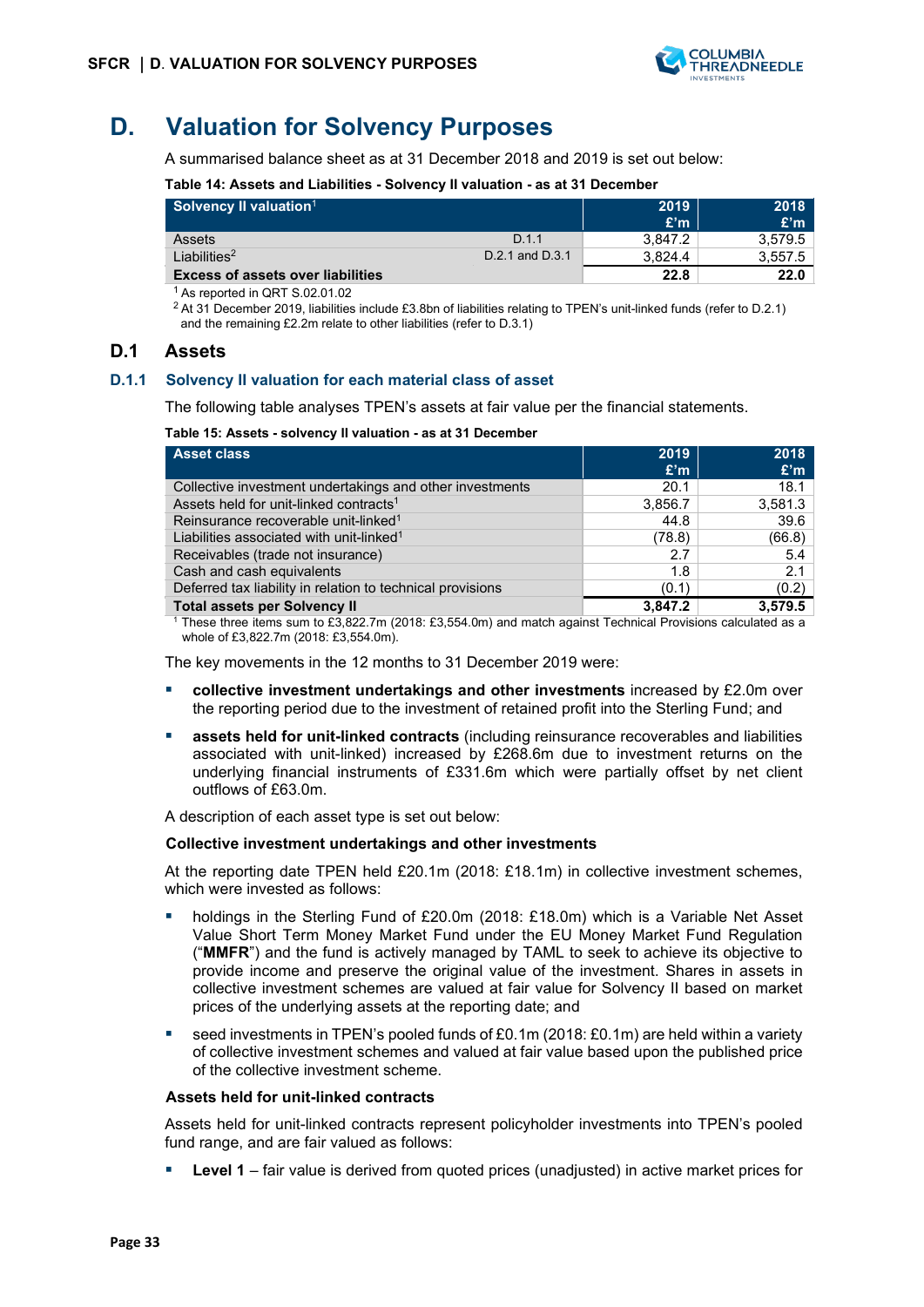

identical assets or liabilities;

- **Level 2** fair value is derived from inputs other than quoted prices included within level 1 that are observable for the asset or liability, either directly (i.e. as price) or indirectly (i.e. derived from prices); and
- **Level 3** fair value is derived from valuation techniques using inputs that include significant inputs for the asset or liability that are not based on observable market data (unobservable market inputs).

At 31 December 2019, TPEN held £2.0bn Level 1 (2018: £1.7bn), nil at Level 2 (2018: nil) and £1.9bn Level 3 (2018: £1.9bn) assets (net of associated liabilities) to cover linked liabilities. Level 3 investments comprise investment property in TPEN's Property Fund which is measured initially at cost, including related transaction costs, on the date of acquisition or the date of unconditional exchange, if earlier. After initial recognition, investment property is carried at fair value, after the deduction of unamortised lease incentives.

Valuations are performed on either a quarterly or monthly basis by CBRE Limited ("**CBRE**"), and on an ad-hoc basis by Jones Lang LaSalle ("**JLL**"). Both CBRE and JLL are professional, third party, independent Chartered Surveyors, at the period end in accordance with Royal Institute of Chartered Surveyors Appraisal and Valuation Standards. CBRE and JLL hold recognised and relevant professional qualifications and have relevant experience in the location and category of the investment property being valued.

CBRE calculates the gross value of each property by comparing the expected rental cash flows by an appropriate rental yield. Future cash flows are calculated based on the surveyor's expectation of rental receipts during and after the current tenancy ends, typically based on an assessment of rents charged on comparable properties. Fair value is based on active market information, adjusted, if necessary, for any difference in the nature, location or condition of the specific asset.

Back-testing is used to assess the extent of uncertainty within the valuation of investment properties whereby sale prices of investment properties are compared against the properties' valuation six months prior to the date of sale, with adjustments made to allow for movements in property markets over the year. The results of this analysis corroborate closely with other research information available in the public domain and suggest that valuation uncertainty is significant for this asset class.

The fair values by asset exposure class are set out in [Table 6](#page-9-1) of **Section A.3.1**.

#### **Reinsurance recoverable unit-linked**

Reinsurance recoverables from unit-linked contracts represents the amount that has been contracted out to other institutions under a contract of reinsurance. TPEN uses reinsurance to delegate investment management rather than for risk mitigation. These reinsurance recoverables comprise three funds which are managed on a passive basis in line with the 'FTSE Actuaries UK Conventional Gilts over 15 years index', 'FTSE All Share index' and 'Aquila Life Overseas Fixed Benchmark Equity Benchmark' respectively. The TPEN GMC provides oversight of the performance of these externally managed funds.

These funds are valued at fair value based on current market value of the underlying assets, determined by reference to quoted active market prices at the close of business on the balance sheet date, without any allowance for the probability of reinsurer default. The reinsurance share of claims provisions at 31 December 2019 was £44.8m (2018: £39.6m).

## **Receivables (trade not insurance)**

Receivables (trade not insurance), are amounts due for services performed in the ordinary course of business, which generally have 30-day payment terms. Debtors are recognised at fair value equivalent to the invoice amount and are maintained at this value as the amount receivable for services is not subject to change after the invoice is issued. Debtors totalling £0.01m were past due as at 31 December 2019 (2018: £0.8m), all of these debts were settled during January 2020. No debtors were written-off as bad debts in 2019 (2018: none).

There is no active market for the receivables or similar assets that can be used to fair value the assets. It is considered that the present value of the expected cash flows, allowing for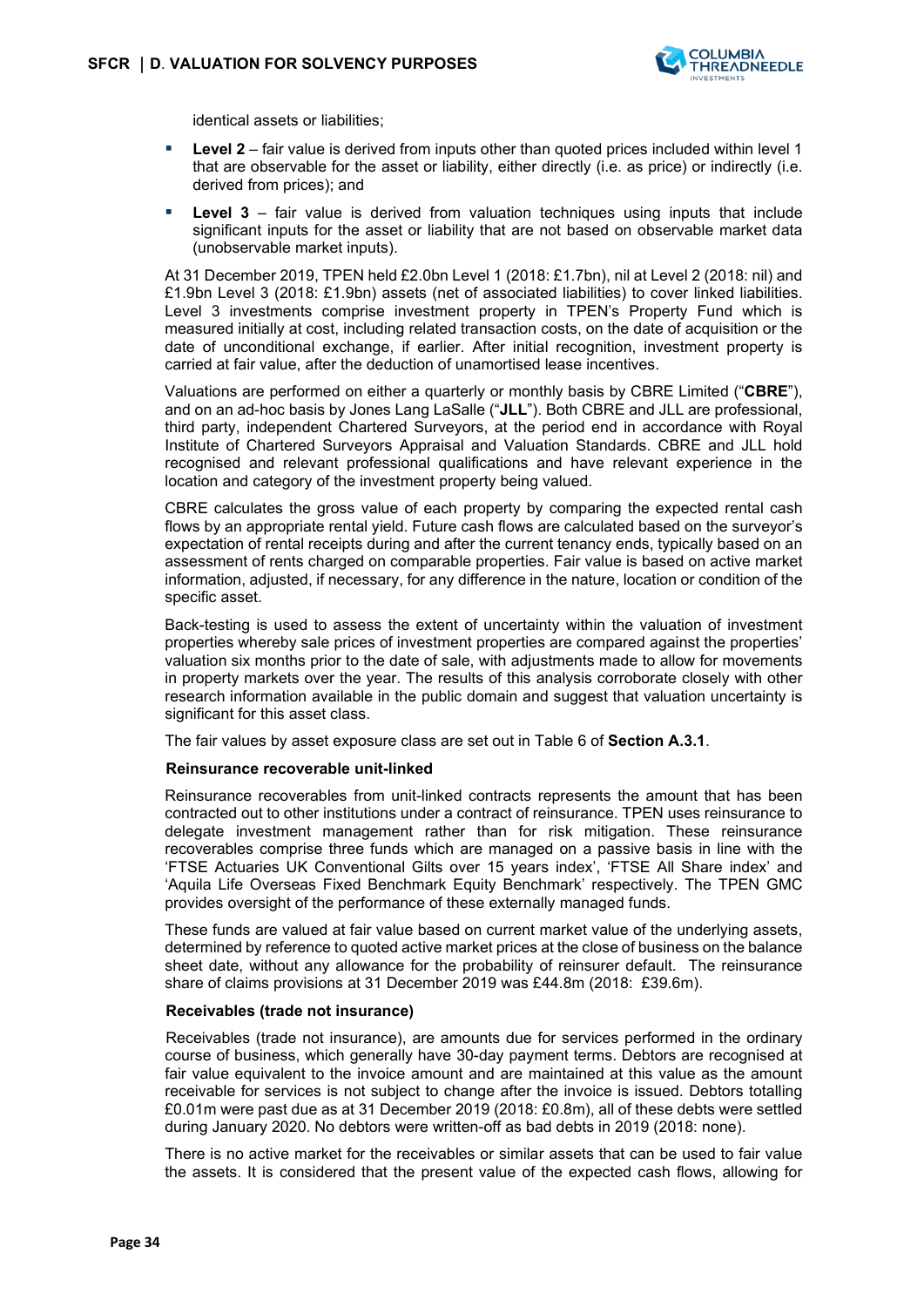

anticipated bad debts, is materially the same as measuring the receivables at amortised cost using the effective interest rate method, less any impairment. As a result, there is no difference between IFRS and Solvency II measurement.

#### **Cash and cash equivalents**

Cash and cash equivalents include cash at bank and in hand, bank overdrafts, deposits held at call with banks and other short term highly liquid investments that are readily convertible on demand to known amounts of cash with an insignificant change in their fair values. Such investments are those with less than three months' maturity from the date of acquisition. As at 31 December 2019 deposits at call with banks amounted to £1.8m (2018: £2.1m).

#### **D.1.2 Solvency II and IFRS valuation differences by material class of asset**

There are no differences between the valuation of assets under Solvency II and the valuation in the financial statements which are produced under IFRS. There have been no changes to the valuation and recognition approach during the year.

TPEN has made no adjustments to reinsurance recoverables in its financial statements in recording the reinsurance share of claims provisions for solvency purposes.

## <span id="page-34-0"></span>**D.2 Technical Provisions**

#### **D.2.1 Technical Provisions by material line of business**

Technical Provisions relating to unit-linked contracts and reinsurance recoverables from unitlinked contracts were £3,822.3m at 31 December 2019 (2018: £3,553.0m) as set out below:

## <span id="page-34-1"></span>**Table 16: Technical Provisions at 31 December**

| <b>Technical Provisions (£'m)</b>                       | 2019<br>E'm | 2018<br>E'm |
|---------------------------------------------------------|-------------|-------------|
| Technical Provisions calculated as a whole <sup>1</sup> | 3.822.7     | 3,554.0     |
| Items not recognised in the financial statements:       |             |             |
| Best Estimate Liability (negative provision)            | (1.0)       | $(1.7)$     |
| <b>Risk Margin</b>                                      | 0.6         | $0.7 \perp$ |
| <b>Technical Provisions per Solvency II</b>             | 3,822.3     | 3,553.0     |

1. Reported in TPEN's financial statements and QRT S.02.01.02 as "Technical Provisions – index-linked and unit-linked contracts"

There were no material changes in the assumptions made in the calculation of Technical Provisions over the reporting period.

#### **D.2.1.1 Technical Provisions calculated as a whole**

For liabilities that can be replicated reliably using financial instruments for which a reliable market value is observable (e.g. TPEN's unit-linked liabilities, because they exactly match the unit-linked assets), the market value of replicating financial instruments are used. The financial statements show the 'assets held to cover linked liabilities' separately on a gross basis to the 'liabilities associated with linked liabilities'. When added together, the net asset position is sufficient to fully cover the technical provisions for linked liabilities as shown in the financial statements. Included within the TPEN unit-linked assets and liabilities is £44.8m (2018: £39.6m) relating to reinsurance recoverables (Refer to **Section D.1.2**).

Technical Provisions per financial statements increased by £268.7m (2018: -£7.6m) in line with the increase in the value of unit-linked assets (refer to **Section A.3**). Refer to **Section A.3.1** for explanation on movements in Technical Provisions.

#### **D.2.1.2 Best Estimate Liability (negative provision)**

For liabilities that cannot be replicated in the manner set out in Section D.2.1.1, a best estimate of the provision (i.e. Best Estimate Liability or "**BEL**") is calculated as well as a Risk Margin in accordance with Solvency II requirements.

The BEL is the present value of expected future cashflows of the policies, discounted using the "risk-free" yield curve (i.e. term dependent rates) specified by EIOPA.

The key assumptions are set out below: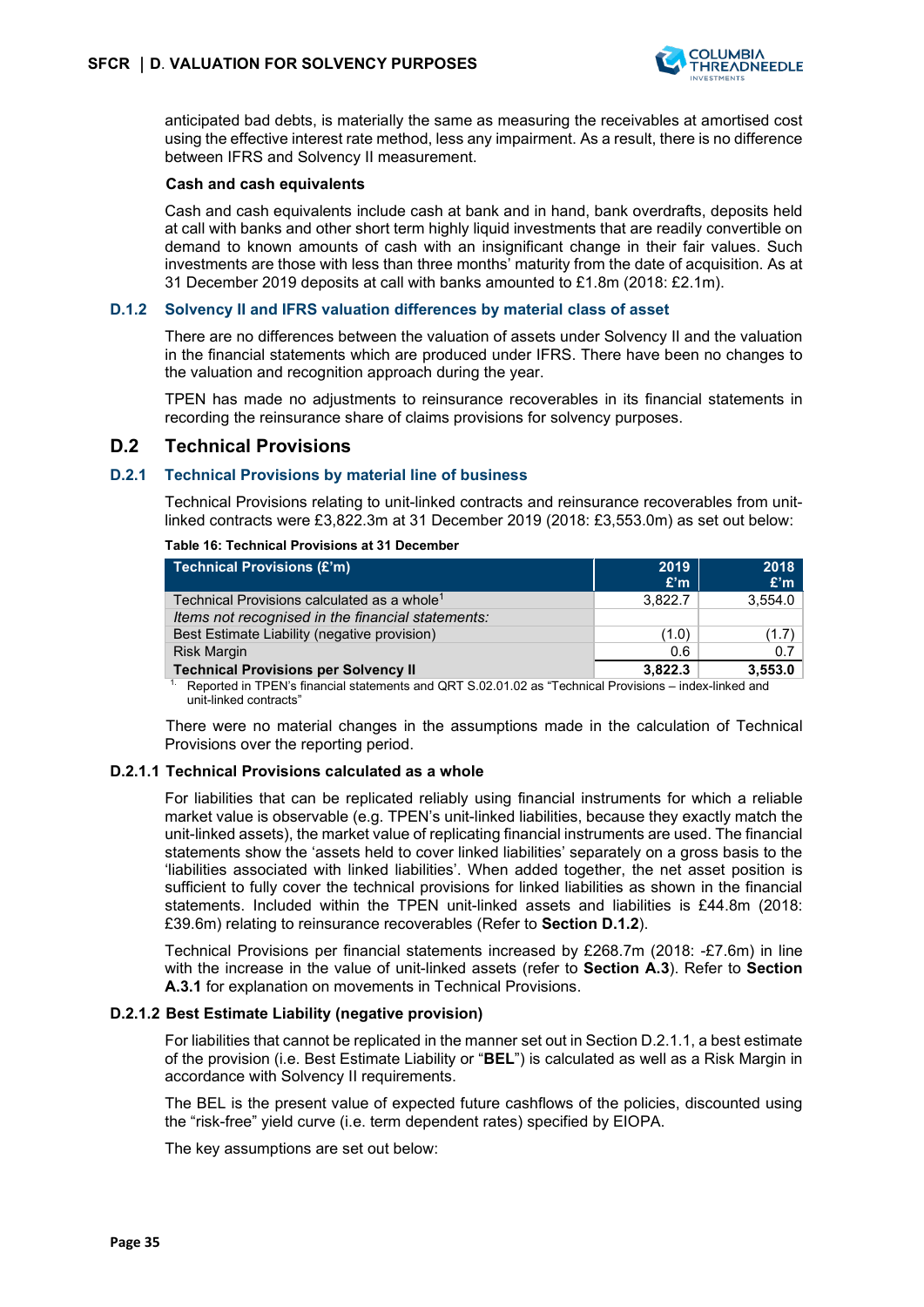

- **projection period** over which the best estimate is accrued is 12 months. This is the estimated length of time that it would take to wind down the business after terminating the contracts unilaterally via TPEN serving relevant notice on the policyholders. At 31 December 2019, the notice period for unilateral termination by TPEN was three months for all policies;
- **lapse rates** on existing policies are 6% per annum taking account of past experience; and
- **expenses** continue to be subject to the Group transfer pricing policy. This policy provides some protection to TPEN's profit in that if revenue were to decrease, so too would expenses.

The BEL is an asset due to the profitable nature of contracts. There have been no material changes to assumptions during the year. The BEL reduced by £0.7m due to a reduction in AUM and revenues over 2019 following novation of segregated mandates during 2019 and a change in the transfer pricing arrangements between TPEN and the Group.

#### **D.2.1.3 Risk Margin**

The Risk Margin is determined as the cost of providing additional Own Funds to support the future SCR requirements under a hypothetical transfer of the insurance liabilities to a third party. As the projection period used for TPEN is 12 months, the Risk Margin is derived by using the elements of the SCR not deemed hedgable (i.e. elements other than bank counterparty and market risk exposures) and applying a cost of capital of 6% per annum (as specified in DR 2015/35 Article 39). There was no material change in the Risk Margin over the reporting period.

## **D.2.2 Uncertainty associated with the value of Technical Provisions**

A source of uncertainty is how actual experience will differ from the best estimate assumptions used to calculate Technical Provisions. A range of sensitivity analyses are performed in accordance with Article 272(1)(b) to ensure TPEN understands this uncertainty including increases and decreases in AUM, policyholder expenses and lapse rates.

Estimates, assumptions and judgements are regularly evaluated and are based on historical experience and other factors, including expectations of future events that are believed to be reasonable under the circumstances.

#### **D.2.3 Solvency II and IFRS valuation differences of Technical Provisions by material line of business**

At 31 December 2019, the IFRS valuation of unit-linked liabilities is £3,822.7m (2018: £3,554.0m) and the valuation for solvency purposes is £3,822.3m (2018: £3,553.0m). The Solvency II valuation includes the BEL and Risk Margin as required under Solvency II. There have been no material changes to the valuation and recognition approach during the year. Refer to [Table 16](#page-34-1) in **Section D.2.1**.

## **D.2.4 Other**

When calculating its Technical Provisions (and when determining how these Technical Provisions would alter under relevant SCR stresses), TPEN has used a short-term projection period of 12 months set by reference to the notice period TPEN could give to unilaterally terminate policies and the length of time required to wind down the business, rather than a long projection period that ignores the unilateral powers.

The PRA has indicated to TPEN that it does not object to the use by TPEN of such a simplification for the calculation of its Technical Provisions, subject to the TPEN Board carrying out a review and assessment, at least annually, of:

- whether the proportionality requirements of Article 56 of the Commission delegated regulation (EU) 2015/35 continue to be met; and
- whether the TPEN Board's capital management policy needs to be adjusted to ensure it reflects the TPEN Board's capital risk appetite, in terms of SCR coverage, on both a long and short projection basis.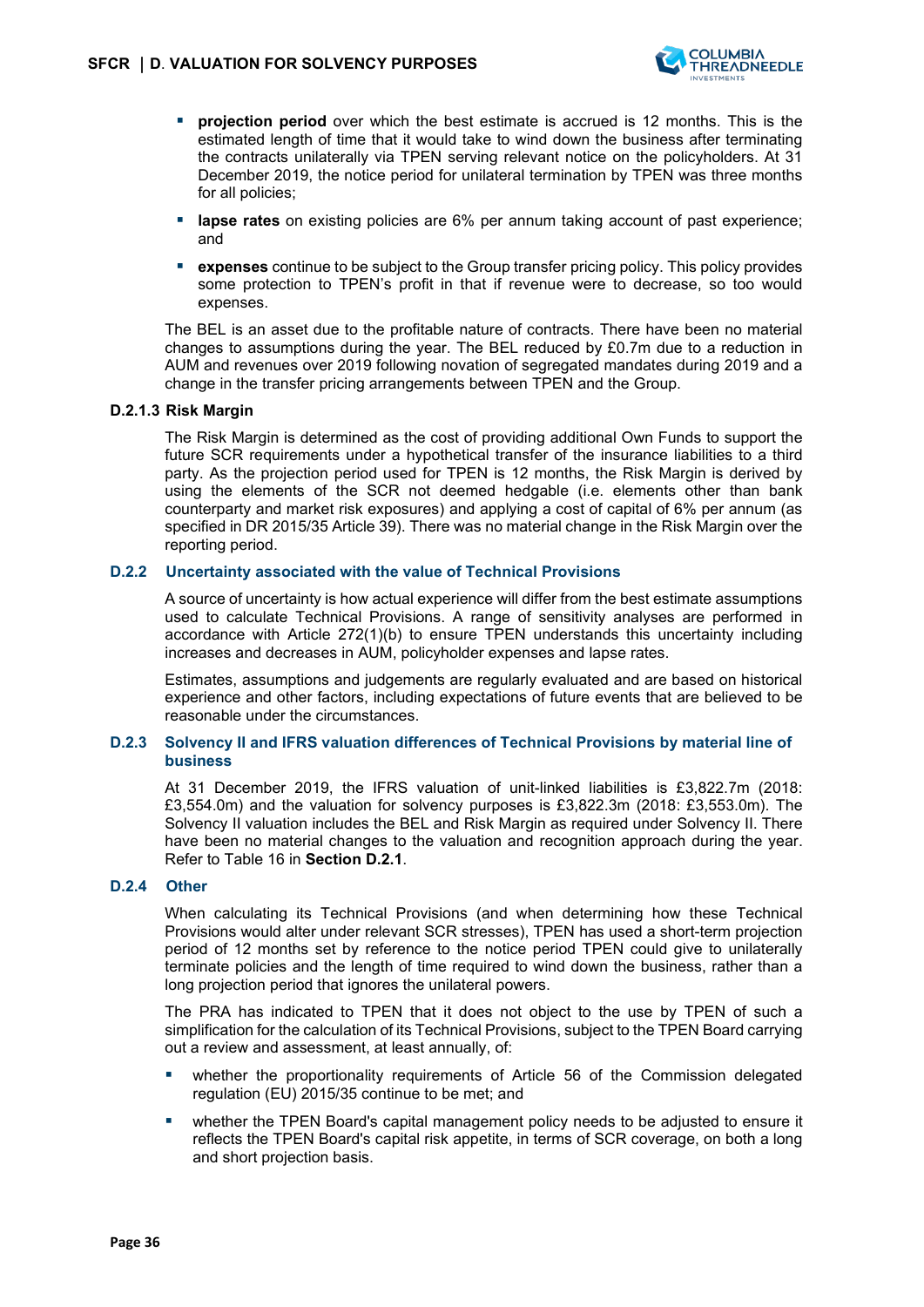

The TPEN Board has reviewed the impact of both and long and short projection period and determined that a short projection period remains appropriate as Technical Provisions are higher than under a long projection period. The TPEN Board considers the use of a short projection period to be a simplification that is proportionate and satisfies the requirements set out in Article 56. The Group Capital Risk Management Policy has been adjusted appropriately.

Should this review indicate that the requirements of Article 56 are no longer being met the TPEN Board would take appropriate action to ensure that TPEN continues to remain adequately capitalised and maintain a solvency capital ratio above its internal capital buffer threshold of 125%.

The TPEN does not apply or make use of the following:

- **natching adjustment referred to in Article 77b of Directive 2009/138/EC;**
- **•** volatility adjustment referred to in Article 77d of Directive 2009/138/EC;
- transitional risk-free interest rate-term structure referred to Article 308c of Directive 2009/138/EC; or
- transitional deduction / Transitional Measure on Technical Provisions ("**TMTP**") referred to in Article 308d of Directive 2009/138/EC.

#### <span id="page-36-0"></span>**D.3 Other Liabilities**

#### **D.3.1 Solvency II valuation for each material class of other liabilities**

Total other liabilities reduced by £2.4m in the 12 months to 31 December 2019, largely due to a reduction in intercompany balances which resulted in a reduction in payables.

The table sets out a summary of other liabilities:

#### **Table 17: Other liabilities at 31 December**

| Other Liabilities <sup>1</sup>                                                                                                                                                                                                                                                                                                                                                                                         | 2019<br>E'm | 2018<br>E'm |
|------------------------------------------------------------------------------------------------------------------------------------------------------------------------------------------------------------------------------------------------------------------------------------------------------------------------------------------------------------------------------------------------------------------------|-------------|-------------|
| Deferred tax liability                                                                                                                                                                                                                                                                                                                                                                                                 | 0.4         | 0.7         |
| Payables (trade not insurance)                                                                                                                                                                                                                                                                                                                                                                                         | 1.4         | 3.7         |
| Any other liabilities not shown elsewhere                                                                                                                                                                                                                                                                                                                                                                              | 0.3         | 0.2         |
| <b>Total other liabilities</b><br>$\overline{1}$ $\overline{1}$ $\overline{1}$ $\overline{1}$ $\overline{1}$ $\overline{1}$ $\overline{1}$ $\overline{1}$ $\overline{1}$ $\overline{1}$ $\overline{1}$ $\overline{1}$ $\overline{1}$ $\overline{1}$ $\overline{1}$ $\overline{1}$ $\overline{1}$ $\overline{1}$ $\overline{1}$ $\overline{1}$ $\overline{1}$ $\overline{1}$ $\overline{1}$ $\overline{1}$ $\overline{$ | 2.1         | 4.6         |

 $1$  As reported in QRT S.02.01.02.

A description of each of these other liabilities are set out below:

#### **Deferred tax liability**

Deferred tax liability arose from a change in statutory tax basis introduced in preparation for the introduction of Solvency II. From 2013, TPEN is taxed on its corporate profit whereas previously tax was calculated on the surplus calculated under Solvency I. The deferred tax figure reflects the transitional adjustment that is being made on a straight-line basis over a 10 year period.

TPEN's own funds includes a further deferred tax element relating to Technical Provisions (See [Table 19\)](#page-38-2). This has been calculated by multiplying the negative BEL less the Risk Margin by an assumed tax rate of 17% (2018: 18%).

#### **Payables (trade not insurance)**

Payables include the following:

- **amounts due to Group undertakings** relating to investment management services and distribution services supplied by other Group companies in line with the Group transfer pricing framework. These services are invoiced and settled quarterly; and
- **fees to the transfer agent** which are paid quarterly after a receipt of a valid invoice that reconciles to the rate card per the service level agreement.

No payables were past due during the year 2019 (2018: none).

#### **Any other liabilities not shown elsewhere**

Any other liabilities include for custody and sub-advisor fees of £0.1m (2018: £0.2m) recognised on an accruals basis.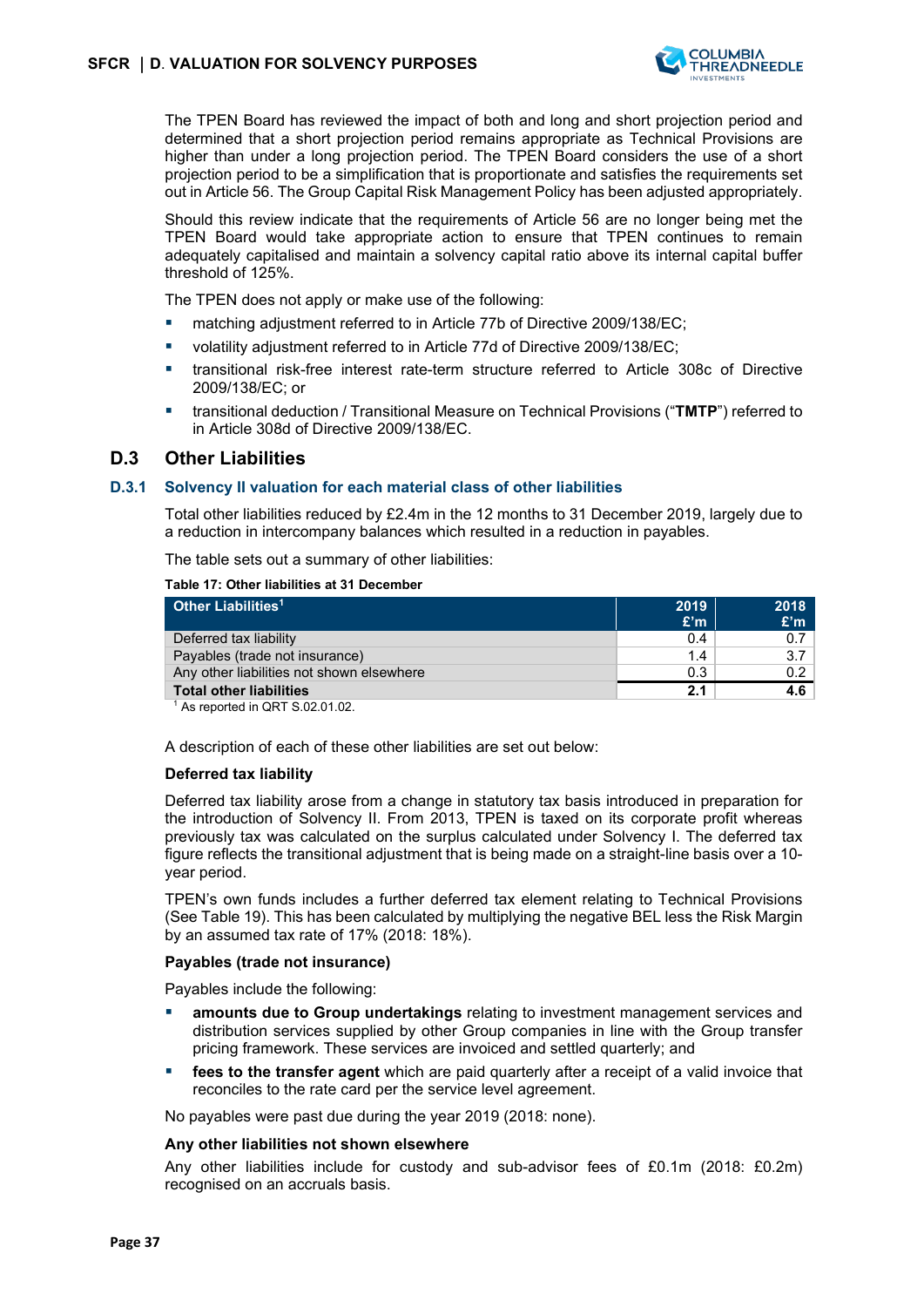

## **D.3.2 Solvency II and IFRS valuation differences by material class of other liabilities**

There are no material differences between the valuation of other liabilities for solvency purposes and the valuation in the financial statements.

## <span id="page-37-0"></span>**D.4 Alternative methods for valuation**

Refer to **Section D.1.1** for details of valuation methods for TPEN's assets. No other alternative valuation techniques are used.

## <span id="page-37-1"></span>**D.5 Any other information**

TPEN has no further material information to disclose.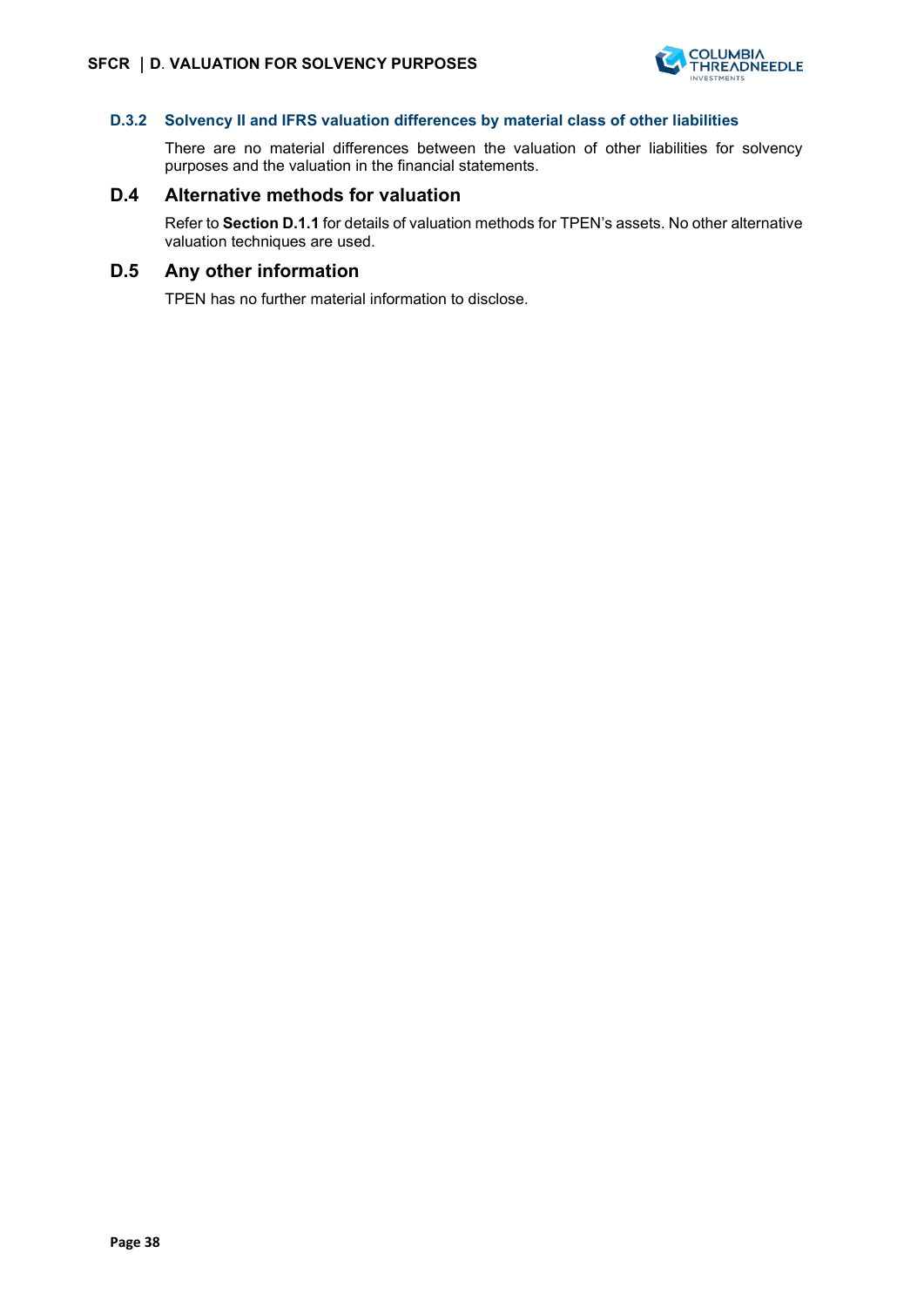

# <span id="page-38-0"></span>**E. Capital management**

## <span id="page-38-1"></span>**E.1 Own funds**

#### **E.1.1 Objective, policies and process for managing own funds**

TPEN's policy is that sufficient Own Funds will be maintained to meet regulatory requirements with adequate surplus in line with operating and strategic objectives. TPEN holds regular board meetings at least quarterly to review regulatory capital requirements compared to Own Funds.

As part of the ORSA process, a five-year plan is prepared which assists in capital planning.

None of TPEN's Own Funds are subject to transitional arrangements and TPEN has no ancillary Own Funds. No deductions are applied to Own Funds and there are no material restrictions affecting their availability and transferability.

#### **E.1.2 Own funds classified by tiers**

Own Funds can be classified as Tier 1, Tier 2 or Tier 3 depending on the loss absorbing characteristics of the capital. Tier 1 capital is the best form of capital for the purposes of absorbing losses. TPEN's Own Funds are deemed to have loss absorbing characteristics allowing them to be treated as Tier 1 capital and hence contribute to Own Funds available to meet the SCR and MCR.

Own Funds increased by 4% following incorporation of retained profits of £1.3m.

#### **Table 18: Own Funds classified by tiers at 31 December**

| Own funds <sup>1</sup> | Tier | 2019<br>£'m | 2018<br>E'mi      | YoY<br>$\frac{9}{6}$ |
|------------------------|------|-------------|-------------------|----------------------|
| Share capital          |      | 11.3        | 11.3              | -                    |
| Reconciliation reserve |      | 11.5        | 10.7              | 7%                   |
| <b>Own Funds</b>       |      | 22.8        | 22.0 <sup>2</sup> | 4%                   |

<sup>1</sup> As reported in QRT S.23.01.01.

<sup>2</sup> The difference of £0.1m in the sum total is due to rounding.

As shown in the table below, the reconciliation reserve comprises retained earnings and reconciliation adjustments from the IFRS balance sheet to the Solvency II balance sheet. Changes in the reconciliation reserve and therefore Own Funds could arise from changes in the profitability of TPEN, any dividends paid by TPEN to its parent, Solvency II adjustments of BEL and Risk Margin, or in a situation where TPEN is required to adopt a long-projection period. Over the past twelve months the reconciliation reserve has remained stable with no such changes other than inclusion of audited profits for the year and Solvency II adjustments.

The share capital and reconciliation reserve are available for distribution subject to meeting SCR and capital surplus requirements, are not subordinated in any way, and have no restricted duration.

The reconciliation reserve is calculated as follows:

#### **Table 19: Reconciliation reserve at 31 December**

<span id="page-38-2"></span>

| <b>Reconciliation reserve (£'m)</b>                     | 2019<br>E'm | 2018<br>E'm |
|---------------------------------------------------------|-------------|-------------|
| Retained earnings in the financial statements           | 11.1        | 9.8         |
| Items not recognised in the financial statements:       |             |             |
| Best Estimate Liability (S.02.01.01)                    | 1.0         | 1.7         |
| Risk Margin (S.02.01.01)                                | (0.6)       | (0.7)       |
| Deferred tax liability relating to Technical Provisions | (0.1)       | (0.2)       |
| Reconciliation reserve <sup>1</sup>                     | 11.5        | 10.7        |

 $1$  The difference of £0.1m in the sum total is due to rounding.

#### **E.1.3 Eligible amount of own funds to cover the Solvency Capital Requirement, by tier**

All of TPEN's Own Funds are Tier 1 and are therefore eligible to be used for meeting the SCR.

# **E.1.4 Eligible amount of own funds to cover the Minimum Capital Requirement, by tier**

All of TPEN's Own Funds are Tier 1 and are therefore eligible to be used for meeting the MCR.

#### **E.1.5 Difference between equity as shown in the financial statements and the Solvency II**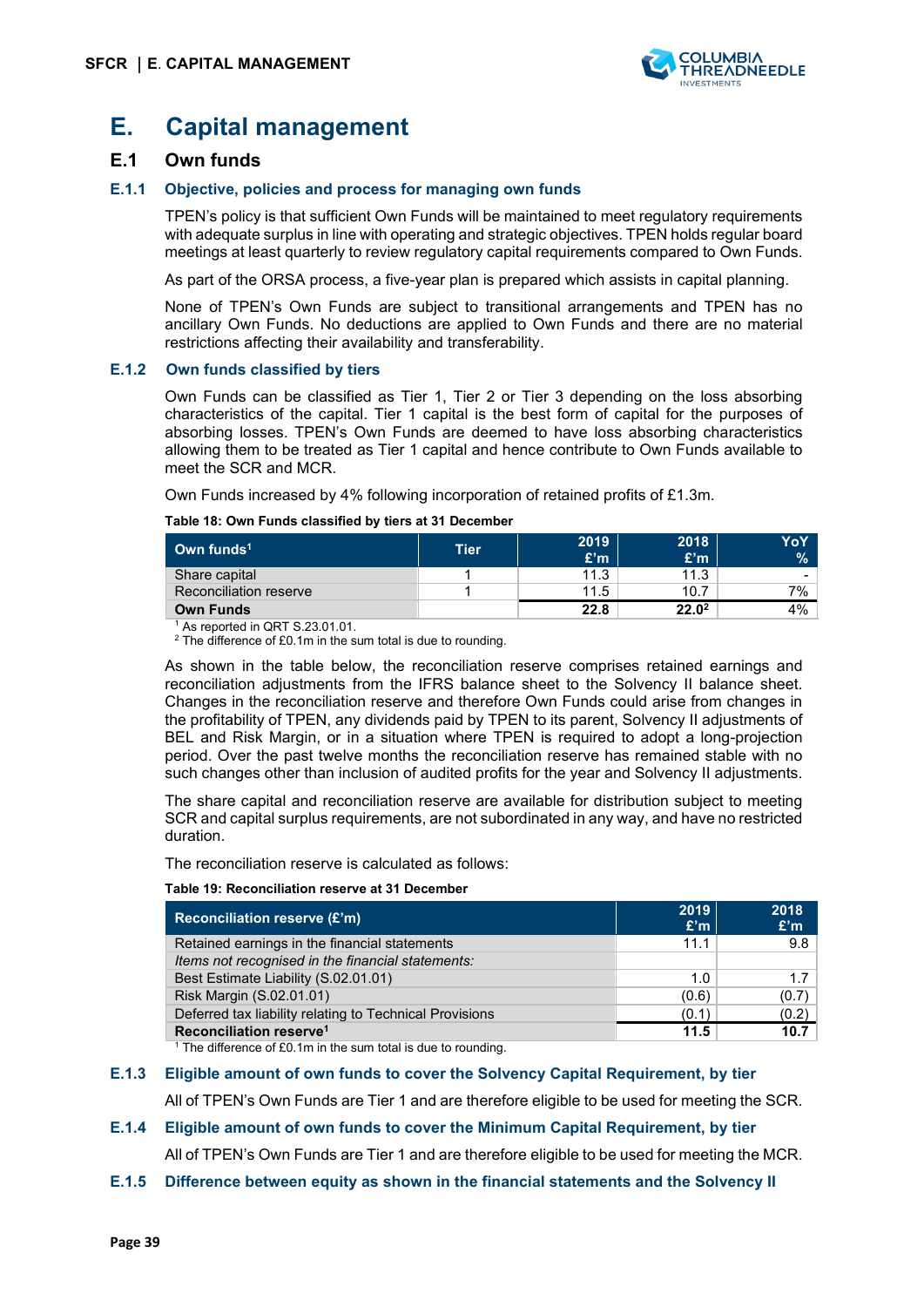

The following table reconciles the differences (reconciliation reserve) between the equity in the financial statements and the excess of the assets over liabilities as calculated for solvency purposes (Solvency II - Basic Own Funds).

#### **Table 20: Solvency II - Basic Own Funds at 31 December**

| <b>Own Fund item</b>                                    | 2019<br>E'm       | 2018<br>E'm       |
|---------------------------------------------------------|-------------------|-------------------|
| Total equity in financial statements                    | 22.4              | 21.1              |
| Items not recognised in the financial statements:       |                   |                   |
| Best Estimate Liability (S02.01.01)                     | 1.0               | 1.7               |
| Risk Margin (S.02.01.01)                                | (0.6)             | (0.7)             |
| Deferred tax liability relating to Technical Provisions | (0.1)             | (0.2)             |
| <b>Own Funds under Solvency II</b>                      | 22.8 <sup>1</sup> | 22.0 <sup>1</sup> |

<sup>1</sup> The difference of £0.1m in the sum total is due to rounding.

Movements in components of Own Funds under Solvency II are described in **Section E.1.2**.

# <span id="page-39-0"></span>**E.2 Solvency Capital Requirement and Minimum Capital Requirement**

## **E.2.1 Amount of Solvency Capital Requirement and Minimum Capital Requirement**

The amount of TPEN's SCR and MCR at the end of the reporting period are £10.2m (2018: £10.8m) and £4.6m (2018: £4.8m) respectively. The Solvency Coverage Ratio was 222% (2018: 204%) at 31 December 2019.

#### **E.2.2 Solvency Capital Requirement split by risk modules**

The table below sets out the components of the SCR (using the standard formula) under a short-projection period:

| <b>Solvency Capital Requirement</b>       | 2019<br>E'm | 2018<br>E'm |
|-------------------------------------------|-------------|-------------|
| Market risk                               | 0.6         | 1.0         |
| Credit (Counterparty default) risk        | 0.3         | 0.8         |
| Insurance (Life underwriting) risk        | 0.4         | 1.1         |
| Diversification benefit                   | (0.4)       | (0.8)       |
| <b>Basic Solvency Capital Requirement</b> | 1.0         | 2.1         |
| Operational risk (S.25.01.21)             | 9.7         | 9.9         |
| Loss absorbing capacity of deferred taxes | (0.4)       | (1.2)       |
| <b>Solvency Capital Requirement (SCR)</b> | 10.2        | 10.8        |
| Note: As reported in ODT C OF 04.24       |             |             |

**Table 21: Solvency Capital requirement split by risk modules at 31 December**

Note: As reported in QRT S.25.01.21.

The methodology for the calculation of individual components of the SCR are described in **Section C**.

The key changes in the SCR from 31 December 2018 to 31 December 2019 were:

- **Market risk capital requirement** reduced by £0.4m largely due to a reduction in AUM and revenue following the novation of segregated clients during 2019;
- **Counterparty risk capital requirement** reduced by £0.5m largely due to a reduction in intercompany receivables;
- **Insurance (life underwriting) risk capital requirement** reduced by £0.7m largely due to a reduction in AUM and revenue following novation of segregated clients during 2019;
- **Diversification benefit** reduced in line with the other components of the Basic SCR;
- **Operational risk capital requirement** reduced by £0.2m due to lower corporate expenses following novation of segregated clients during 2019, partially offset by increased policyholder-borne borne expenses within the TPEN Property Fund; and
- **Loss absorbing capacity of deferred taxes** reduced by £0.8m primarily due to a change in methodology whereby the inclusion of tax relief from past profits refers to the occurrence of notional loss on the day after the valuation date (i.e. 1 January) rather than the valuation date itself (i.e. 31 December). In addition, at 31 December 2019, the LACDT does not include the element relating to the deferred tax liability set up in respect of Solvency II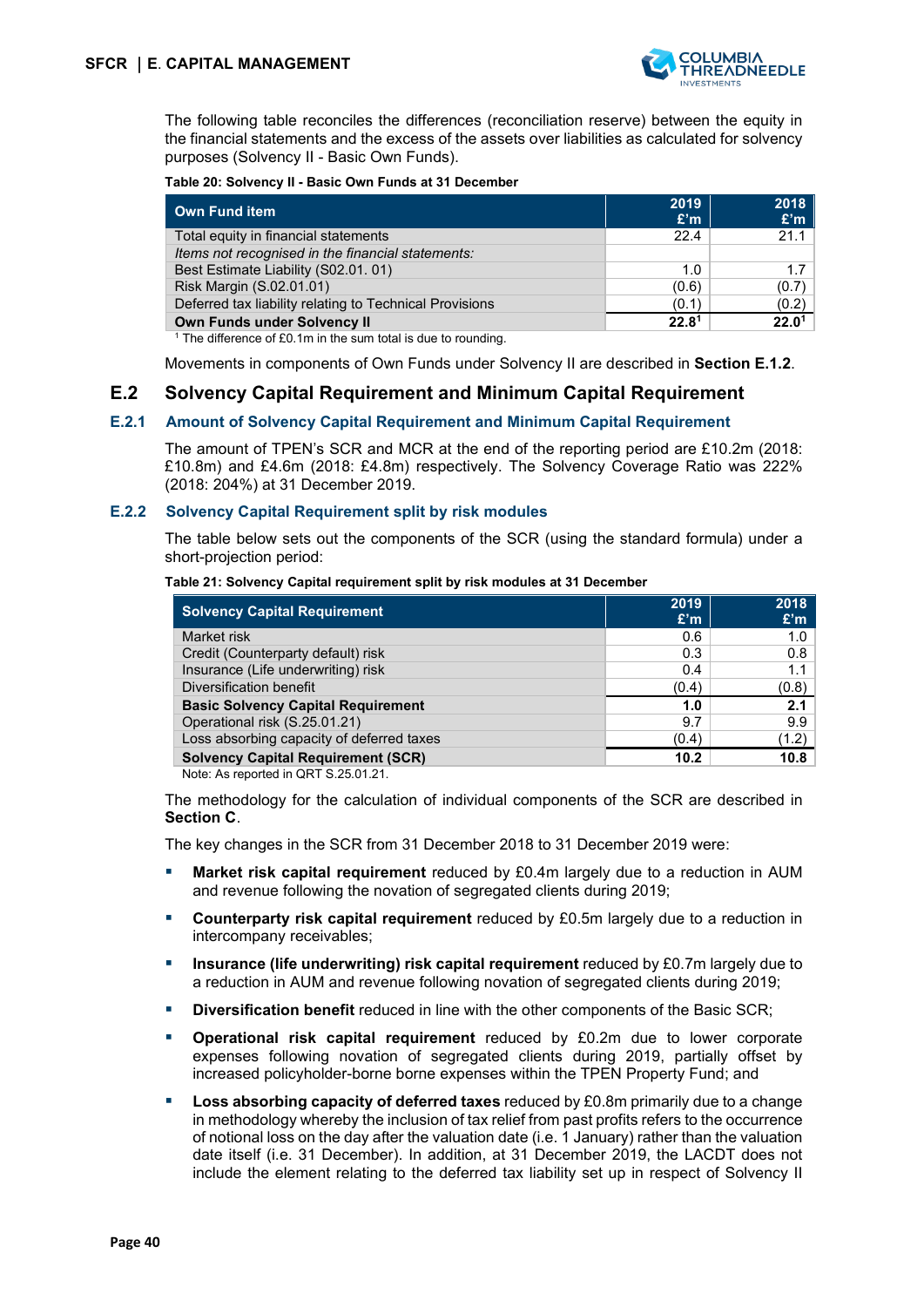

profits of £0.1m (2018 £0.1m) recognised on the balance sheet. Exclusion of the element relating to the deferred tax liability set up in respect of Solvency II profits was because at the time the figures were being prepared there were ongoing discussions with the PRA concerning the suitability of its inclusion. The PRA has now confirmed to TPEN that it does not have any objection to its inclusion.

## **E.2.3 Simplified calculations and Company specific parameters**

TPEN uses the Solvency II standard formula to calculate its SCR, where:

- No simplifications per the Solvency II Delegated Regulation Articles 89 to 112 have been used, other than the use of a short projection period noted in **Section D.2.4**. Where it proved impractical to capture a full look-through of some unitised funds held within some of TPEN's portfolios, these funds were treated as Type 2 Equities, per Delegated Regulation Article 168(3);
- No undertaking-specific parameters have been used; and
- TPEN was not subject to a capital add-on or any required use of undertaking-specific parameters by the PRA that might need to be disclosed in the SFCR under Article 110 of Directive 2009/138/EC.

#### **E.2.4 Inputs used to calculate the Minimum Capital Requirement**

TPEN is required by Solvency II Article 129 to maintain an amount of eligible basic own funds, the MCR. The MCR is calculated as the maximum of  $\epsilon$ 3.7m (absolute floor in Article 129(d)(ii) for TPEN's type of business) which is converted to GBP using exchange rates prescribed by EIOPA (At 31 December 2019, this rate was £0.86133 as published in the Official Journal 04/11/2019 and the prior year was £0.88873), and the linear MCR derived from a proportion of Technical Provisions and a proportion of the SCR, with the linear MCR subject to upper and lower bounds of 25% to 45% of the SCR.

At the reporting date, the upper bound (i.e. 'MCR cap' as shown in the table below) was applied and the MCR of £4.6m (2018: £4.8m) was 45% of the SCR.

| <b>Minimum Capital Requirement</b>                                               | 2019<br>E'm | 2018<br>E'm |
|----------------------------------------------------------------------------------|-------------|-------------|
| Linear MCR (Technical Provisions (excl. reinsurance and risk margin) x<br>0.007) | 26.4        | 24.6        |
| <b>SCR</b>                                                                       | 10.2        | 10.8        |
| MCR cap                                                                          | 4.6         | 4.8         |
| <b>MCR</b> floor                                                                 | 2.6         | 2.7         |
| <b>Combined MCR</b>                                                              | 4.6         | 4.8         |
| Absolute floor of the MCR (GBP equivalent of $\epsilon$ 3.7m)                    | 3.2         | 3.3         |
| <b>MCR</b>                                                                       | 4.6         | 4.8         |

#### **Table 22: Minimum Capital Requirement, at 31 December**

Note: As reported in QRT S.28.01.01.

# <span id="page-40-0"></span>**E.3 Use of the duration-based equity risk sub-module in the calculation of the Solvency Capital Requirement**

TPEN did not use the duration-based equity risk sub-module when calculating its SCR.

# <span id="page-40-1"></span>**E.4 Differences between the standard formula and any internal model used**

TPEN applies the standard formula model and does not use an internal model to calculate the SCR.

# <span id="page-40-2"></span>**E.5 Non-compliance with the Minimum Capital Requirement and noncompliance with the Solvency Capital Requirement**

There was no breach of the SCR or the MCR over the reporting period.

# <span id="page-40-3"></span>**E.6 Any other information**

TPEN has no further material information to disclose.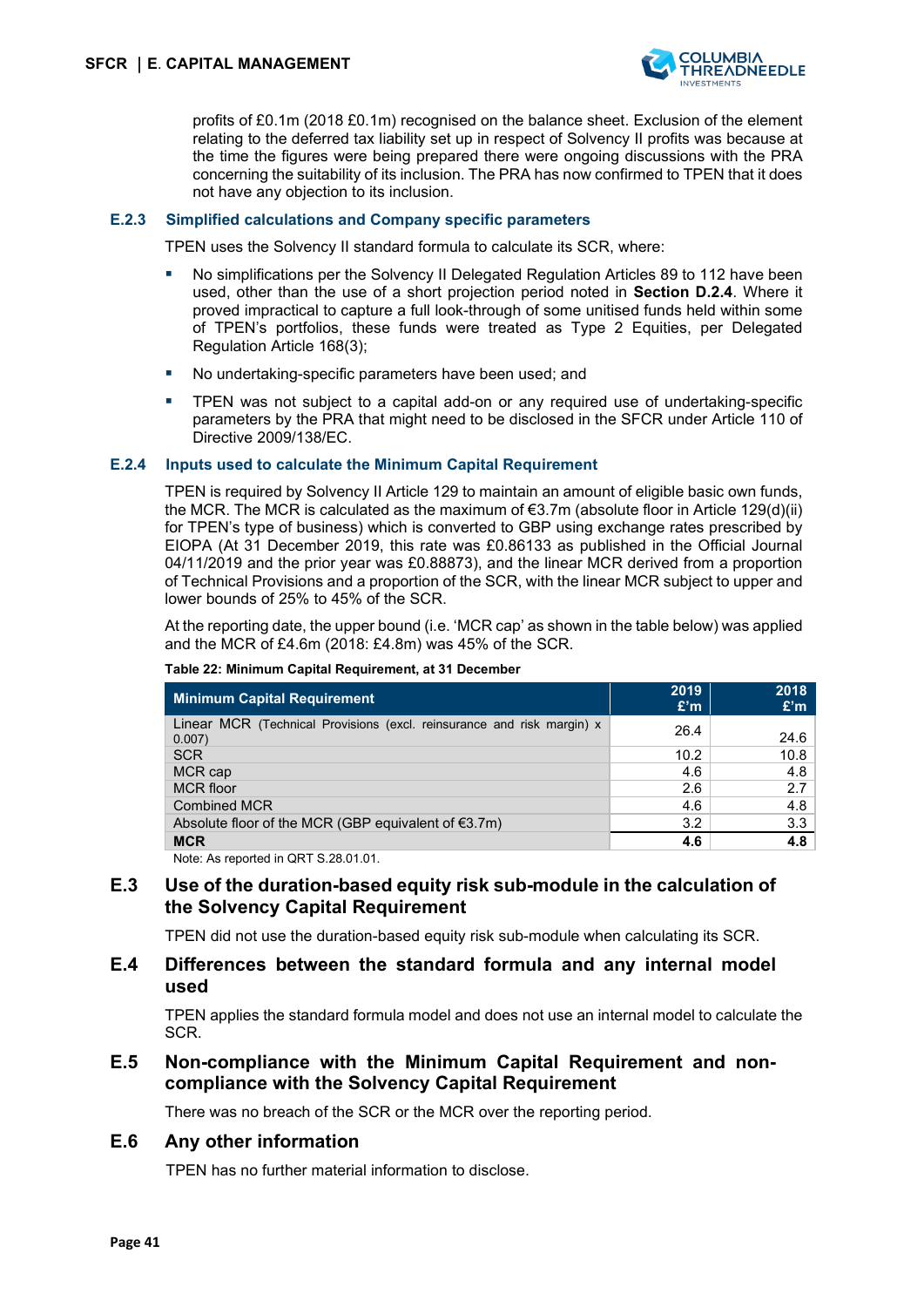

# <span id="page-41-0"></span>**F. Validations**

# <span id="page-41-1"></span>**F.1 Directors' confirmation**

Threadneedle Pensions Limited

Approval by the Board of Directors of the Solvency and Financial Condition Report

Financial period ended 31 December 2019

We certify that:

The Solvency and Financial Condition Report ("**SFCR**") has been properly prepared in all material respects in accordance with the PRA rules and Solvency II regulations; and

We are satisfied that:

- a. Throughout the financial year in question, the insurer has complied in all material respects with the requirements of the PRA rules and Solvency II Regulations as applicable to the insurer; and
- b. It is reasonable to believe that, at the date of the publication of the SFCR, the insurer has continued to comply, and will continue to comply in future.

Threadneedle Pensions Limited Board of Directors

15 June 2020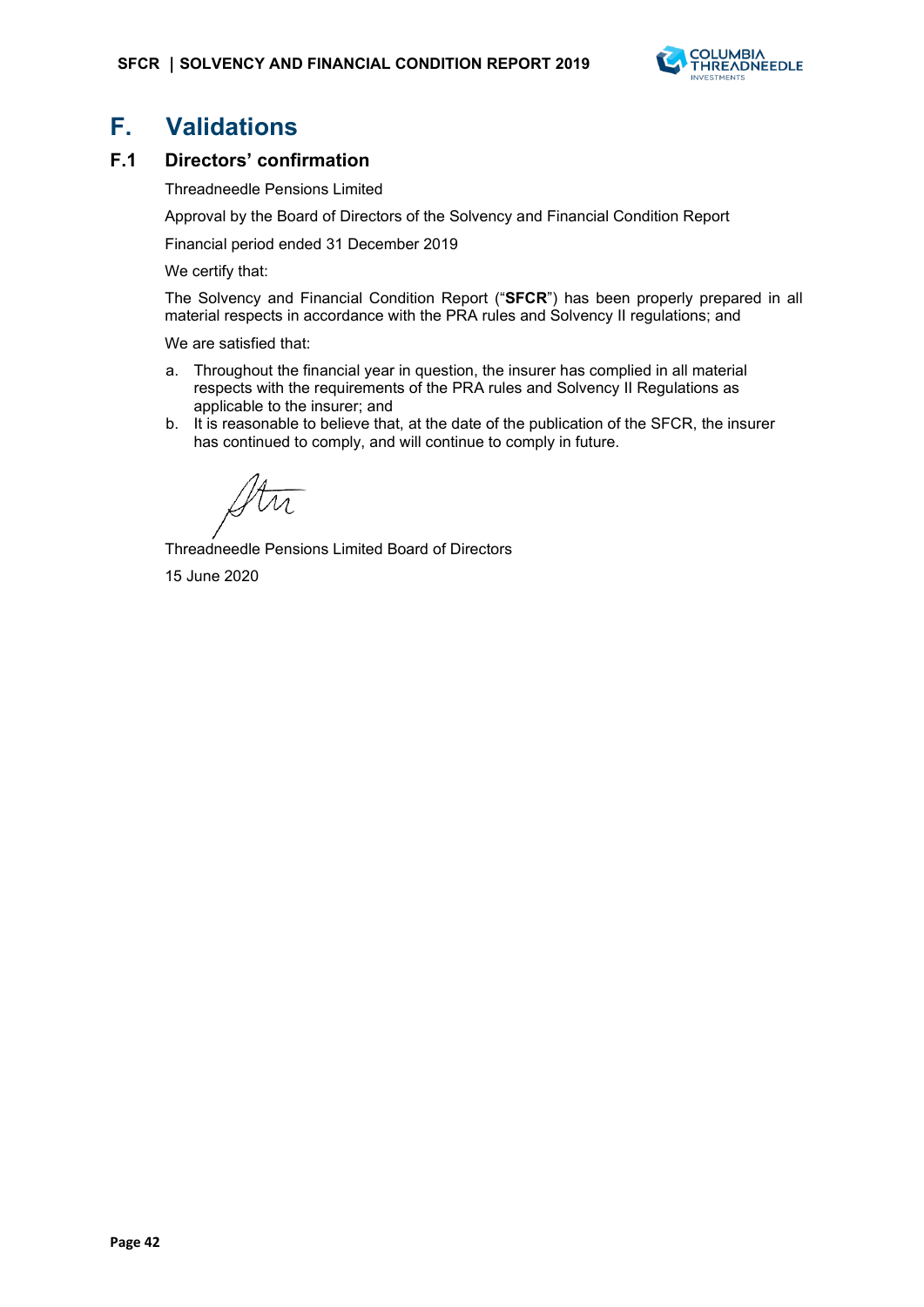

# <span id="page-42-0"></span>**F.2 Independent Auditors' Report**

**Report of the external independent auditors to the Directors of Threadneedle Pensions Limited ('the Company')** 

**Report on the Audit of the relevant elements of the Solvency and Financial Condition Report**

## **Opinion**

We have audited the following documents prepared by the Company as at 31 December 2019:

- The 'Valuation for solvency purposes' and 'Capital Management' sections of the Solvency and Financial Condition Report of the Company as at 31 December 2019, ('**the Narrative Disclosures subject to audit'**); and
- Company templates S.02.01.02, S.12.01.02, S.23.01.01, S.25.01.21 and S.28.01.01 ('**the Templates subject to audit**').

The Narrative Disclosures subject to audit and the Templates subject to audit are collectively referred to as the '**relevant elements of the Solvency and Financial Condition Report**'.

We are not required to audit, nor have we audited, and as a consequence do not express an opinion on the **Other Information** which comprises:

- The 'Summary', 'Business and performance', 'System of governance' and 'Risk profile' elements of the Solvency and Financial Condition Report;
- Company templates S.05.01.02 and S.05.02.01; and
- The written acknowledgement by management of their responsibilities, including for the preparation of the Solvency and Financial Condition Report ('**the Responsibility Statement'**).

In our opinion, the information subject to audit in the relevant elements of the Solvency and Financial Condition Report of the Company as at 31 December 2019 is prepared, in all material respects, in accordance with the financial reporting provisions of the PRA Rules and Solvency II regulations on which they are based.

#### **Basis for opinion**

We conducted our audit in accordance with International Standards on Auditing (UK) (ISAs (UK)) including ISA (UK) 800 and ISA (UK) 805, and applicable law. Our responsibilities under those standards are further described in the *Auditors' Responsibilities for the Audit of the relevant elements of the Solvency and Financial Condition Report* section of our report. We are independent of the Company in accordance with the ethical requirements that are relevant to our audit of the Solvency and Financial Condition Report in the UK, including the FRC's Ethical Standard as applied to public interest entities, and we have fulfilled our other ethical responsibilities in accordance with these requirements. We believe that the audit evidence we have obtained is sufficient and appropriate to provide a basis for our opinion.

#### **Conclusions relating to going concern**

We have nothing to report in respect of the following matters in relation to which the ISAs (UK) require us to report to you where:

- the directors' use of the going concern basis of accounting in the preparation of the Solvency and Financial Condition Report is not appropriate; or
- the directors have not disclosed in the Solvency and Financial Condition Report any identified material uncertainties that may cast significant doubt about the Company's ability to continue to adopt the going concern basis of accounting for a period of at least twelve months from the date when the Solvency and Financial Condition Report is authorised for issue.

However, because not all future events or conditions can be predicted, this statement is not a guarantee as to the Company's ability to continue as a going concern.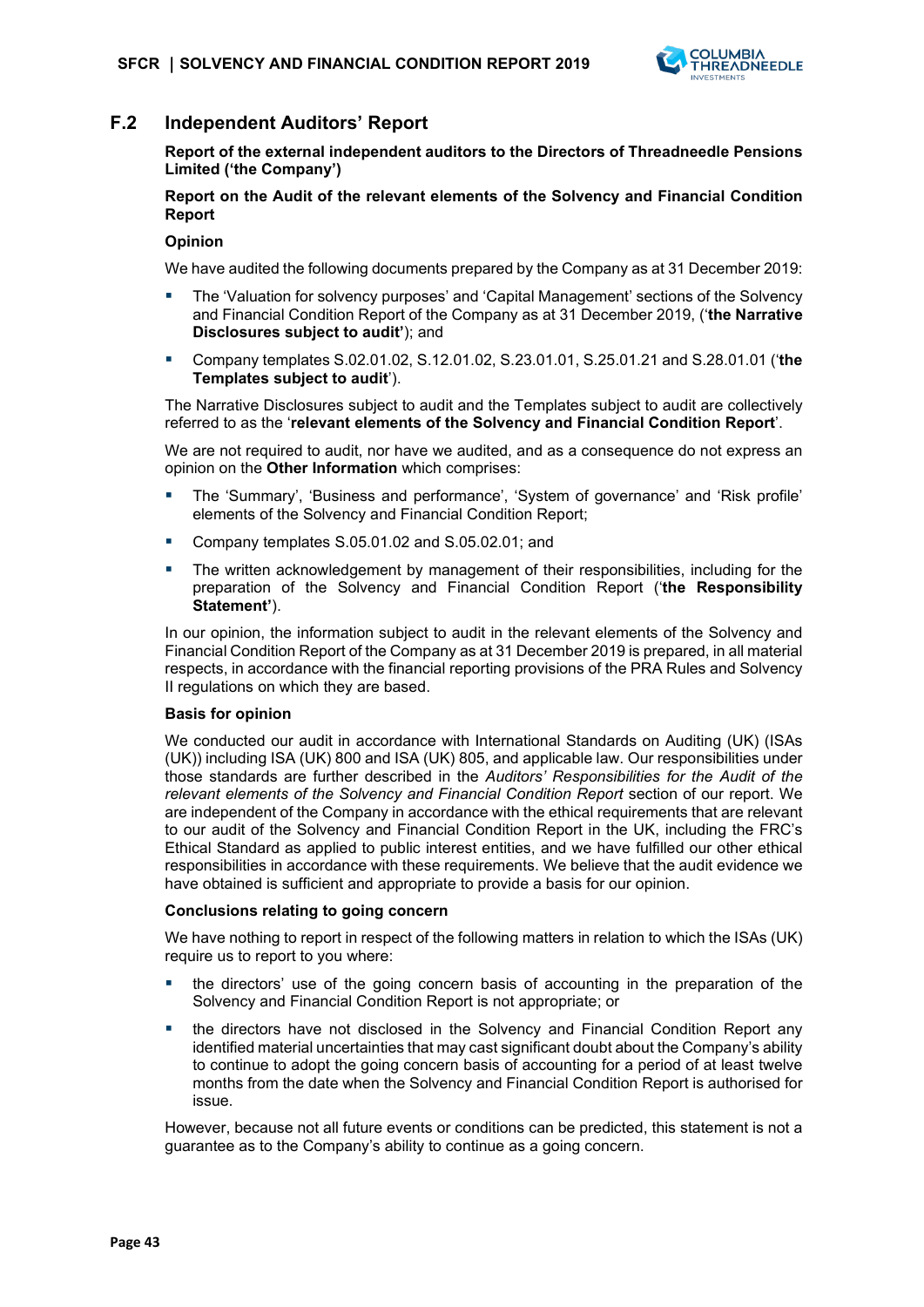

## **Emphasis of Matter - Basis of Accounting**

We draw attention to the 'Valuation for solvency purposes' and 'Capital Management' sections of the Solvency and Financial Condition Report, which describe the basis of accounting. The Solvency and Financial Condition Report is prepared in compliance with the financial reporting provisions of the PRA Rules and Solvency II regulations, and therefore in accordance with a special purpose financial reporting framework. The Solvency and Financial Condition Report is required to be published, and intended users include but are not limited to the Prudential Regulation Authority. As a result, the Solvency and Financial Condition Report may not be suitable for another purpose. Our opinion is not modified in respect of this matter.

#### **Other Information**

The Directors are responsible for the Other Information.

Our opinion on the relevant elements of the Solvency and Financial Condition Report does not cover the Other Information and we do not express an audit opinion or any form of assurance conclusion thereon.

In connection with our audit of the Solvency and Financial Condition Report, our responsibility is to read the Other Information and, in doing so, consider whether the Other Information is materially inconsistent with the relevant elements of the Solvency and Financial Condition Report, or our knowledge obtained in the audit, or otherwise appears to be materially misstated. If we identify such material inconsistencies or apparent material misstatements, we are required to determine whether there is a material misstatement in the relevant elements of the Solvency and Financial Condition Report or a material misstatement of the Other Information. If, based on the work we have performed, we conclude that there is a material misstatement of this Other Information, we are required to report that fact. We have nothing to report in this regard.

#### **Responsibilities of Directors for the Solvency and Financial Condition Report**

The Directors are responsible for the preparation of the Solvency and Financial Condition Report in accordance with the financial reporting provisions of the PRA rules and Solvency II regulations.

The Directors are also responsible for such internal control as they determine is necessary to enable the preparation of a Solvency and Financial Condition Report that is free from material misstatement, whether due to fraud or error.

The Directors have elected to comply with the External Audit Part of the PRA Rulebook for Solvency II firms as if it applied to the Company, notwithstanding that the Company is a small firm for external audit purposes (as defined in the PRA Rulebook).

#### **Auditors' Responsibilities for the Audit of the relevant elements of the Solvency and Financial Condition Report**

It is our responsibility to form an independent opinion as to whether the information subject to audit in the relevant elements of the Solvency and Financial Condition Report is prepared, in all material respects, in accordance with financial reporting provisions of the PRA Rules and Solvency II regulations on which they are based.

Our objectives are to obtain reasonable assurance about whether the relevant elements of the Solvency and Financial Condition Report are free from material misstatement, whether due to fraud or error, and to issue an auditors' report that includes our opinion. Reasonable assurance is a high level of assurance, but it is not a guarantee that an audit conducted in accordance with ISAs (UK) will always detect a material misstatement when it exists. Misstatements can arise from fraud or error and are considered material if, individually or in the aggregate, they could reasonably be expected to influence the decision making or the judgement of the users taken on the basis of the Solvency and Financial Condition Report.

A further description of our responsibilities for the audit is located on the Financial Reporting Council's website at: www.frc.org.uk/auditorsresponsibilities. This description forms part of our auditors' report.

This report, including the opinion, has been prepared for the Board of Directors of the Company in accordance with our letter of engagement dated 9 March 2020 and External Audit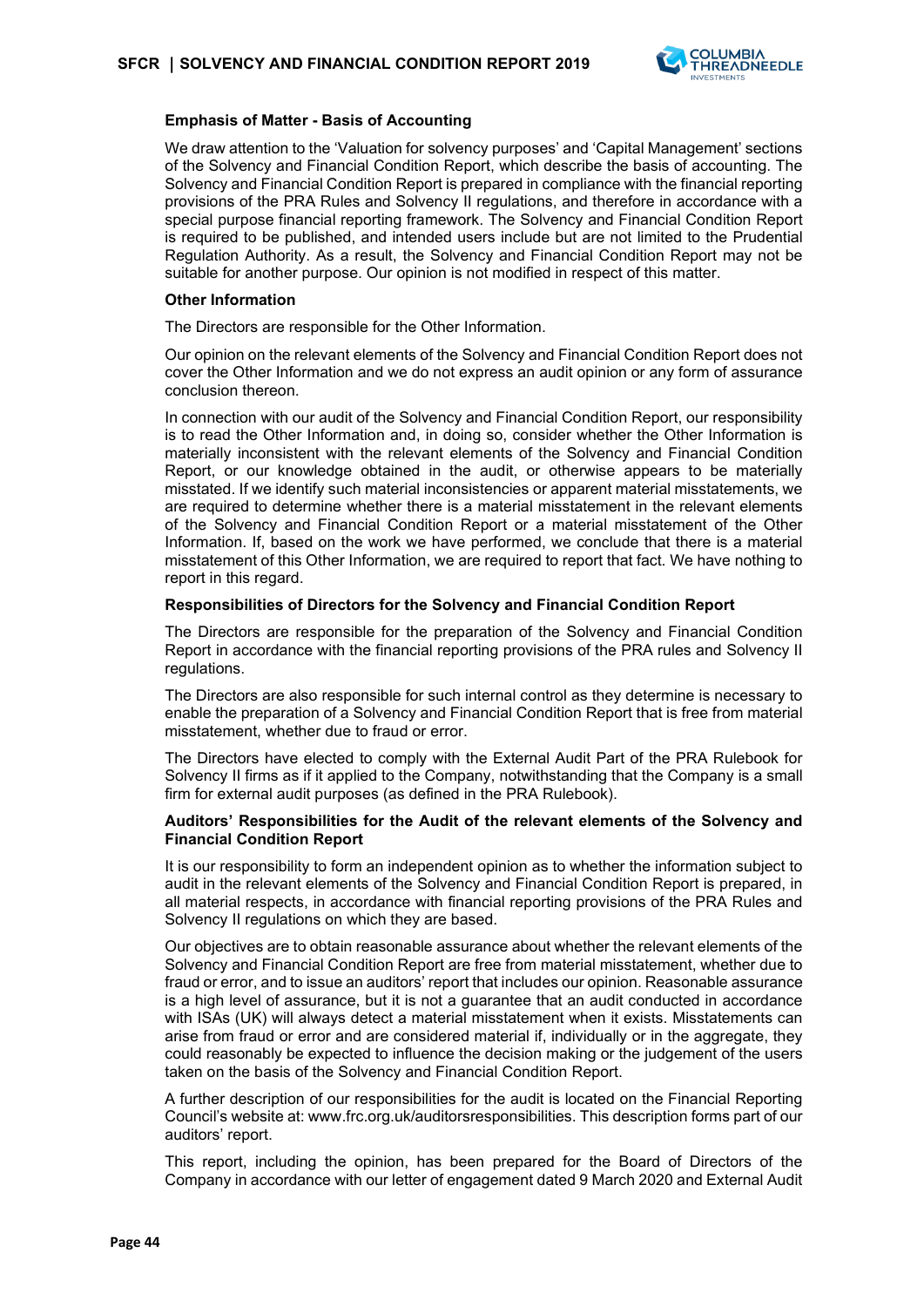

rule 2.1 of the Solvency II firms Sector of the PRA Rulebook as if it applied to the Company, and for no other purpose. We do not, in providing this report, accept or assume responsibility for any other purpose or to any other party save where expressly agreed by our prior consent in writing.

## **Report on Other Matters**

The Directors have requested that we consider whether the Other Information is materially inconsistent with our knowledge obtained in the audit of the Company's statutory financial statements as if the Company was subject to the External Audit Part of the PRA Rulebook for Solvency II firms. If, based on the work we have performed, we conclude that there is a material misstatement of this other information, we are required to report that fact. We have nothing to report in this regard.

PRICEWHENHOUSE CONSE LP.

*PricewaterhouseCoopers LLP Chartered Accountants* London 15 June 2020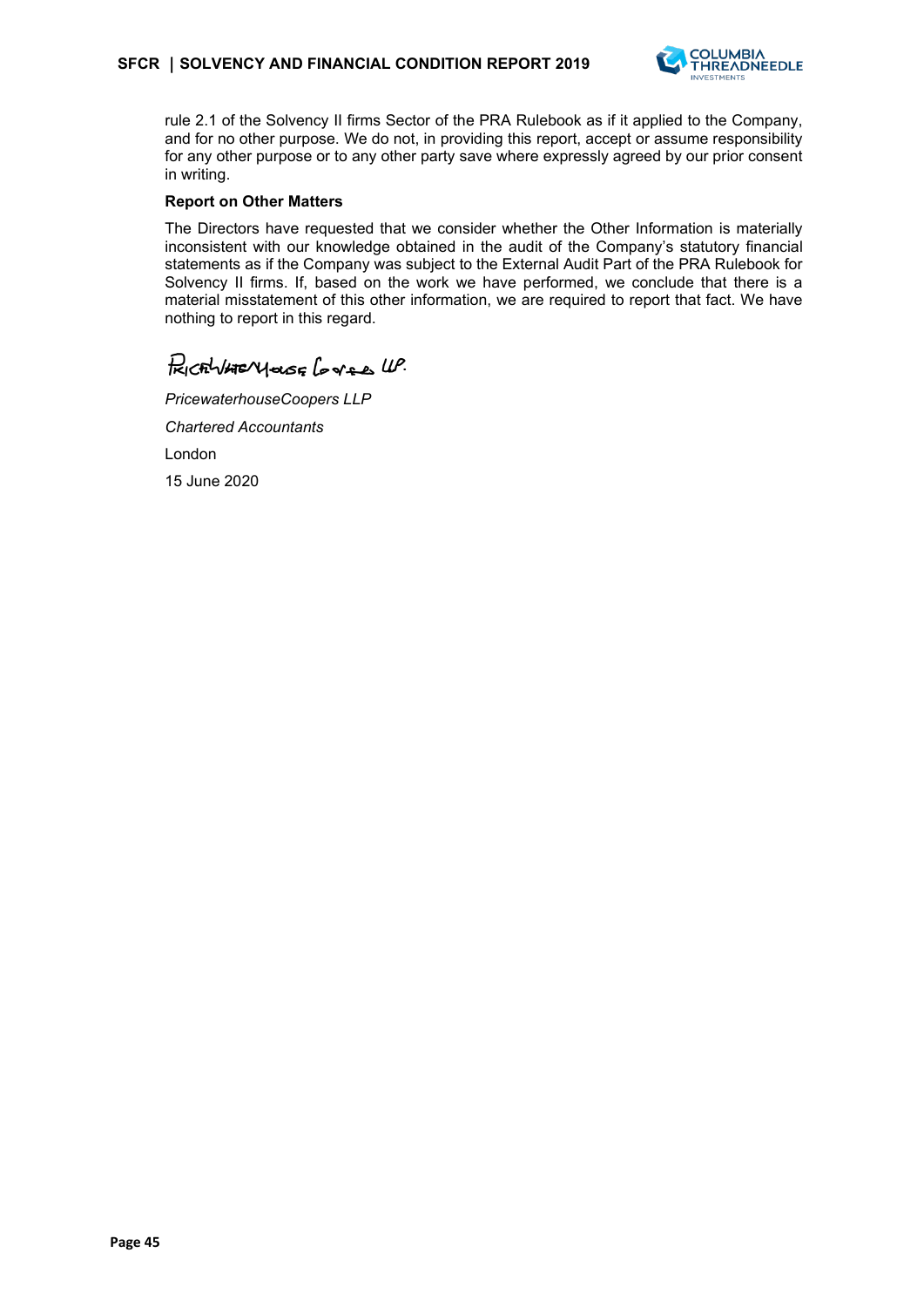

# <span id="page-45-0"></span>**Glossary**

The following abbreviations and acronyms have been included in this report:

<span id="page-45-1"></span>

| <b>AIFMD</b>             | Alternative Investment Fund Managers Directive                                         |
|--------------------------|----------------------------------------------------------------------------------------|
| <b>AMC</b>               | Annual Management Charge                                                               |
| <b>Ameriprise</b>        | Ameriprise Financial, Inc.                                                             |
| <b>AUM</b>               | Assets Under Management                                                                |
| BEL.                     | <b>Best Estimate Liability</b>                                                         |
| bn                       | <b>Billion</b>                                                                         |
| <b>CBRE</b>              | <b>CBRE Limited</b>                                                                    |
| <b>Coronavirus</b>       | COVID-19                                                                               |
| <b>CTI</b>               | Columbia Threadneedle Investments Group of companies                                   |
| DB                       | Defined Benefit                                                                        |
| <b>DC</b>                | <b>Defined Contribution</b>                                                            |
| <b>EMEA BMC</b>          | <b>EMEA Business Management Committee</b>                                              |
| <b>EMEA RCC</b>          | <b>EMEA Risk and Controls Committee</b>                                                |
| <b>ESG</b>               | <b>Environmental, Social and Governance</b>                                            |
| <b>FCA</b>               | <b>Financial Conduct Authority</b>                                                     |
| <b>FPDC</b>              | <b>Fund Pricing and Dealing Committee</b>                                              |
| <b>FIT</b>               | FCA's Fit and Proper test                                                              |
| <b>GCO</b>               | <b>General Counsel's Office</b>                                                        |
| <b>GMC</b>               | General Management Committee of TPEN                                                   |
| <b>IFRS</b>              | International Financial Reporting Standards                                            |
| <b>JLL</b>               | Jones Lang LaSalle                                                                     |
| <b>LACDT</b>             | Loss Absorbing Capacity of Deferred Taxes                                              |
| <b>KRI</b>               | Key Risk Indicators                                                                    |
| m                        | Million                                                                                |
| <b>MCR</b>               | Minimum Capital Requirement                                                            |
| <b>MiFID</b>             | Markets in Financial Instruments Directive                                             |
| <b>MMFR</b>              | <b>EU Money Market Fund Regulation</b>                                                 |
| <b>ORSA</b>              | Own Risk and Solvency Assessment                                                       |
| <b>PR</b>                | <b>Prescribed Responsibility</b>                                                       |
| <b>PRA</b>               | <b>Prudential Regulation Authority</b>                                                 |
| <b>PRI</b>               | Principles of Responsible Investment                                                   |
| QRT                      | Solvency II Quantitative Reporting Template<br><b>Risk and Control Self-Assessment</b> |
| <b>RCSA</b>              |                                                                                        |
| <b>REV</b><br><b>SCR</b> | <b>Internal Risk Events</b>                                                            |
| <b>SFCR</b>              | <b>Solvency Capital Requirement</b><br>Solvency and Financial Condition Report         |
| <b>SIMR</b>              | Senior Insurance Managers Regime                                                       |
| <b>SMCR</b>              | Senior Managers & Certification Regime                                                 |
| <b>SME</b>               | <b>Subject Matter Expert</b>                                                           |
| <b>SMF</b>               | <b>Senior Management Function</b>                                                      |
| <b>Sterling Fund</b>     | Threadneedle Sterling Short-Term Money Market Fund                                     |
| <b>TAMH Sàrl</b>         | Threadneedle Asset Management Holdings Sàrl                                            |
| <b>TAMHL</b>             | Threadneedle Asset Management Holdings Limited                                         |
| <b>TAML</b>              | Threadneedle Asset Management Limited                                                  |
| <b>TMTP</b>              | <b>Transitional Measure on Technical Provisions</b>                                    |
| <b>TPEN</b>              | <b>Threadneedle Pensions Limited</b>                                                   |
| <b>TPEN Board</b>        | Board of Directors of TPEN                                                             |
| <b>UCITS</b>             | Undertakings for Collective Investment in Transferable Securities                      |
|                          |                                                                                        |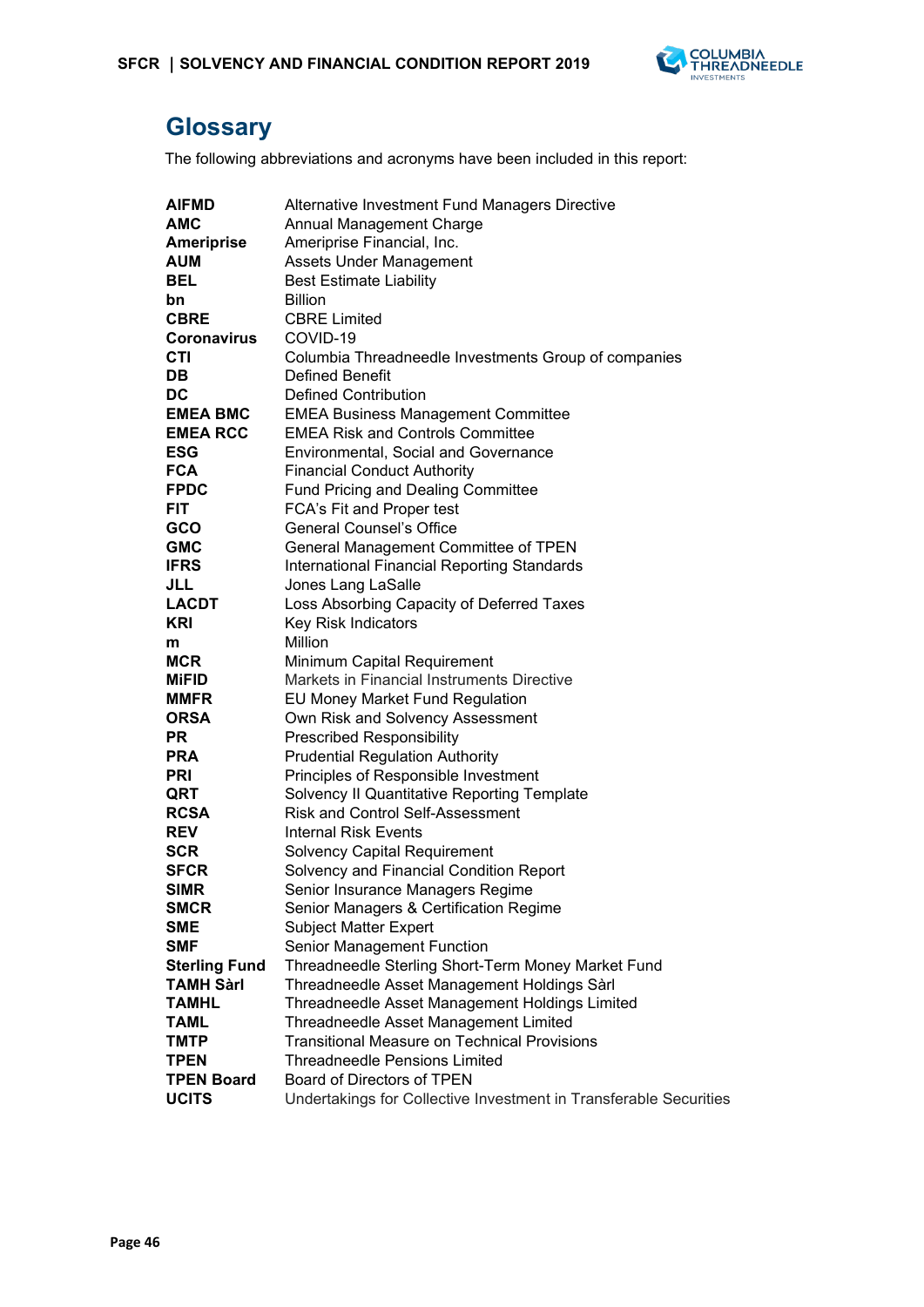

# **Quantitative Reporting Templates**

The Quantitative Reporting Templates ("QRTs") are reported in GBP thousands while the tables in the Summary (Section 1), and Sections  $A - E$  of this document are reported in GBP million.

QRTs subject to external audit are S.02.01.02, S.12.01.02, S.23.01.01, S.25.01.21 and S.28.01.0 (Refer to Section F.2 for further information).

The following QRTs are included in the SFCR:

- S.02.01.02 Balance sheet
- S.05.01.02 Premiums, claims and expenses by line of business
- **S.05.02.01 Premiums, claims and expenses**
- S.12.01.02 Life and Health SLT Technical Provisions
- **S.23.01.01 Own Funds**
- S.25.01.21 Solvency Capital Requirement for undertakings on standard formula
- S.28.01.01 Minimum Capital Requirement Only life or only non-life insurance or reinsurance activity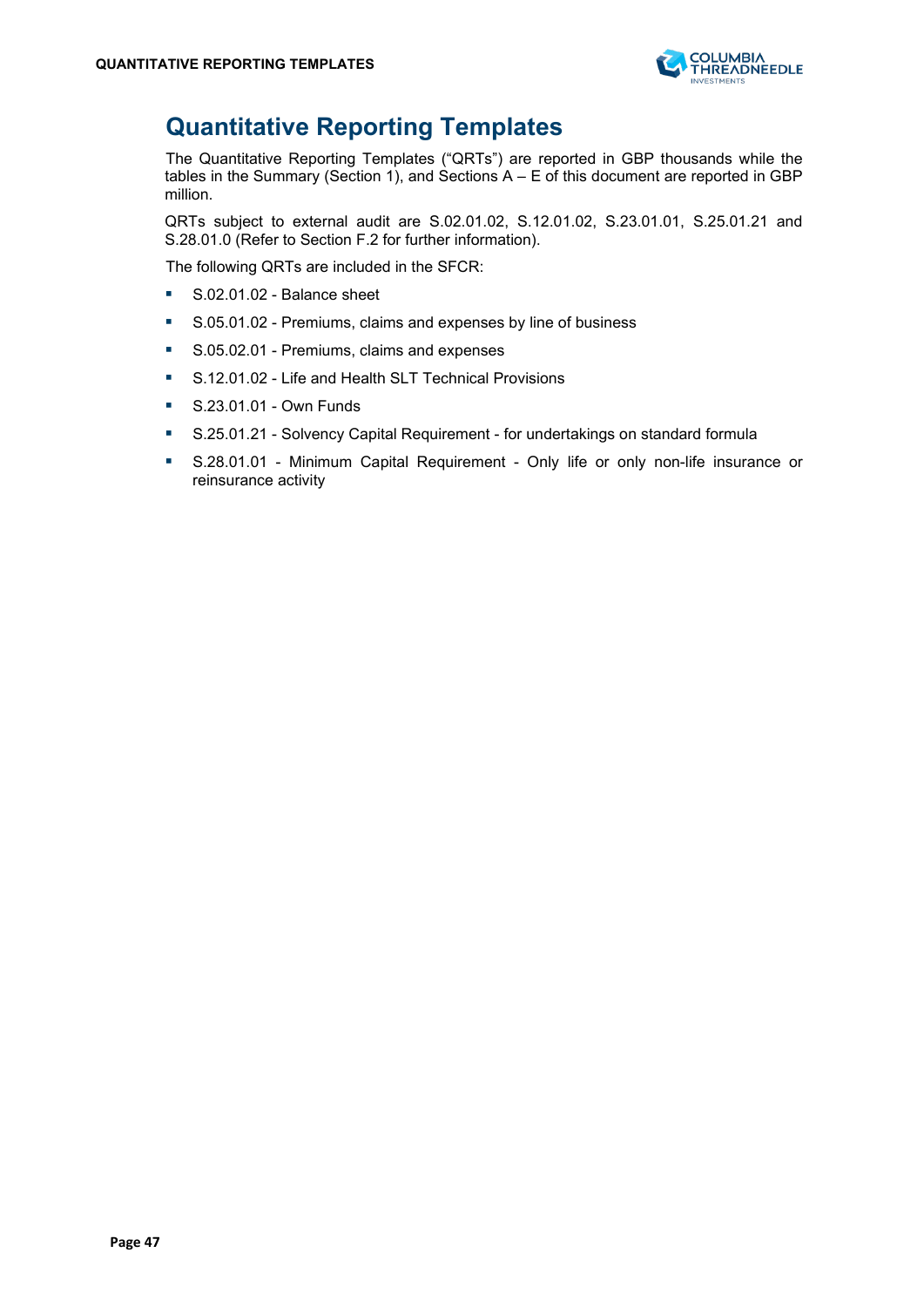

# **S.02.01.02 - Balance sheet – assets (GBP thousands) – (1 of 2)**

|                                                                                        |                | Solvency II value |
|----------------------------------------------------------------------------------------|----------------|-------------------|
| <b>Assets</b>                                                                          |                | C0010             |
| Intangible assets                                                                      | R0030          |                   |
| Deferred tax assets                                                                    | <b>R0040</b>   |                   |
| Pension benefit surplus                                                                | R0050          |                   |
| Property, plant & equipment held for own use                                           | <b>R0060</b>   |                   |
| Investments (other than assets held for index-linked and unit-linked contracts)        | R0070          | 20,068            |
| Property (other than for own use)                                                      | R0080          |                   |
| Holdings in related undertakings, including participations                             | R0090          |                   |
| Equities                                                                               | R0100          |                   |
| Equities - listed                                                                      | R0110          |                   |
| Equities - unlisted                                                                    | R0120          |                   |
| <b>Bonds</b>                                                                           | R0130          |                   |
| Government Bonds                                                                       | R0140          |                   |
| Corporate Bonds                                                                        | R0150          |                   |
| Structured notes                                                                       | R0160          |                   |
| <b>Collateralised securities</b>                                                       | R0170          |                   |
| Collective Investments Undertakings                                                    | R0180          | 19,990            |
| Derivatives                                                                            | R0190          |                   |
| Deposits other than cash equivalents                                                   | R0200          |                   |
| Other investments                                                                      | R0210          | 78                |
| Assets held for index-linked and unit-linked contracts                                 | R0220          | 3,777,957         |
| Loans and mortgages                                                                    | R0230          |                   |
| Loans on policies                                                                      | R0240          |                   |
| Loans and mortgages to individuals                                                     | R0250          |                   |
| Other loans and mortgages                                                              | R0260          |                   |
| Reinsurance recoverables from:                                                         | R0270          | 44,772            |
| Non-life and health similar to non-life                                                | R0280          |                   |
| Non-life excluding health                                                              | R0290          |                   |
| Health similar to non-life                                                             | R0300          |                   |
| Life and health similar to life, excluding health and index-linked and unit-linked     | R0310          |                   |
| Health similar to life                                                                 | R0320          |                   |
| Life excluding health and index-linked and unit-linked                                 | R0330          |                   |
| Life index-linked and unit-linked                                                      | R0340          | 44,772            |
| Deposits to cedants                                                                    | R0350          |                   |
| Insurance and intermediaries receivables                                               | R0360          |                   |
| Reinsurance receivables                                                                | R0370          |                   |
| Receivables (trade, not insurance)                                                     | R0380          | 2,714             |
| Own shares (held directly)                                                             | R0390          |                   |
| Amounts due in respect of own fund items or initial fund called up but not yet paid in | R0400          |                   |
| Cash and cash equivalents<br>Any other assets, not elsewhere shown                     | R0410<br>R0420 | 1,751             |
| Total assets                                                                           | R0500          | 3,847,262         |
|                                                                                        |                |                   |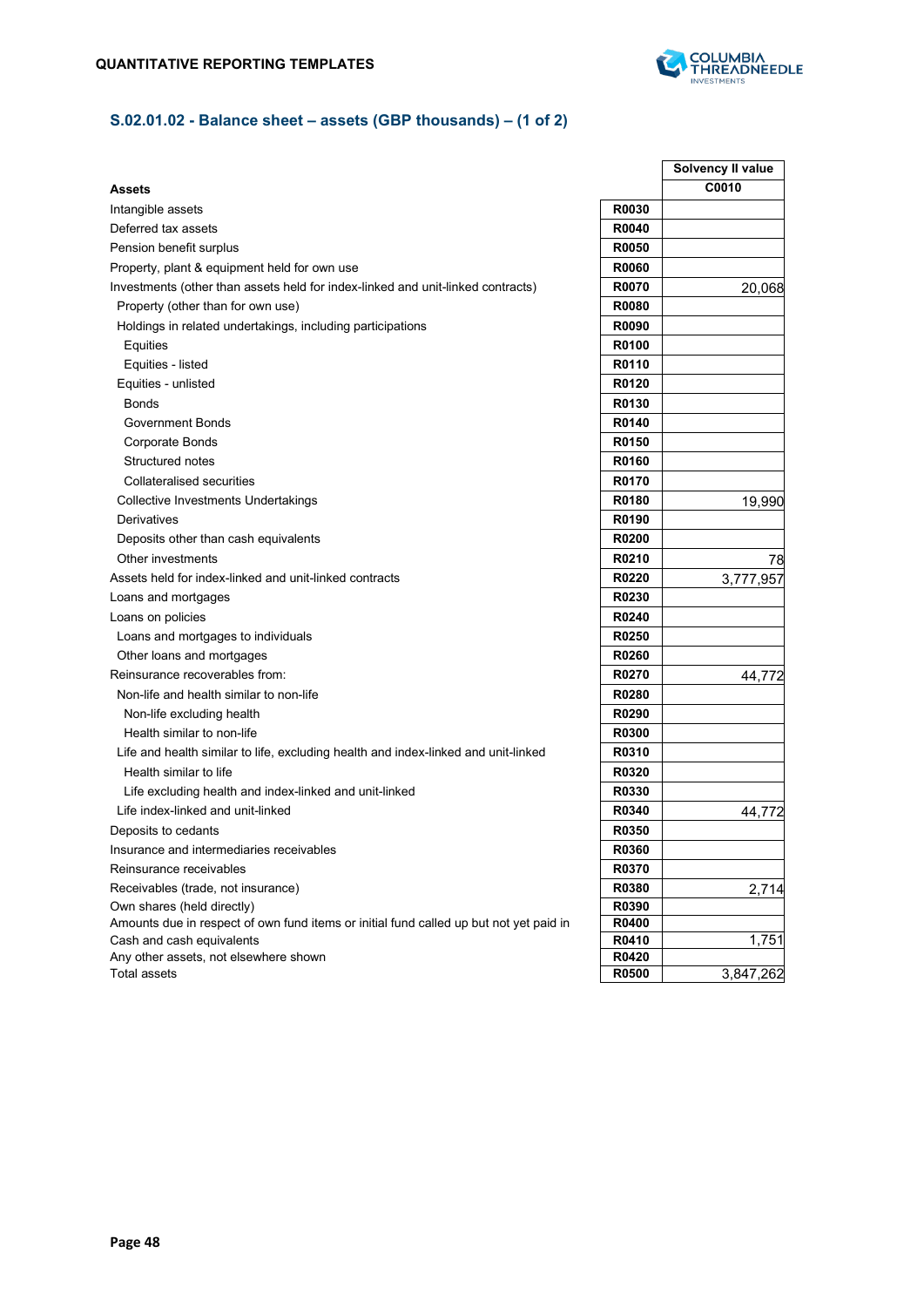

# **S.02.01.02 - Balance sheet – liabilities (GBP thousands) - (2 of 2)**

|                                                                                 |              | Solvency II value |
|---------------------------------------------------------------------------------|--------------|-------------------|
| <b>Liabilities</b>                                                              |              | C0010             |
| Technical Provisions - non-life                                                 | R0510        |                   |
| Technical Provisions - non-life (excluding health)                              | R0520        |                   |
| TP calculated as a whole                                                        | R0530        |                   |
| <b>Best Estimate</b>                                                            | R0540        |                   |
| Risk margin                                                                     | R0550        |                   |
| Technical Provisions - health (similar to non-life)                             | <b>R0560</b> |                   |
| TP calculated as a whole                                                        | R0570        |                   |
| <b>Best Estimate</b>                                                            | R0580        |                   |
| Risk margin                                                                     | R0590        |                   |
| Technical Provisions - life (excluding index-linked and unit-linked)            | R0600        | 0                 |
| Technical Provisions - health (similar to life)                                 | R0610        |                   |
| TP calculated as a whole                                                        | R0620        |                   |
| <b>Best Estimate</b>                                                            | R0630        |                   |
| Risk margin                                                                     | R0640        |                   |
| Technical Provisions - life (excluding health and index-linked and unit-linked) | R0650        | 0                 |
| TP calculated as a whole                                                        | R0660        |                   |
| <b>Best Estimate</b>                                                            | R0670        | 0                 |
| Risk margin                                                                     | R0680        | $\mathbf 0$       |
| Technical Provisions – index-linked and unit-linked                             | R0690        | 3,822,302         |
| TP calculated as a whole                                                        | R0700        | 3,822,729         |
| <b>Best Estimate</b>                                                            | R0710        | $-1,037$          |
| Risk margin                                                                     | R0720        | 610               |
| <b>Contingent liabilities</b>                                                   | R0740        |                   |
| Provisions other than Technical Provisions                                      | R0750        |                   |
| Pension benefit obligations                                                     | R0760        |                   |
| Deposits from reinsurers                                                        | <b>R0770</b> |                   |
| Deferred tax liabilities                                                        | R0780        | 449               |
| Derivatives                                                                     | R0790        |                   |
| Debts owed to credit institutions                                               | <b>R0800</b> |                   |
| Financial liabilities other than debts owed to credit institutions              | R0810        |                   |
| Insurance & intermediaries payables                                             | R0820        |                   |
| Reinsurance payables                                                            | R0830        |                   |
| Payables (trade, not insurance)                                                 | R0840        | 1.432             |
| Subordinated liabilities                                                        | R0850        |                   |
| Subordinated liabilities not in BOF                                             | R0860        |                   |
| Subordinated liabilities in BOF                                                 | R0870        |                   |
| Any other liabilities, not elsewhere shown                                      | R0880        | 305               |
| <b>Total liabilities</b>                                                        | R0900        | 3,824,488         |
| <b>Excess of assets over liabilities</b>                                        | R1000        | 22,774            |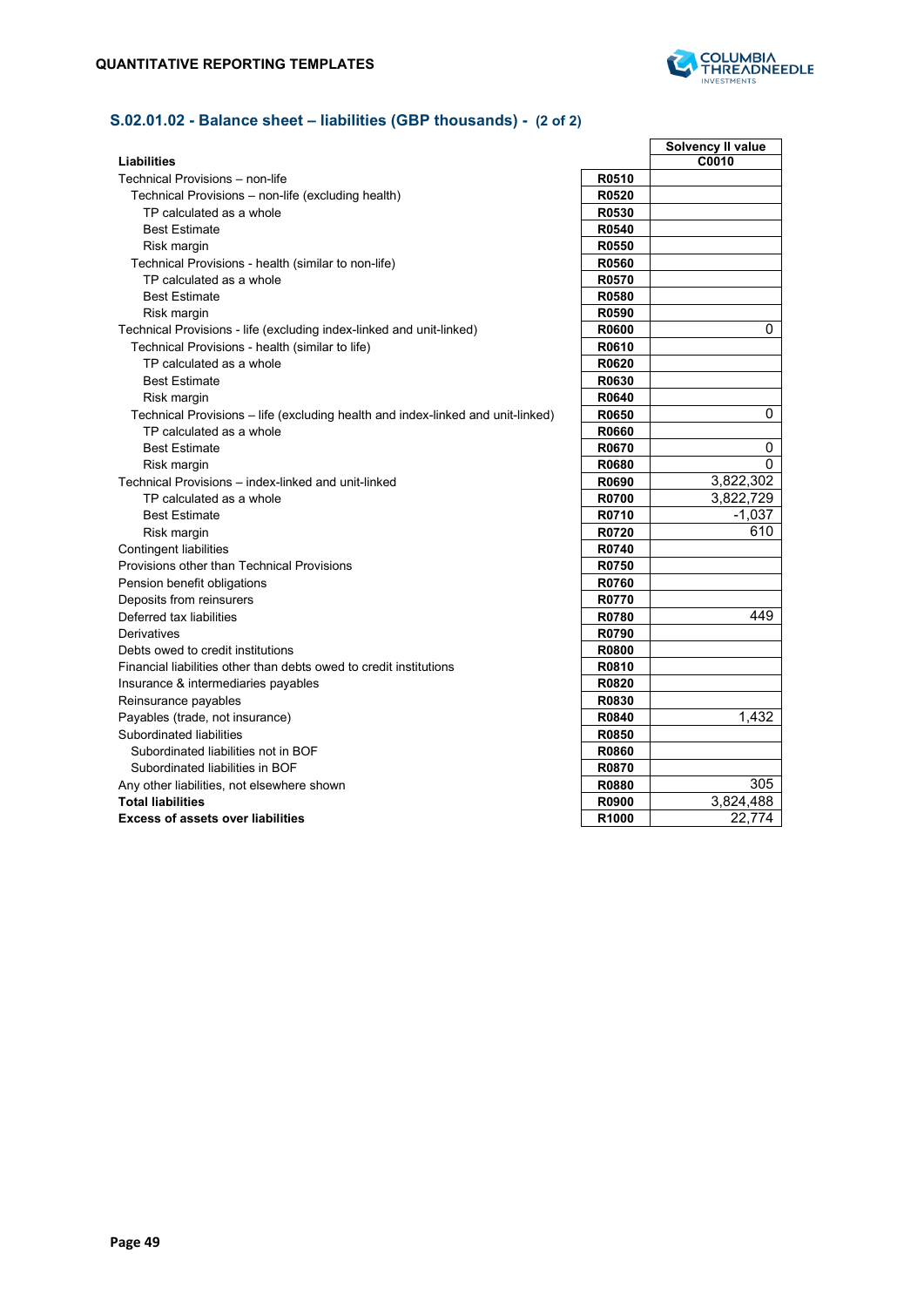

# **S.05.01.02 - Premiums, claims and expenses by line of business (GBP thousands) – (1 of 3)**

|                                                  |       |                                 |                                   |                                       |                                            |                          | Line of Business for: non-life insurance and reinsurance obligations (direct business and accepted proportional reinsurance) |                                                         |                                   |                                       |
|--------------------------------------------------|-------|---------------------------------|-----------------------------------|---------------------------------------|--------------------------------------------|--------------------------|------------------------------------------------------------------------------------------------------------------------------|---------------------------------------------------------|-----------------------------------|---------------------------------------|
|                                                  |       | Medical<br>expense<br>insurance | Income<br>protection<br>insurance | Workers'<br>compensation<br>insurance | Motor<br>vehicle<br>liability<br>insurance | Other motor<br>insurance | Marine, aviation<br>and transport<br>insurance                                                                               | Fire and<br>other<br>damage to<br>property<br>insurance | General<br>liability<br>insurance | Credit and<br>suretyship<br>insurance |
|                                                  |       | C0010                           | C0020                             | C0030                                 | C0040                                      | C0050                    | C0060                                                                                                                        | C0070                                                   | C0080                             | C0090                                 |
| <b>Premiums written</b>                          |       |                                 |                                   |                                       |                                            |                          |                                                                                                                              |                                                         |                                   |                                       |
| <b>Gross - Direct Business</b>                   | R0110 |                                 |                                   |                                       |                                            |                          |                                                                                                                              |                                                         |                                   |                                       |
| Gross - Proportional reinsurance accepted        | R0120 |                                 |                                   |                                       |                                            |                          |                                                                                                                              |                                                         |                                   |                                       |
| Gross - Non-proportional reinsurance<br>accepted | R0130 |                                 |                                   |                                       |                                            |                          |                                                                                                                              |                                                         |                                   |                                       |
| Reinsurers' share                                | R0140 |                                 |                                   |                                       |                                            |                          |                                                                                                                              |                                                         |                                   |                                       |
| <b>Net</b>                                       | R0200 |                                 |                                   |                                       |                                            |                          |                                                                                                                              |                                                         |                                   |                                       |
| <b>Premiums earned</b>                           |       |                                 |                                   |                                       |                                            |                          |                                                                                                                              |                                                         |                                   |                                       |
| <b>Gross - Direct Business</b>                   | R0210 |                                 |                                   |                                       |                                            |                          |                                                                                                                              |                                                         |                                   |                                       |
| Gross - Proportional reinsurance accepted        | R0220 |                                 |                                   |                                       |                                            |                          |                                                                                                                              |                                                         |                                   |                                       |
| Gross - Non-proportional reinsurance<br>accepted | R0230 |                                 |                                   |                                       |                                            |                          |                                                                                                                              |                                                         |                                   |                                       |
| Reinsurers' share                                | R0240 |                                 |                                   |                                       |                                            |                          |                                                                                                                              |                                                         |                                   |                                       |
| <b>Net</b>                                       | R0300 |                                 |                                   |                                       |                                            |                          |                                                                                                                              |                                                         |                                   |                                       |
| <b>Claims incurred</b>                           |       |                                 |                                   |                                       |                                            |                          |                                                                                                                              |                                                         |                                   |                                       |
| <b>Gross - Direct Business</b>                   | R0310 |                                 |                                   |                                       |                                            |                          |                                                                                                                              |                                                         |                                   |                                       |
| Gross - Proportional reinsurance accepted        | R0320 |                                 |                                   |                                       |                                            |                          |                                                                                                                              |                                                         |                                   |                                       |
| Gross - Non-proportional reinsurance<br>accepted | R0330 |                                 |                                   |                                       |                                            |                          |                                                                                                                              |                                                         |                                   |                                       |
| Reinsurers' share                                | R0340 |                                 |                                   |                                       |                                            |                          |                                                                                                                              |                                                         |                                   |                                       |
| <b>Net</b>                                       | R0400 |                                 |                                   |                                       |                                            |                          |                                                                                                                              |                                                         |                                   |                                       |
| Changes in other technical provisions            |       |                                 |                                   |                                       |                                            |                          |                                                                                                                              |                                                         |                                   |                                       |
| <b>Gross - Direct Business</b>                   | R0410 |                                 |                                   |                                       |                                            |                          |                                                                                                                              |                                                         |                                   |                                       |
| Gross - Proportional reinsurance accepted        | R0420 |                                 |                                   |                                       |                                            |                          |                                                                                                                              |                                                         |                                   |                                       |
| Gross - Non- proportional reinsurance            | R0430 |                                 |                                   |                                       |                                            |                          |                                                                                                                              |                                                         |                                   |                                       |
| accepted                                         |       |                                 |                                   |                                       |                                            |                          |                                                                                                                              |                                                         |                                   |                                       |
| Reinsurers 'share                                | R0440 |                                 |                                   |                                       |                                            |                          |                                                                                                                              |                                                         |                                   |                                       |
| <b>Net</b>                                       | R0500 |                                 |                                   |                                       |                                            |                          |                                                                                                                              |                                                         |                                   |                                       |
| <b>Expenses incurred</b>                         | R0550 |                                 |                                   |                                       |                                            |                          |                                                                                                                              |                                                         |                                   |                                       |
| Other expenses                                   | R1200 |                                 |                                   |                                       |                                            |                          |                                                                                                                              |                                                         |                                   |                                       |
| <b>Total expenses</b>                            | R1300 |                                 |                                   |                                       |                                            |                          |                                                                                                                              |                                                         |                                   |                                       |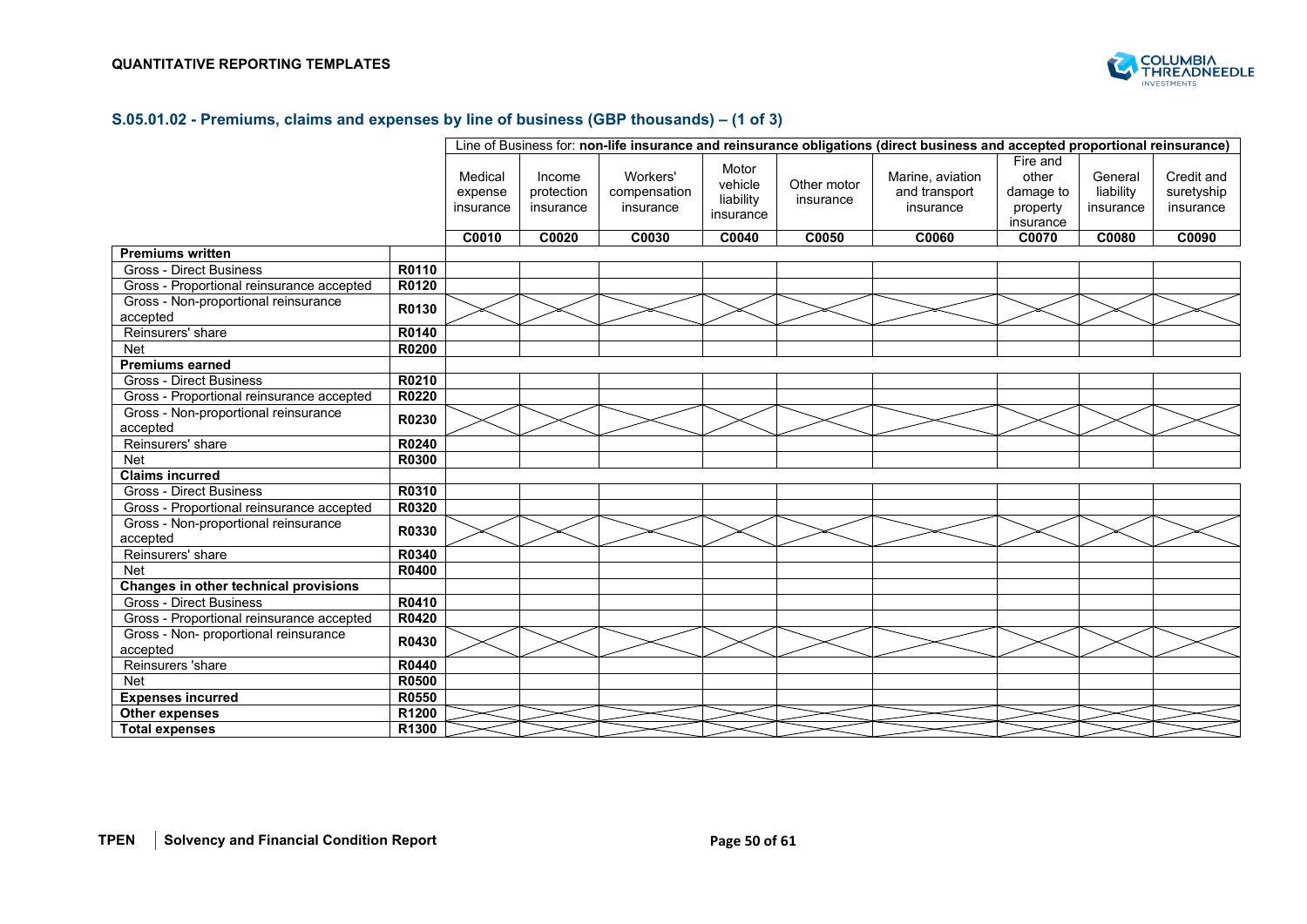

# **S.05.01.02 - Premiums, claims and expenses by line of business (GBP thousands) – (2 of 3)**

|                                                   |       |                                | Line of Business for: non-life insurance<br>and reinsurance obligations (direct<br>business and accepted proportional<br>reinsurance) |                                 |        | Line of business for:<br>accepted non-proportional reinsurance |                                |          |        |
|---------------------------------------------------|-------|--------------------------------|---------------------------------------------------------------------------------------------------------------------------------------|---------------------------------|--------|----------------------------------------------------------------|--------------------------------|----------|--------|
|                                                   |       | Legal<br>expenses<br>insurance | Assistance                                                                                                                            | Miscellaneous<br>financial loss | Health | Casualty                                                       | Marine, aviation,<br>transport | Property |        |
|                                                   |       | C0100                          | C0110                                                                                                                                 | C0120                           | C0130  | C0140                                                          | C0150                          | C0160    | C0200  |
| <b>Premiums written</b>                           |       |                                |                                                                                                                                       |                                 |        |                                                                |                                |          |        |
| <b>Gross - Direct Business</b>                    | R0110 |                                |                                                                                                                                       |                                 |        |                                                                |                                |          |        |
| Gross - Proportional reinsurance accepted         | R0120 |                                |                                                                                                                                       |                                 |        |                                                                |                                |          |        |
| Gross - Non-proportional reinsurance<br>accepted  | R0130 |                                |                                                                                                                                       |                                 |        |                                                                |                                |          |        |
| Reinsurers' share                                 | R0140 |                                |                                                                                                                                       |                                 |        |                                                                |                                |          |        |
| <b>Net</b>                                        | R0200 |                                |                                                                                                                                       |                                 |        |                                                                |                                |          |        |
| <b>Premiums earned</b>                            |       |                                |                                                                                                                                       |                                 |        |                                                                |                                |          |        |
| <b>Gross - Direct Business</b>                    | R0210 |                                |                                                                                                                                       |                                 |        |                                                                |                                |          |        |
| Gross - Proportional reinsurance accepted         | R0220 |                                |                                                                                                                                       |                                 |        |                                                                |                                |          |        |
| Gross - Non-proportional reinsurance<br>accepted  | R0230 |                                |                                                                                                                                       |                                 |        |                                                                |                                |          |        |
| Reinsurers' share                                 | R0240 |                                |                                                                                                                                       |                                 |        |                                                                |                                |          |        |
| <b>Net</b>                                        | R0300 |                                |                                                                                                                                       |                                 |        |                                                                |                                |          |        |
| <b>Claims incurred</b>                            |       |                                |                                                                                                                                       |                                 |        |                                                                |                                |          |        |
| <b>Gross - Direct Business</b>                    | R0310 |                                |                                                                                                                                       |                                 |        |                                                                |                                |          |        |
| Gross - Proportional reinsurance accepted         | R0320 |                                |                                                                                                                                       |                                 |        |                                                                |                                |          |        |
| Gross - Non-proportional reinsurance<br>accepted  | R0330 |                                |                                                                                                                                       |                                 |        |                                                                |                                |          |        |
| Reinsurers' share                                 | R0340 |                                |                                                                                                                                       |                                 |        |                                                                |                                |          |        |
| <b>Net</b>                                        | R0400 |                                |                                                                                                                                       |                                 |        |                                                                |                                |          |        |
| Changes in other technical provisions             |       |                                |                                                                                                                                       |                                 |        |                                                                |                                |          | $\sim$ |
| <b>Gross - Direct Business</b>                    | R0410 |                                |                                                                                                                                       |                                 |        |                                                                |                                |          |        |
| Gross - Proportional reinsurance accepted         | R0420 |                                |                                                                                                                                       |                                 |        |                                                                |                                |          |        |
| Gross - Non- proportional reinsurance<br>accepted | R0430 |                                |                                                                                                                                       |                                 |        |                                                                |                                |          |        |
| Reinsurers' share                                 | R0440 |                                |                                                                                                                                       |                                 |        |                                                                |                                |          |        |
| Net                                               | R0500 |                                |                                                                                                                                       |                                 |        |                                                                |                                |          |        |
| <b>Expenses incurred</b>                          | R0550 |                                |                                                                                                                                       |                                 |        |                                                                |                                |          |        |
| Other expenses                                    | R1200 |                                |                                                                                                                                       |                                 |        |                                                                |                                |          |        |
| <b>Total expenses</b>                             | R1300 |                                |                                                                                                                                       |                                 |        |                                                                |                                |          |        |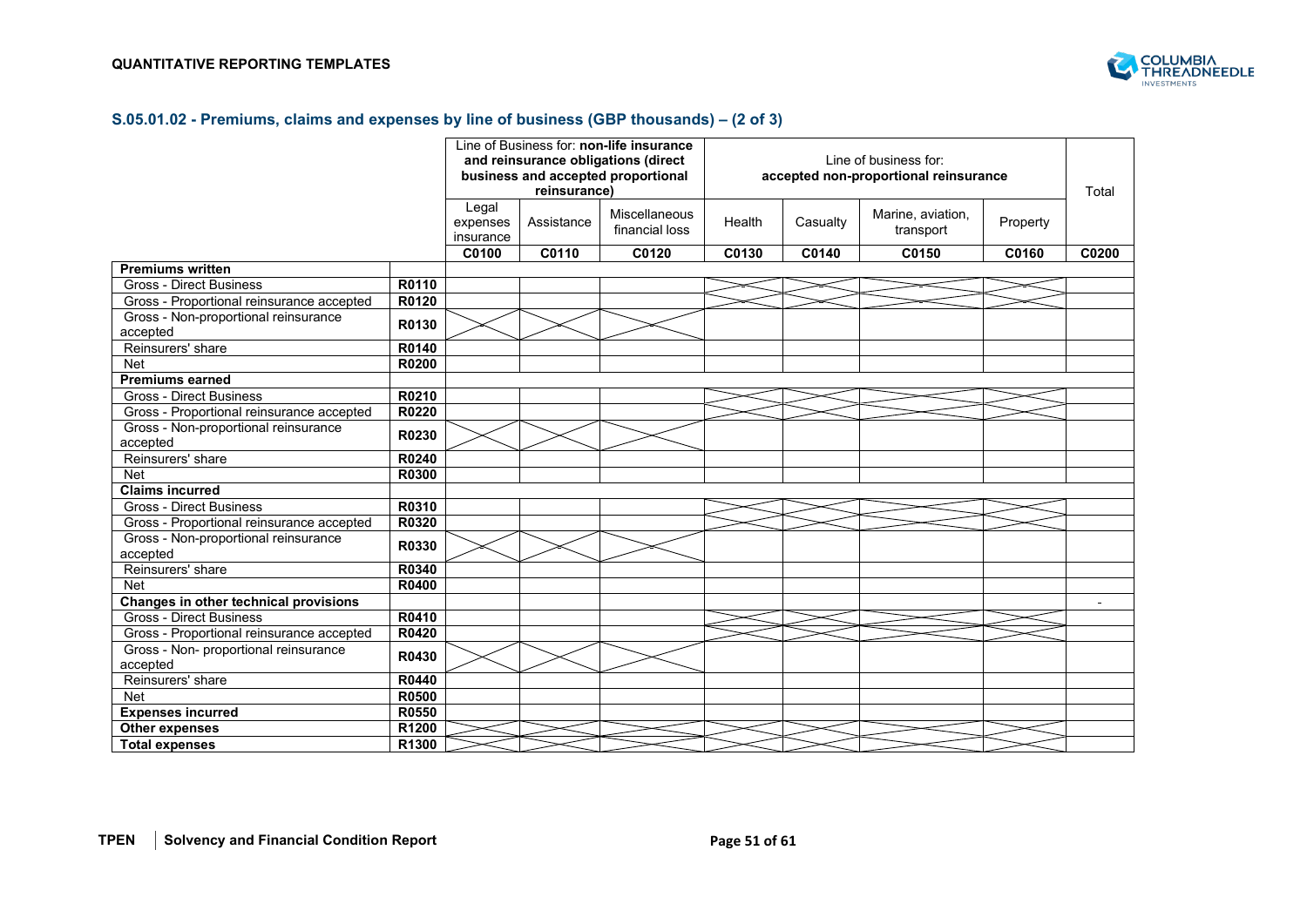

# **S.05.01.02 - Premiums, claims and expenses by line of business (GBP thousands) – (3 of 3)**

|                                                        |                   |                     |                                           | Line of Business for: life insurance obligations |                         |                                                                                                                           |                                                                                                                                                                     | Life reinsurance<br>obligations |                     | Total      |
|--------------------------------------------------------|-------------------|---------------------|-------------------------------------------|--------------------------------------------------|-------------------------|---------------------------------------------------------------------------------------------------------------------------|---------------------------------------------------------------------------------------------------------------------------------------------------------------------|---------------------------------|---------------------|------------|
|                                                        |                   | Health<br>insurance | Insurance<br>with profit<br>participation | Index-linked<br>and unit-<br>linked<br>insurance | Other life<br>insurance | Annuities<br>stemming<br>from non-life<br>insurance<br>contracts<br>and relating<br>to health<br>insurance<br>obligations | Annuities<br>stemming<br>from non-life<br>insurance<br>contracts<br>and relating<br>to insurance<br>obligations<br>other than<br>health<br>insurance<br>obligations | Health<br>reinsurance           | Life<br>reinsurance |            |
|                                                        |                   | C0210               | C0220                                     | C0230                                            | C0240                   | C0250                                                                                                                     | C0260                                                                                                                                                               | C0270                           | C0280               | C0300      |
| <b>Premiums written</b>                                |                   |                     |                                           |                                                  |                         |                                                                                                                           |                                                                                                                                                                     |                                 |                     |            |
| Gross                                                  | R1410             |                     |                                           | 305,119                                          |                         |                                                                                                                           |                                                                                                                                                                     |                                 |                     | 305,119    |
| Reinsurers' share                                      | R1420             |                     |                                           | 127                                              |                         |                                                                                                                           |                                                                                                                                                                     |                                 |                     | 127        |
| <b>Net</b>                                             | R1500             |                     |                                           | 304,992                                          |                         |                                                                                                                           |                                                                                                                                                                     |                                 |                     | 304,992    |
| <b>Premiums earned</b>                                 |                   |                     |                                           |                                                  |                         |                                                                                                                           |                                                                                                                                                                     |                                 |                     |            |
| Gross                                                  | R <sub>1510</sub> |                     |                                           | 305,119                                          |                         |                                                                                                                           |                                                                                                                                                                     |                                 |                     | 305,119    |
| Reinsurers' share                                      | R <sub>1520</sub> |                     |                                           | 127                                              |                         |                                                                                                                           |                                                                                                                                                                     |                                 |                     | 127        |
| <b>Net</b>                                             | R1600             |                     |                                           | 304,992                                          |                         |                                                                                                                           |                                                                                                                                                                     |                                 |                     | 304,992    |
| <b>Claims incurred</b>                                 |                   |                     |                                           |                                                  |                         |                                                                                                                           |                                                                                                                                                                     |                                 |                     |            |
| Gross                                                  | R1610             |                     |                                           | 368,070                                          |                         |                                                                                                                           |                                                                                                                                                                     |                                 |                     | 368,070    |
| Reinsurers' share                                      | R1620             |                     |                                           | 268                                              |                         |                                                                                                                           |                                                                                                                                                                     |                                 |                     | 268        |
| <b>Net</b>                                             | R1700             |                     |                                           | 367,802                                          |                         |                                                                                                                           |                                                                                                                                                                     |                                 |                     | 367,802    |
| <b>Changes in other Technical</b><br><b>Provisions</b> |                   |                     |                                           |                                                  |                         |                                                                                                                           |                                                                                                                                                                     |                                 |                     |            |
| Gross                                                  | R1710             |                     |                                           | $-323,976$                                       |                         |                                                                                                                           |                                                                                                                                                                     |                                 |                     | $-323,976$ |
| Reinsurers' share                                      | R1720             |                     |                                           | 5,213                                            |                         |                                                                                                                           |                                                                                                                                                                     |                                 |                     | 5,213      |
| <b>Net</b>                                             | R1800             |                     |                                           | $-318,762$                                       |                         |                                                                                                                           |                                                                                                                                                                     |                                 |                     | $-318,762$ |
| <b>Expenses incurred</b>                               | R1900             |                     |                                           | 39,232                                           |                         |                                                                                                                           |                                                                                                                                                                     |                                 |                     | 39,232     |
| Other expenses                                         | R2500             |                     |                                           |                                                  |                         |                                                                                                                           |                                                                                                                                                                     |                                 |                     | $\Omega$   |
| <b>Total expenses</b>                                  | R2600             |                     |                                           |                                                  |                         |                                                                                                                           |                                                                                                                                                                     |                                 |                     | 39,232     |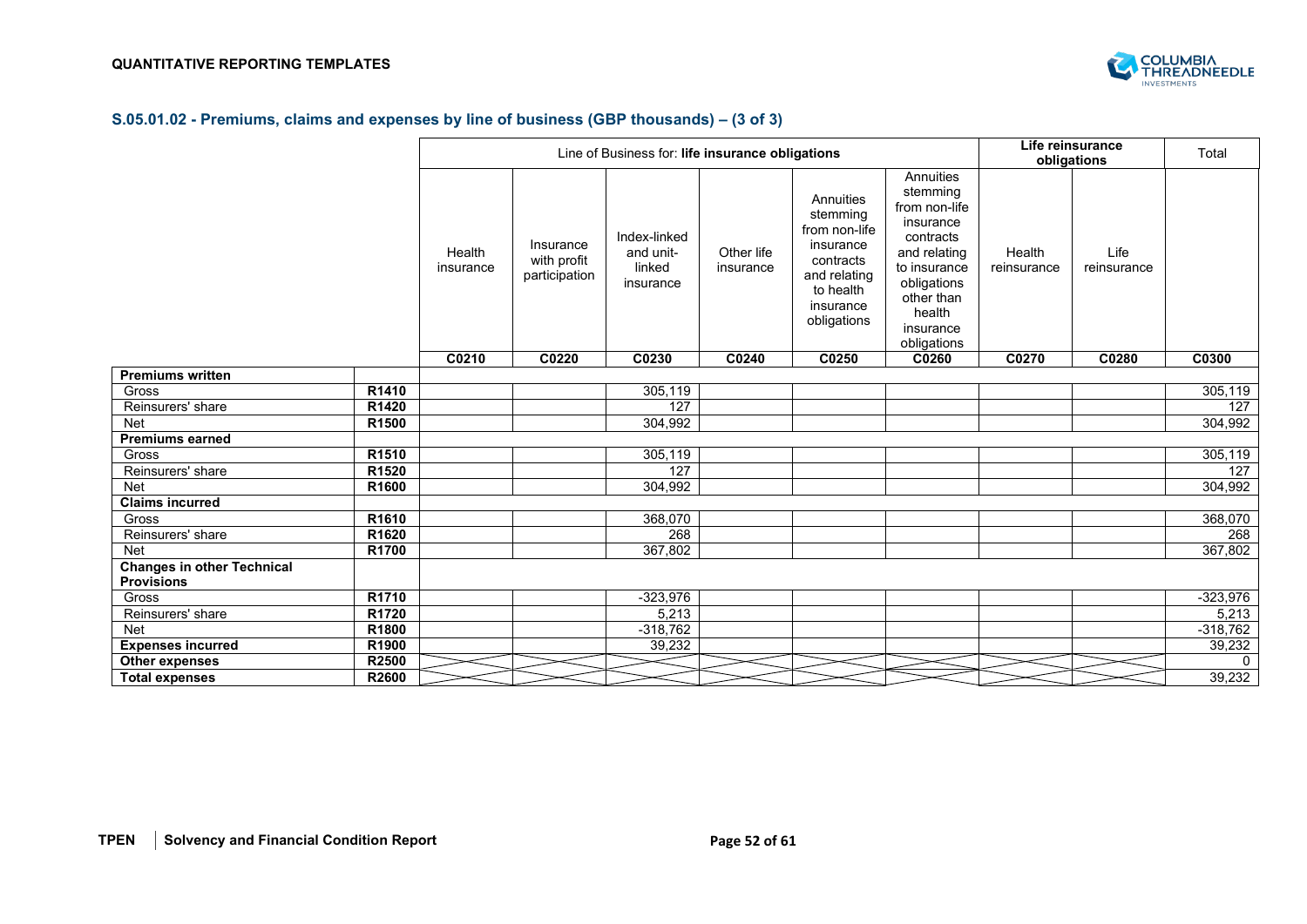

# **S.05.02.01 - Premiums, claims and expenses – by country (GBP thousands) – (1 of 2)**

|                                                  |       |       |       | <b>Home Country</b> |       | Top 5 countries (by amount<br>of gross premiums written) -<br>non-life obligations |       | <b>Total Top 5 and home</b><br>country |
|--------------------------------------------------|-------|-------|-------|---------------------|-------|------------------------------------------------------------------------------------|-------|----------------------------------------|
|                                                  |       | C0010 | C0020 | C0030               | C0040 | C0050                                                                              | C0060 | C0070                                  |
|                                                  | R0010 |       |       |                     |       |                                                                                    |       |                                        |
|                                                  |       | C0080 | C0090 | C0100               | C0110 | C0120                                                                              | C0130 | C0140                                  |
| <b>Premiums written</b>                          |       |       |       |                     |       |                                                                                    |       |                                        |
| <b>Gross - Direct Business</b>                   | R0110 |       |       |                     |       |                                                                                    |       |                                        |
| Gross - Proportional reinsurance accepted        | R0120 |       |       |                     |       |                                                                                    |       |                                        |
| Gross - Non-proportional reinsurance             |       |       |       |                     |       |                                                                                    |       |                                        |
| accepted                                         | R0130 |       |       |                     |       |                                                                                    |       |                                        |
| Reinsurers' share                                | R0140 |       |       |                     |       |                                                                                    |       |                                        |
| Net                                              | R0200 |       |       |                     |       |                                                                                    |       |                                        |
| <b>Premiums earned</b>                           |       |       |       |                     |       |                                                                                    |       |                                        |
| <b>Gross - Direct Business</b>                   | R0210 |       |       |                     |       |                                                                                    |       |                                        |
| Gross - Proportional reinsurance accepted        | R0220 |       |       |                     |       |                                                                                    |       |                                        |
| Gross - Non-proportional reinsurance<br>accepted | R0230 |       |       |                     |       |                                                                                    |       |                                        |
| Reinsurers' share                                | R0240 |       |       |                     |       |                                                                                    |       |                                        |
| <b>Net</b>                                       | R0300 |       |       |                     |       |                                                                                    |       |                                        |
| <b>Claims incurred</b>                           |       |       |       |                     |       |                                                                                    |       |                                        |
| <b>Gross - Direct Business</b>                   | R0310 |       |       |                     |       |                                                                                    |       |                                        |
| Gross - Proportional reinsurance accepted        | R0320 |       |       |                     |       |                                                                                    |       |                                        |
| Gross - Non-proportional reinsurance             |       |       |       |                     |       |                                                                                    |       |                                        |
| accepted                                         | R0330 |       |       |                     |       |                                                                                    |       |                                        |
| Reinsurers' share                                | R0340 |       |       |                     |       |                                                                                    |       |                                        |
| <b>Net</b>                                       | R0400 |       |       |                     |       |                                                                                    |       |                                        |
| Changes in other technical provisions            |       |       |       |                     |       |                                                                                    |       |                                        |
| <b>Gross - Direct Business</b>                   | R0410 |       |       |                     |       |                                                                                    |       |                                        |
| Gross - Proportional reinsurance accepted        | R0420 |       |       |                     |       |                                                                                    |       |                                        |
| Gross - Non- proportional reinsurance            |       |       |       |                     |       |                                                                                    |       |                                        |
| accepted                                         | R0430 |       |       |                     |       |                                                                                    |       |                                        |
| Reinsurers' share                                | R0440 |       |       |                     |       |                                                                                    |       |                                        |
| <b>Net</b>                                       | R0500 |       |       |                     |       |                                                                                    |       |                                        |
| <b>Expenses incurred</b>                         | R0550 |       |       |                     |       |                                                                                    |       |                                        |
| <b>Other expenses</b>                            | R1200 |       |       |                     |       |                                                                                    |       |                                        |
| <b>Total expenses</b>                            | R1300 |       |       |                     |       |                                                                                    |       |                                        |

**TPEN** Solvency and Financial Condition Report<br> **Page 53 of 61**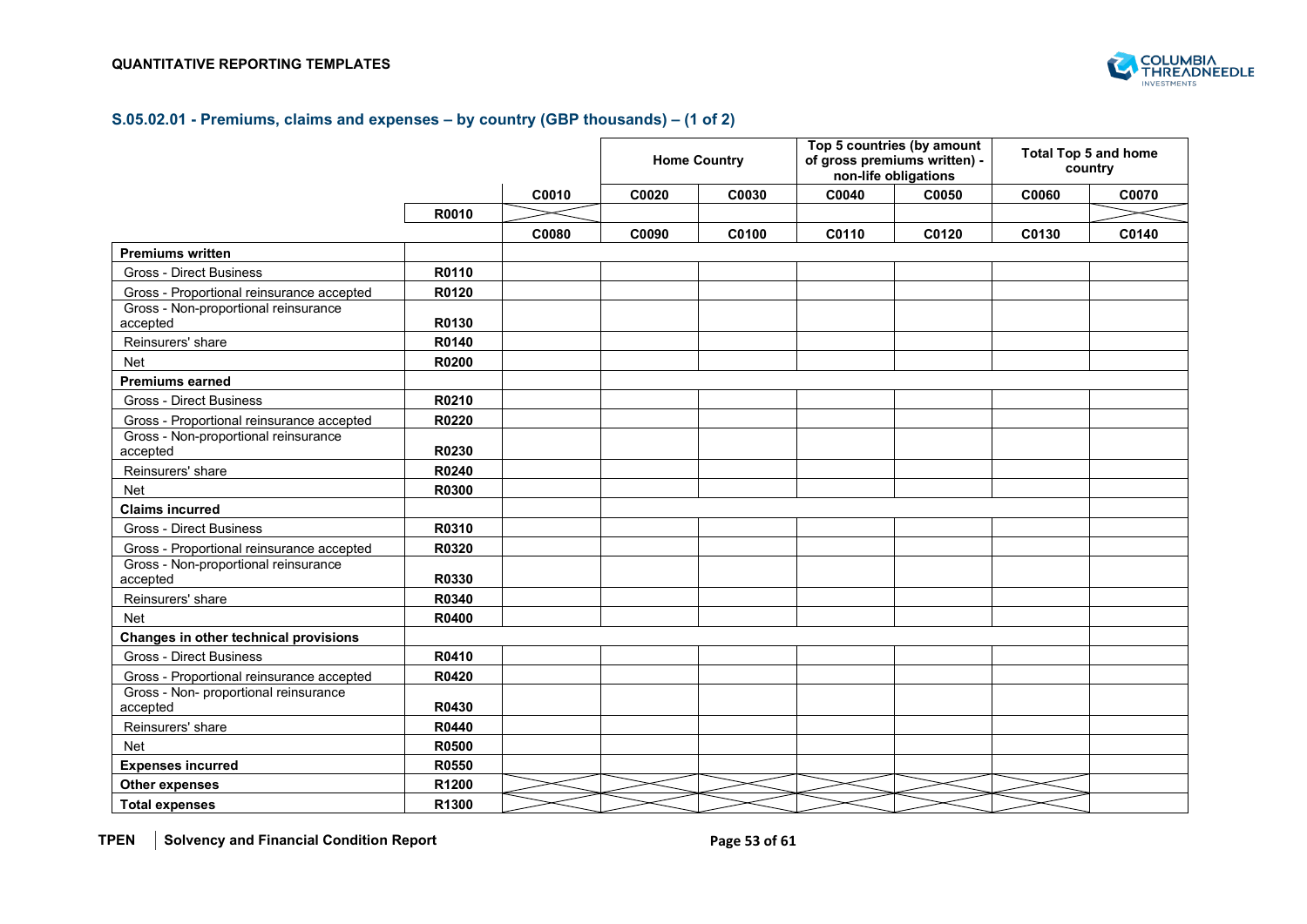

## **S.05.02.01 - Premiums, claims and expenses – by country (GBP thousands) – (2 of 2)**

|                                              |                   |            | <b>Home Country</b> |       |       | Top 5 countries (by amount<br>of gross premiums written) -<br>life obligations |       | <b>Total Top 5 and home</b><br>country |
|----------------------------------------------|-------------------|------------|---------------------|-------|-------|--------------------------------------------------------------------------------|-------|----------------------------------------|
|                                              |                   | C0150      | C0160               | C0170 | C0180 | C0190                                                                          | C0200 | C0210                                  |
|                                              | R1400             |            |                     |       |       |                                                                                |       |                                        |
|                                              |                   | C0220      | C0230               | C0240 | C0250 | C0260                                                                          | C0270 | C0280                                  |
| <b>Premiums written</b>                      |                   |            |                     |       |       |                                                                                |       |                                        |
| Gross                                        | R1410             | 305,119    |                     |       |       |                                                                                |       | 305,119                                |
| Reinsurers' share                            | R1420             | 127        |                     |       |       |                                                                                |       | 127                                    |
| Net                                          | R <sub>1500</sub> | 304,992    |                     |       |       |                                                                                |       | 304,992                                |
| <b>Premiums earned</b>                       |                   |            |                     |       |       |                                                                                |       |                                        |
| Gross                                        | R1510             | 305,119    |                     |       |       |                                                                                |       | 305,119                                |
| Reinsurers' share                            | R <sub>1520</sub> | 127        |                     |       |       |                                                                                |       | 127                                    |
| Net                                          | R <sub>1600</sub> | 304,992    |                     |       |       |                                                                                |       | 304,992                                |
| <b>Claims incurred</b>                       |                   |            |                     |       |       |                                                                                |       |                                        |
| Gross                                        | R1610             | 368,070    |                     |       |       |                                                                                |       | 368,070                                |
| Reinsurers' share                            | R1620             | 268        |                     |       |       |                                                                                |       | 268                                    |
| <b>Net</b>                                   | R <sub>1700</sub> | 367,802    |                     |       |       |                                                                                |       | 367,802                                |
| <b>Changes in other Technical Provisions</b> |                   |            |                     |       |       |                                                                                |       |                                        |
| Gross                                        | R <sub>1710</sub> | $-323,976$ |                     |       |       |                                                                                |       | $-323,976$                             |
| Reinsurers' share                            | R1720             | 5,213      |                     |       |       |                                                                                |       | 5,213                                  |
| <b>Net</b>                                   | R1800             | $-318,762$ |                     |       |       |                                                                                |       | $-318,762$                             |
| <b>Expenses incurred</b>                     | R1900             | 39,232     |                     |       |       |                                                                                |       | 39,232                                 |
| <b>Other expenses</b>                        | R <sub>2500</sub> |            |                     |       |       |                                                                                |       | $\mathbf{0}$                           |
| <b>Total expenses</b>                        | R2600             |            |                     |       |       |                                                                                |       | 39,232                                 |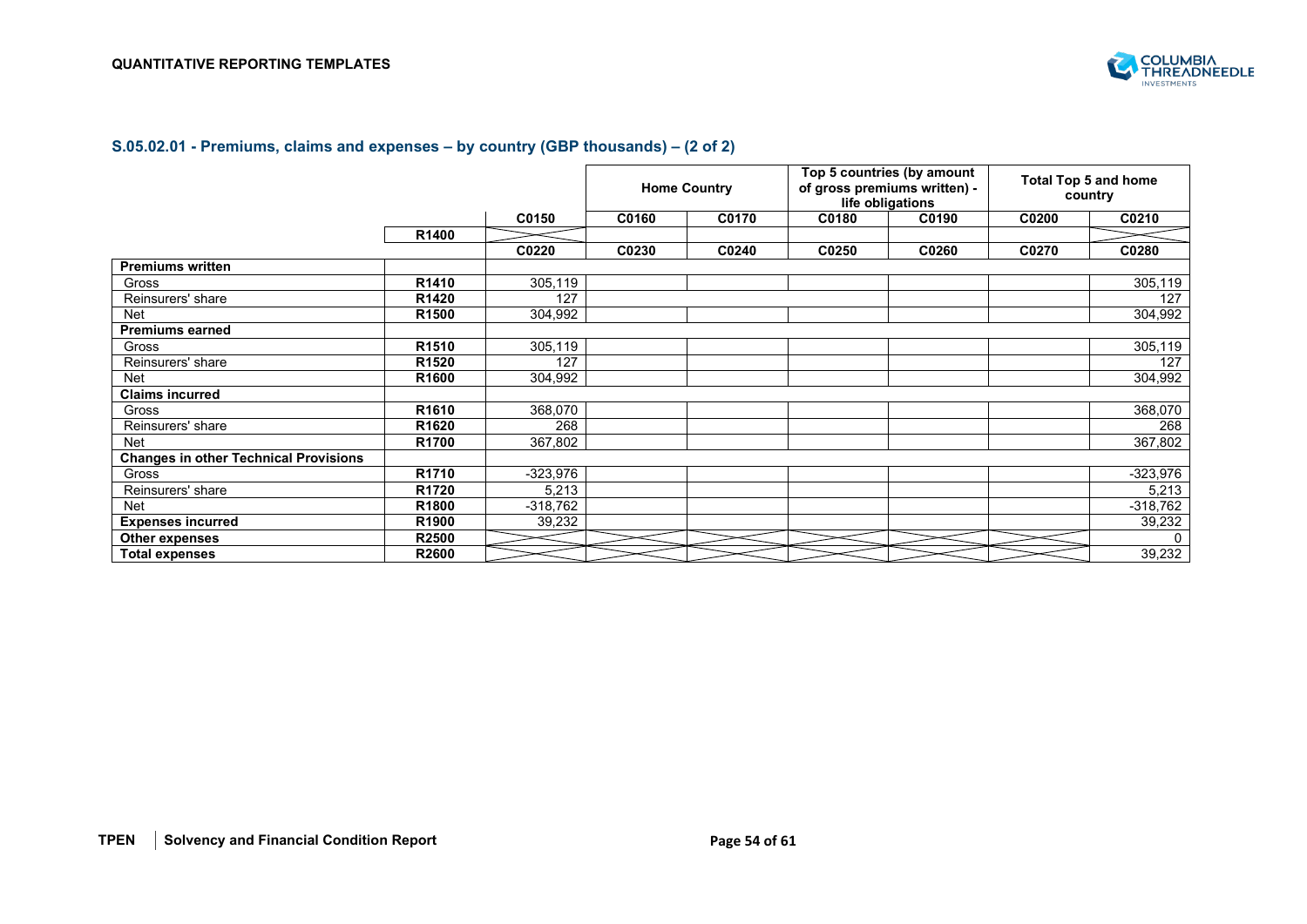

# **S.12.01.02 – Life and Health SLT Technical Provisions (GBP thousands) – (1 of 2)**

| stemming<br>from non-life<br>insurance<br>contracts and<br>Contracts<br>Contracts<br>Insurance<br>Contracts<br>Contracts<br>relating to<br>Accepted<br>with profit<br>without<br>without<br>with<br>with options<br>insurance<br>reinsurance | <b>Total (Life</b><br>other than<br>health<br>insurance,<br>incl. Unit-<br>Linked) |
|----------------------------------------------------------------------------------------------------------------------------------------------------------------------------------------------------------------------------------------------|------------------------------------------------------------------------------------|
| participation<br>options or<br>options and<br>options and<br>or<br>obligation<br>guarantees<br>guarantees<br>quarantees<br>guarantees<br>other than<br>health<br>insurance<br>obligations                                                    |                                                                                    |
| C0020<br>C0030<br>C0050<br>C0060<br>C0070<br>C0090<br>C0100<br>C0040<br>C0080                                                                                                                                                                | C0150                                                                              |
| 2,238,770<br>R0010<br>1,583,959<br><b>Technical Provisions calculated as a whole</b>                                                                                                                                                         | 3,822,729                                                                          |
| Total Recoverables from reinsurance/SPV and<br>Finite Re after the adjustment for expected<br>R0020<br>losses due to counterparty default associated to<br>44,772<br>TP calculated as a whole                                                | 44,772                                                                             |
| Technical Provisions calculated as a sum of<br><b>BE and RM</b>                                                                                                                                                                              |                                                                                    |
| <b>Best Estimate</b>                                                                                                                                                                                                                         |                                                                                    |
| $-607$<br>$-430$<br><b>R0030</b><br><b>Gross Best Estimate</b>                                                                                                                                                                               | $-1,037$                                                                           |
| Total Recoverables from reinsurance/SPV and<br><b>R0080</b><br>Finite Re after the adjustment for expected<br>losses due to counterparty default                                                                                             |                                                                                    |
| Best estimate minus recoverables from<br>R0090<br>$-607$<br>$-430$<br>reinsurance/SPV and Finite Re - total                                                                                                                                  | $-1,037$                                                                           |
| 357<br>253<br>R0100<br><b>Risk Margin</b>                                                                                                                                                                                                    | 610                                                                                |
| Amount of the transitional on Technical<br><b>Provisions</b>                                                                                                                                                                                 |                                                                                    |
| R0110<br>Technical Provisions calculated as a whole                                                                                                                                                                                          |                                                                                    |
| Best estimate<br><b>R0120</b>                                                                                                                                                                                                                |                                                                                    |
| Risk margin<br>R0130                                                                                                                                                                                                                         |                                                                                    |
| R0200<br>2,238,520<br>1,583,782<br><b>Technical Provisions - total</b>                                                                                                                                                                       | 3,822,302                                                                          |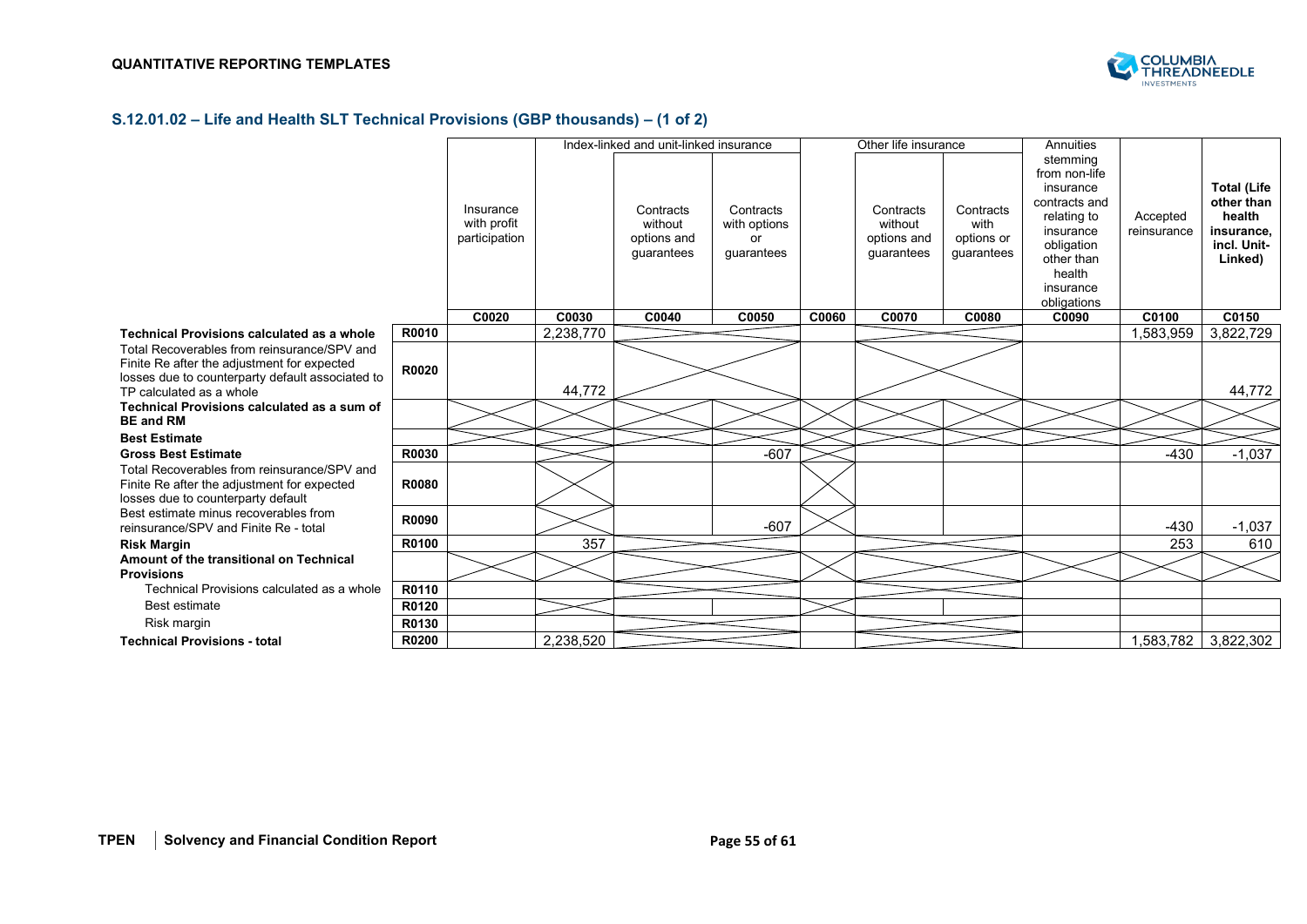

## **S.12.01.02 – Life and Health SLT Technical Provisions (GBP thousands) – (2 of 2)**

|                                                                                                                                                                            |              | C0160 | Contracts<br>without options<br>and guarantees<br>C0170 | Contracts<br>with options<br>or<br>guarantees<br>C0180 | stemming<br>from non-<br>life<br>insurance<br>contracts<br>and<br>relating to<br>health<br>insurance<br>obligations<br>C0190 | Health<br>reinsurance<br>(reinsurance<br>accepted)<br>C0200 | <b>Total</b><br>(Health<br>similar to<br>life<br>insurance)<br>C0210 |
|----------------------------------------------------------------------------------------------------------------------------------------------------------------------------|--------------|-------|---------------------------------------------------------|--------------------------------------------------------|------------------------------------------------------------------------------------------------------------------------------|-------------------------------------------------------------|----------------------------------------------------------------------|
|                                                                                                                                                                            |              |       |                                                         |                                                        |                                                                                                                              |                                                             |                                                                      |
| Technical provisions calculated as a<br>whole                                                                                                                              | R0010        |       |                                                         |                                                        |                                                                                                                              |                                                             |                                                                      |
| Total Recoverables from reinsurance/SPV<br>and Finite Re after the adjustment for<br>expected losses due to counterparty default<br>associated to TP calculated as a whole | R0020        |       |                                                         |                                                        |                                                                                                                              |                                                             |                                                                      |
| Technical provisions calculated as a sum<br>of BE and RM                                                                                                                   |              |       |                                                         |                                                        |                                                                                                                              |                                                             |                                                                      |
| <b>Best Estimate</b>                                                                                                                                                       |              |       |                                                         |                                                        |                                                                                                                              |                                                             |                                                                      |
| <b>Gross Best Estimate</b>                                                                                                                                                 | R0030        |       |                                                         |                                                        |                                                                                                                              |                                                             |                                                                      |
| Total Recoverables from reinsurance/SPV<br>and Finite Re after the adjustment for<br>expected losses due to counterparty default                                           | <b>R0080</b> |       |                                                         |                                                        |                                                                                                                              |                                                             |                                                                      |
| Best estimate minus recoverables from<br>reinsurance/SPV and Finite Re - total                                                                                             | R0090        |       |                                                         |                                                        |                                                                                                                              |                                                             |                                                                      |
| <b>Risk Margin</b>                                                                                                                                                         | R0100        |       |                                                         |                                                        |                                                                                                                              |                                                             |                                                                      |
| Amount of the transitional on Technical<br><b>Provisions</b>                                                                                                               |              |       |                                                         |                                                        |                                                                                                                              |                                                             |                                                                      |
| Technical Provisions calculated as a<br>whole                                                                                                                              | R0110        |       |                                                         |                                                        |                                                                                                                              |                                                             |                                                                      |
| Best estimate                                                                                                                                                              | R0120        |       |                                                         |                                                        |                                                                                                                              |                                                             |                                                                      |
| Risk margin                                                                                                                                                                | R0130        |       |                                                         |                                                        |                                                                                                                              |                                                             |                                                                      |
| <b>Technical provisions - total</b>                                                                                                                                        | R0200        |       |                                                         |                                                        |                                                                                                                              |                                                             |                                                                      |

Health insurance (direct business) | Annuities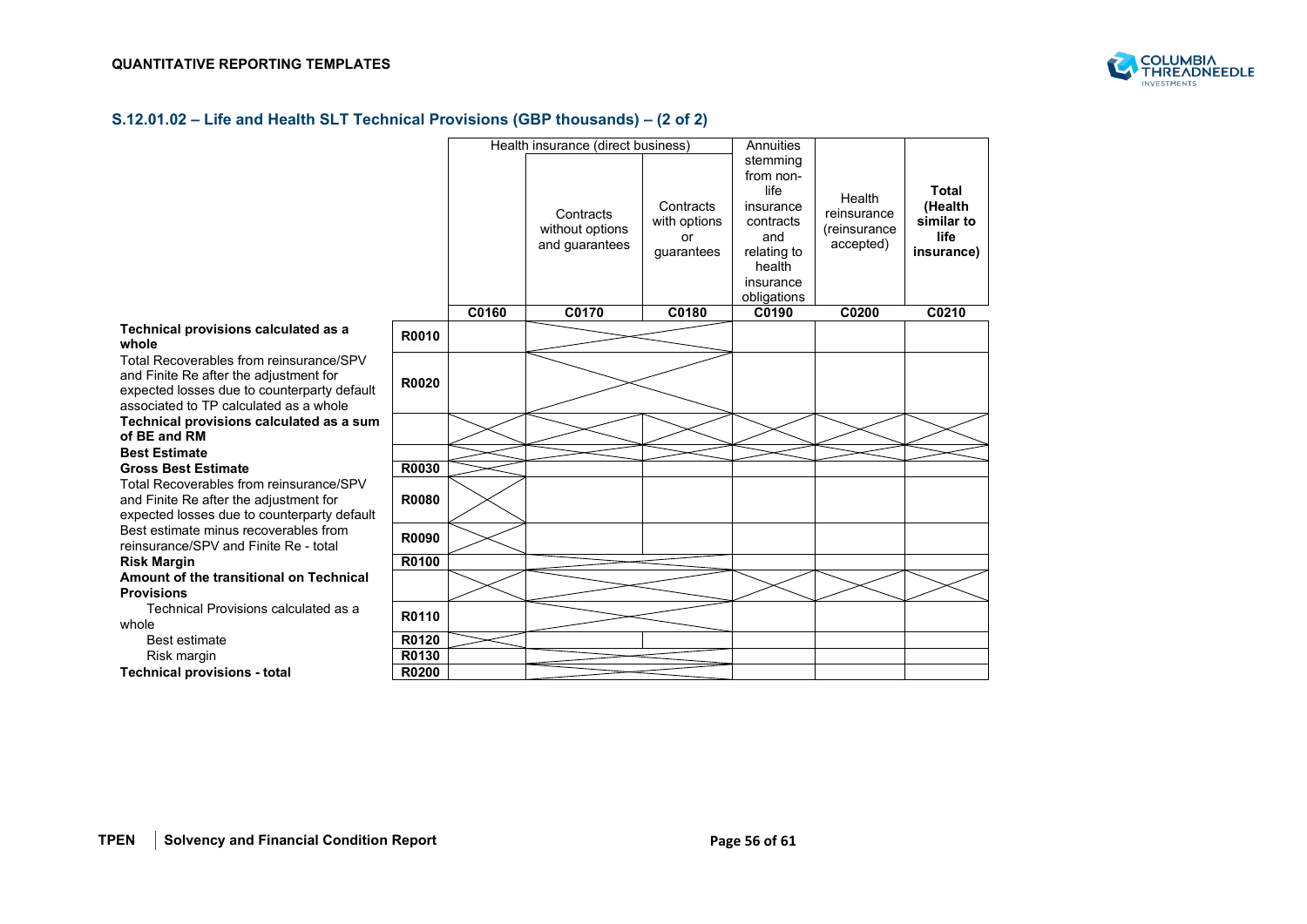

**restricted Tier 2 Tier 3**

**Total Tier 1 – unrestricted**

**Tier 1 -**

## **S.23.01.01 - Own Funds (GBP thousands) – (1 of 2)**

|                                                                                                                                                                                   |       | C0010   | C0020  | C0030 | C0040 | C0050 |
|-----------------------------------------------------------------------------------------------------------------------------------------------------------------------------------|-------|---------|--------|-------|-------|-------|
| Basic own funds before deduction for participations in other<br>financial sector as foreseen in article 68 of Delegated Regulation<br>(EU) 2015/35                                |       |         |        |       |       |       |
| Ordinary share capital (gross of own shares)                                                                                                                                      | R0010 | 11,300  | 11,300 |       |       |       |
| Share premium account related to ordinary share capital                                                                                                                           | R0030 |         |        |       |       |       |
| Initial funds, members' contributions or the equivalent basic own -<br>fund item for mutual and mutual-type undertakings                                                          | R0040 |         |        |       |       |       |
| Subordinated mutual member accounts                                                                                                                                               | R0050 |         |        |       |       |       |
| Surplus funds                                                                                                                                                                     | R0070 |         |        |       |       |       |
| Preference shares                                                                                                                                                                 | R0090 |         |        |       |       |       |
| Share premium account related to preference shares                                                                                                                                | R0110 |         |        |       |       |       |
| Reconciliation reserve                                                                                                                                                            | R0130 | 11,474  | 11,474 |       |       |       |
| Subordinated liabilities                                                                                                                                                          | R0140 |         |        |       |       |       |
| An amount equal to the value of net deferred tax assets                                                                                                                           | R0160 |         |        |       |       |       |
| Other own fund items approved by the supervisory authority as<br>basic own funds not specified above                                                                              | R0180 |         |        |       |       |       |
| Own funds from the financial statements that should not be<br>represented by the reconciliation reserve and do not meet the<br>criteria to be classified as Solvency II own funds |       |         |        |       |       |       |
| Own funds from the financial statements that should not be<br>represented by the reconciliation reserve and do not meet the<br>criteria to be classified as Solvency II own funds | R0220 |         |        |       |       |       |
| <b>Deductions</b>                                                                                                                                                                 |       |         |        |       |       |       |
| Deductions for participations in financial and credit institutions                                                                                                                | R0230 |         |        |       |       |       |
| Total basic own funds after deductions                                                                                                                                            | R0290 | 22,774  | 22,774 |       |       |       |
| Ancillary own funds                                                                                                                                                               |       |         |        |       |       |       |
| Unpaid and uncalled ordinary share capital callable on demand                                                                                                                     | R0300 |         |        |       |       |       |
| Unpaid and uncalled initial funds, members' contributions or the<br>equivalent basic own fund item for mutual and mutual - type<br>undertakings, callable on demand               | R0310 |         |        |       |       |       |
| Unpaid and uncalled preference shares callable on demand                                                                                                                          | R0320 |         |        |       |       |       |
| A legally binding commitment to subscribe and pay for                                                                                                                             |       |         |        |       |       |       |
| subordinated liabilities on demand<br>Letters of credit and guarantees under Article 96(2) of the                                                                                 | R0330 |         |        |       |       |       |
| Directive 2009/138/EC                                                                                                                                                             | R0340 |         |        |       |       |       |
| Letters of credit and guarantees other than under Article 96(2) of<br>the Directive 2009/138/EC                                                                                   | R0350 |         |        |       |       |       |
| Supplementary members calls under first subparagraph of Article<br>96(3) of the Directive 2009/138/EC                                                                             | R0360 |         |        |       |       |       |
| Supplementary members calls - other than under first<br>subparagraph of Article 96(3) of the Directive 2009/138/EC                                                                | R0370 |         |        |       |       |       |
| Other ancillary own funds                                                                                                                                                         | R0390 |         |        |       |       |       |
| Total ancillary own funds                                                                                                                                                         | R0400 |         |        |       |       |       |
| Available and eligible own funds                                                                                                                                                  |       |         |        |       |       |       |
| Total available own funds to meet the SCR                                                                                                                                         | R0500 | 22,774  | 22,774 |       |       |       |
| Total available own funds to meet the MCR                                                                                                                                         | R0510 | 22,774  | 22,774 |       |       |       |
| Total eligible own funds to meet the SCR                                                                                                                                          | R0540 | 22,774  | 22,774 |       |       |       |
| Total eligible own funds to meet the MCR                                                                                                                                          | R0550 | 22,774  | 22,774 |       |       |       |
| <b>SCR</b>                                                                                                                                                                        | R0580 | 10,246  |        |       |       |       |
| <b>MCR</b>                                                                                                                                                                        | R0600 | 4,611   |        |       |       |       |
| Ratio of Eligible own funds to SCR                                                                                                                                                | R0620 | 222.27% |        |       |       |       |
| Ratio of Eligible own funds to MCR                                                                                                                                                | R0640 | 493.94% |        |       |       |       |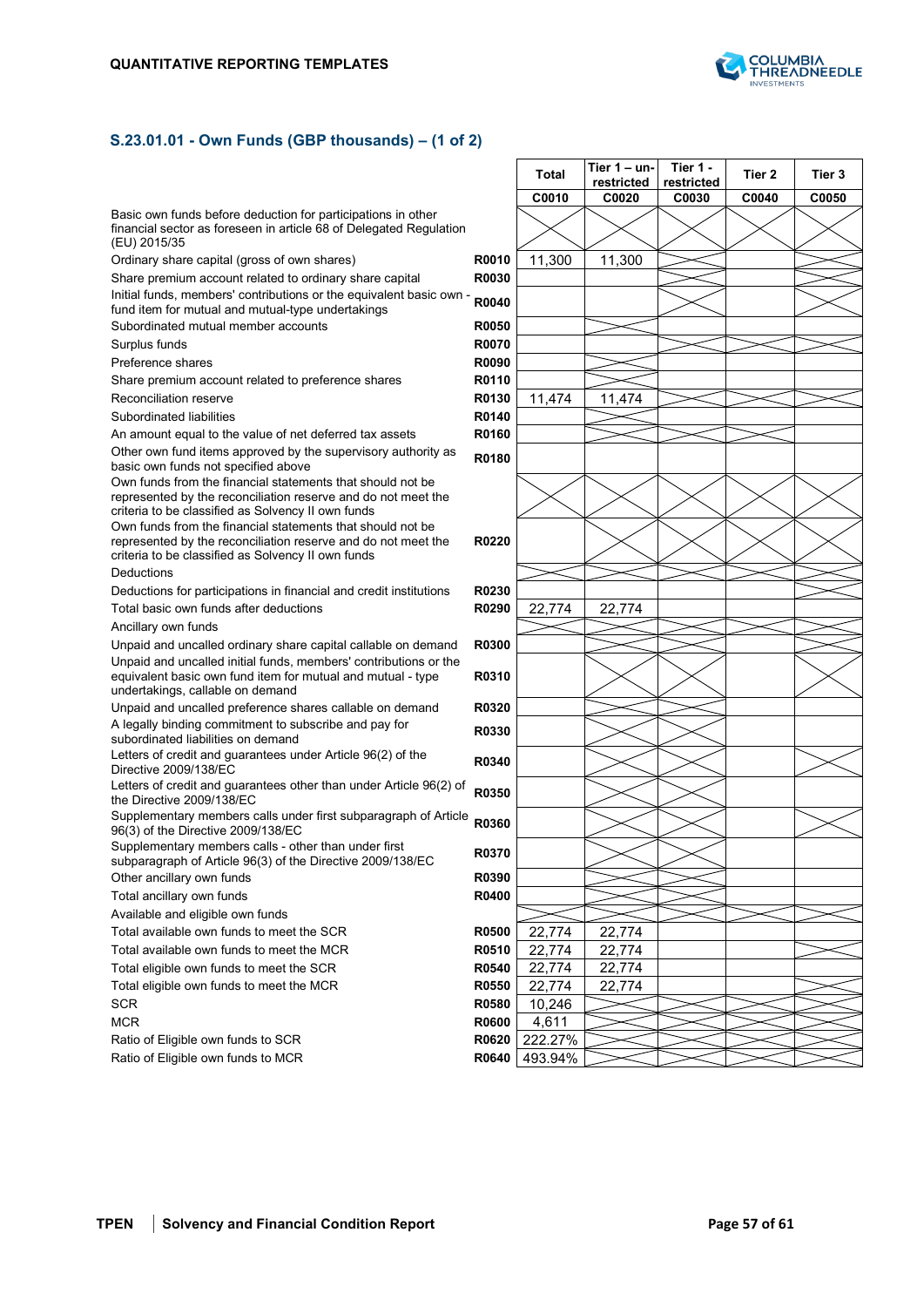

# **S.23.01.01 - Own Funds (GBP thousands) – (2 of 2)**

|                                                                                                                |              | C0060  |  |
|----------------------------------------------------------------------------------------------------------------|--------------|--------|--|
| <b>Reconciliation reserve</b>                                                                                  |              |        |  |
| Excess of assets over liabilities                                                                              | <b>R0700</b> | 22,774 |  |
| Own shares (held directly and indirectly)                                                                      | R0710        |        |  |
| Foreseeable dividends, distributions and charges                                                               | R0720        |        |  |
| Other basic own fund items                                                                                     | R0730        | 11.300 |  |
| Adjustment for restricted own fund items in respect of<br>matching adjustment portfolios and ring fenced funds | R0740        |        |  |
| <b>Reconciliation reserve</b>                                                                                  | R0760        | 11,474 |  |
| <b>Expected profits</b>                                                                                        |              |        |  |
| Expected profits included in future premiums (EPIFP) - Life<br>business                                        | <b>R0770</b> |        |  |
| Expected profits included in future premiums (EPIFP) - Non-<br>life business                                   | <b>R0780</b> |        |  |
| Total Expected profits included in future premiums<br>(EPIFP)                                                  | R0790        |        |  |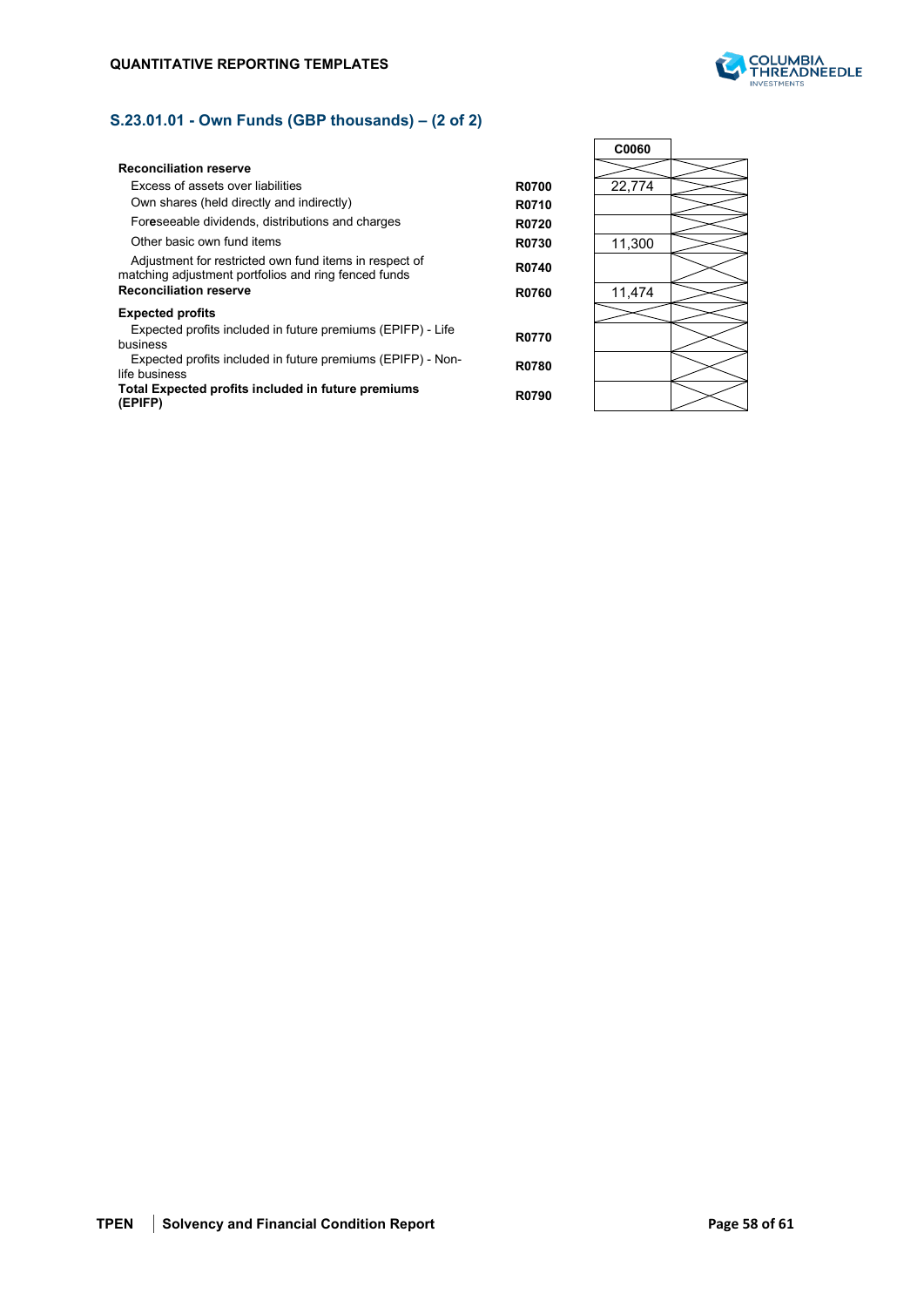# **S.25.01.21 - Solvency Capital Requirement - for undertakings on standard formula** (**GBP thousands**)

|                                                                                             |              | <b>Gross solvency</b><br>capital requirement | <b>USP</b> | <b>Simplifications</b> |
|---------------------------------------------------------------------------------------------|--------------|----------------------------------------------|------------|------------------------|
|                                                                                             |              | C0110                                        | C0090      | C0100                  |
| Market risk                                                                                 | <b>R0010</b> | 585                                          |            |                        |
| Counterparty default risk                                                                   | R0020        | 312                                          |            |                        |
| Life underwriting risk                                                                      | <b>R0030</b> | 447                                          |            |                        |
| Health underwriting risk                                                                    | R0040        |                                              |            |                        |
| Non-life underwriting risk                                                                  | R0050        |                                              |            |                        |
| <b>Diversification</b>                                                                      | R0060        | $-379$                                       |            |                        |
| Intangible asset risk                                                                       | R0070        |                                              |            |                        |
| <b>Basic Solvency Capital Requirement</b>                                                   | R0100        | 965                                          |            |                        |
|                                                                                             |              |                                              |            |                        |
| <b>Calculation of Solvency Capital Requirement</b>                                          |              | C0100                                        |            |                        |
| Operational risk                                                                            | R0130        | 9,661                                        |            |                        |
| Loss-absorbing capacity of Technical Provisions                                             | R0140        |                                              |            |                        |
| Loss-absorbing capacity of deferred taxes                                                   | R0150        | $-380$                                       |            |                        |
| Capital requirement for business operated in accordance with Art. 4 of Directive 2003/41/EC | <b>R0160</b> |                                              |            |                        |
| Solvency capital requirement excluding capital add-on                                       | R0200        | 10,246                                       |            |                        |
| Capital add-on already set                                                                  | R0210        |                                              |            |                        |
| Solvency capital requirement                                                                | R0220        | 10,246                                       |            |                        |
| Other information on SCR                                                                    |              |                                              |            |                        |
| Capital requirement for duration-based equity risk sub-module                               | R0400        |                                              |            |                        |
| Total amount of Notional Solvency Capital Requirement for remaining part                    | R0410        |                                              |            |                        |
| Total amount of Notional Solvency Capital Requirements for ring fenced funds                | R0420        |                                              |            |                        |
| Total amount of Notional Solvency Capital Requirements for matching adjustment portfolios   | R0430        |                                              |            |                        |
| Diversification effects due to RFF nSCR aggregation for article 304                         | <b>R0440</b> |                                              |            |                        |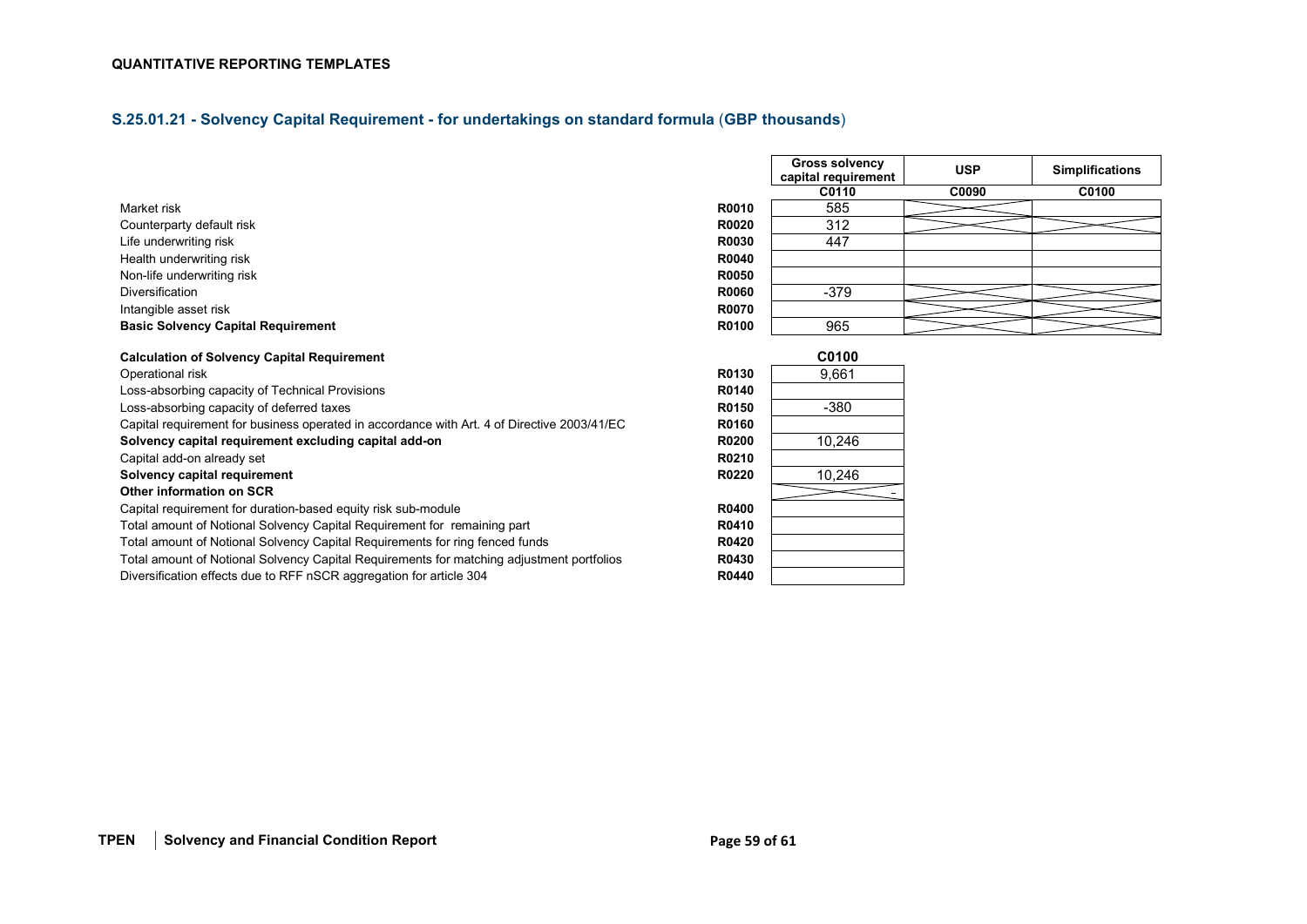#### **QUANTITATIVE REPORTING TEMPLATES**

## **S.28.01.01 - Minimum Capital Requirement - Only life or only non-life insurance or reinsurance activity** (**GBP thousands**) **– (1 of 2)**

**Linear formula component for non-life insurance and reinsurance obligations**

|                                                                          |              | C0010 |              |                                                                                 |                                                                   |
|--------------------------------------------------------------------------|--------------|-------|--------------|---------------------------------------------------------------------------------|-------------------------------------------------------------------|
| <b>MCR<sub>NL</sub></b> Result                                           | <b>R0010</b> |       |              |                                                                                 |                                                                   |
|                                                                          |              |       |              | Net (of<br>reinsurance/SPV)<br>best estimate and<br>TP calculated as a<br>whole | Net (of reinsurance)<br>written premiums in<br>the last 12 months |
|                                                                          |              |       |              | C0020                                                                           | C0030                                                             |
| Medical expense insurance and proportional reinsurance                   |              |       | R0020        |                                                                                 |                                                                   |
| Income protection insurance and proportional reinsurance                 |              |       | R0030        |                                                                                 |                                                                   |
| Workers' compensation insurance and proportional<br>reinsurance          |              |       | R0040        |                                                                                 |                                                                   |
| Motor vehicle liability insurance and proportional<br>reinsurance        |              |       | <b>R0050</b> |                                                                                 |                                                                   |
| Other motor insurance and proportional<br>reinsurance                    |              |       | <b>R0060</b> |                                                                                 |                                                                   |
| Marine, aviation and transport insurance and proportional reinsurance    |              |       | <b>R0070</b> |                                                                                 |                                                                   |
| Fire and other damage to property insurance and proportional reinsurance |              |       | <b>R0080</b> |                                                                                 |                                                                   |
| General liability insurance and proportional reinsurance                 |              |       | R0090        |                                                                                 |                                                                   |
| Credit and suretyship insurance and proportional<br>reinsurance          |              |       | R0100        |                                                                                 |                                                                   |
| Legal expenses insurance and proportional<br>reinsurance                 |              |       | R0110        |                                                                                 |                                                                   |
| Assistance and proportional reinsurance                                  |              |       | R0120        |                                                                                 |                                                                   |
| Miscellaneous financial loss insurance and proportional reinsurance      |              |       | R0130        |                                                                                 |                                                                   |
| Non-proportional health reinsurance                                      |              |       | R0140        |                                                                                 |                                                                   |
| Non-proportional casualty reinsurance                                    |              |       | R0150        |                                                                                 |                                                                   |
| Non-proportional marine, aviation and transport reinsurance              |              |       | <b>R0160</b> |                                                                                 |                                                                   |
| Non-proportional property reinsurance                                    |              |       | R0170        |                                                                                 |                                                                   |